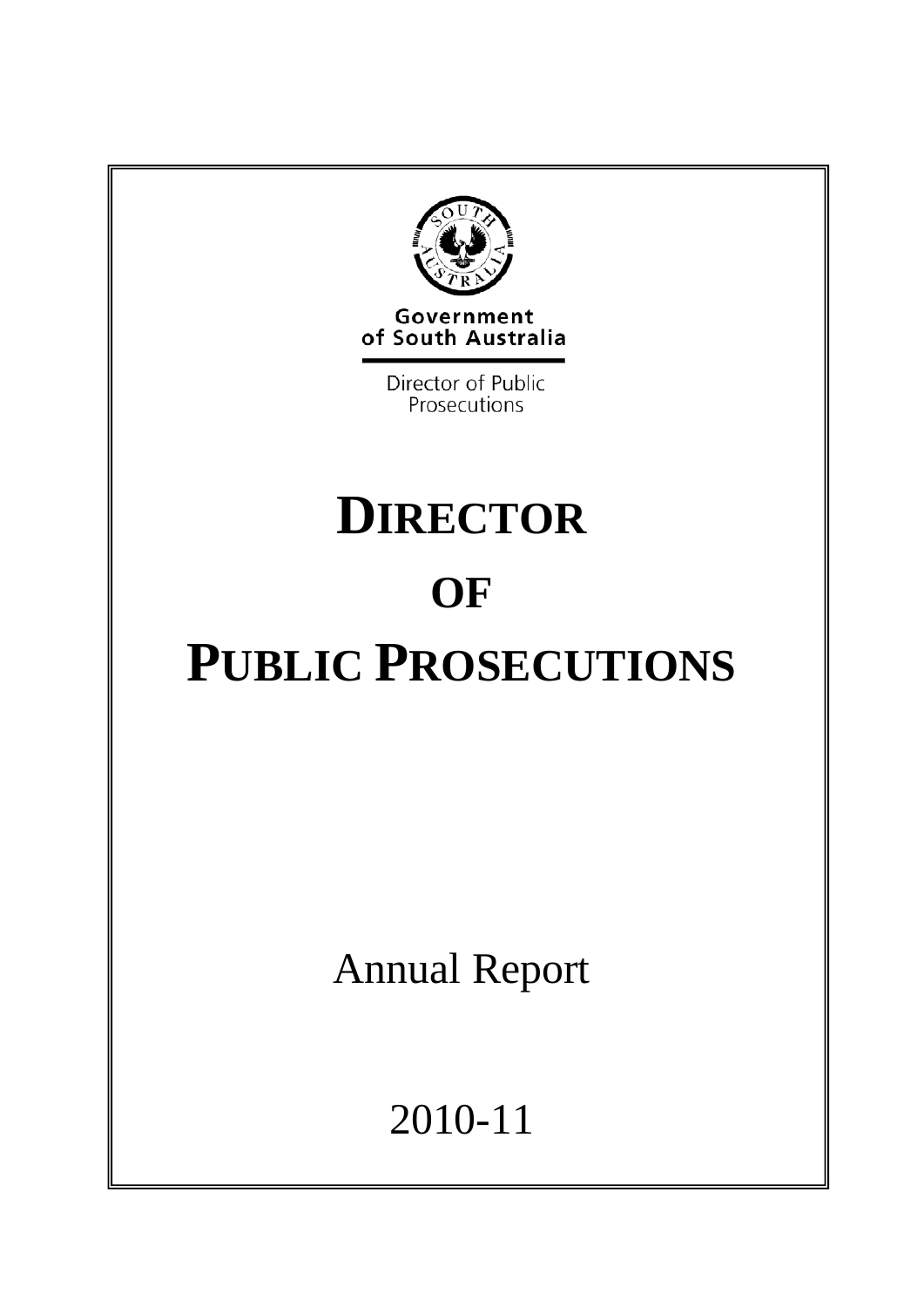**Office of the Director of Public Prosecutions Level 7, 45 Pirie Street (GPO Box 464) ADELAIDE 5000** 

> **Phone: (08) 8207 1529 Fax: (08) 8207 1799 Email: dpp@agd.sa.gov.au www.dpp.sa.gov.au**

> > **ISSN 1833-7902**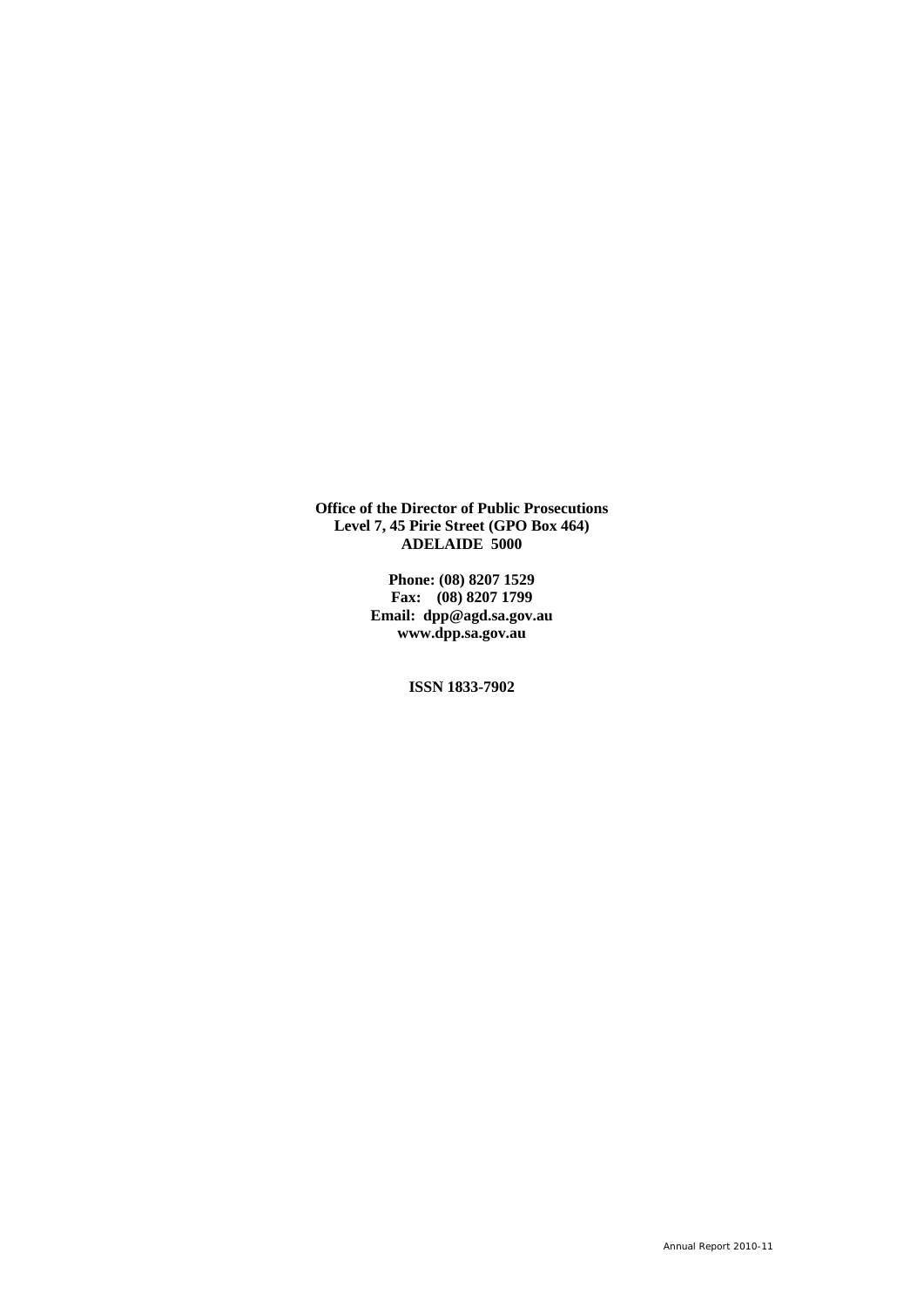## **CONTENTS**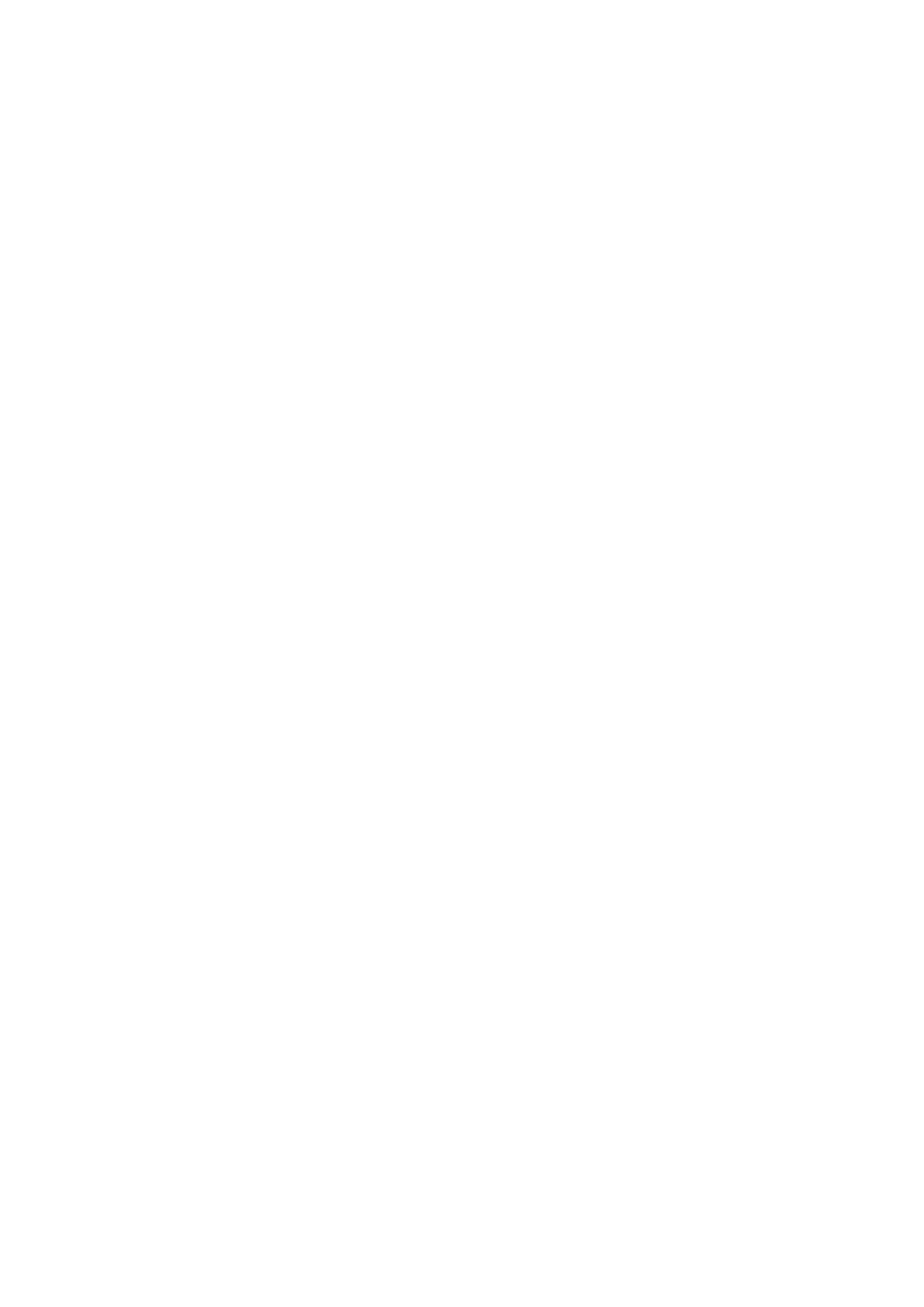## **DIRECTOR'S OVERVIEW**

Looking back over my Director's Overviews for the last six years some common themes emerge. Relations with government, reforms to the Criminal Justice System, organisational changes, staffing and workload are amongst them.

\_\_\_\_\_\_\_\_\_\_\_\_\_\_\_\_\_\_\_\_\_\_\_\_\_\_\_\_\_\_\_\_\_\_\_\_\_\_\_\_\_\_\_\_\_\_\_\_\_\_\_\_\_\_\_\_\_\_\_\_\_\_\_\_\_\_\_\_\_\_\_\_\_\_\_\_\_\_\_\_\_\_\_\_\_\_\_\_\_\_\_\_\_\_\_\_\_\_\_\_\_\_\_\_\_\_\_\_\_\_\_\_\_\_\_\_\_\_\_\_\_\_\_\_\_\_\_\_\_

#### **Resourcing**

However the single most concerning issue for the viability of the State's prosecution service, both prior to and since my appointment, has been the inadequate level of resourcing of the Office. It is a debate that is entered into every year and it is a debate that with good faith and good sense need not occur.

Experience has proven that despite best intentions, file numbers delivered to this Office and consequently the workload carried by the Office increases annually. If we and government can be assured of one thing, it is that next year's workload will be higher than this year's and that the following year will be higher still. We know that. Treasury knows that.

How then can it ever make good sense to talk about *reducing* the budget allocations to the Office? We start from a guaranteed minimum workload and allocation (the current measure) and know that it will increase over the next financial year. Surely the only sensible approach is for Treasury to accept that the current year's allocation will be the starting point for assessing the allocation for the coming year with the final increase being sufficient to cover the actual increase that occurs.

Instead we have the unedifying process—entered into annually—of having to repeatedly explain that this is a service that cannot be provided without funds; that our workloads are totally beyond our control, being subject, as they are, to the input of SAPOL and the demands of the Courts; and that government pays the cost annually of taking advantage of the goodwill of the prosecutors and support staff of the Office who work very many unpaid hours in an attempt to manage the relentless workloads.

The cost paid is in terms of occupational health and safety, in burnout and in experienced people seeking the higher paid and often less intense pastures of private practice.

I plead once again for Treasury to stop this unnecessary and senseless practice, to recognise that the provision of a prosecution service for South Australia represents a minimum fixed investment each year and that this amount will increase incrementally annually.

Given this scenario, the current demands for the Office to reduce our budget by approximately 20% by 2014 is impossible to understand. Since the great majority of our budget represents salaries (approximately 85%), what we are being asked to do is, effectively, reduce staff numbers by 20%.

Do those who make these demands seriously not understand that this will result in the destruction of the capacity of the Office to provide an efficient prosecution service for South Australia? Is it not understood that the significant increasing of police numbers, the provision of more courts and judges and the regular changes to legislation have a *direct* impact on the volume of work that the Office is required to process?

I can only hope that good sense will prevail and that these latest impositions will be reviewed and removed.

#### **Relations with Government**

Apart from the issue of resourcing, I am delighted to report that a far more open, consultative and respectful relationship has emerged with government with frequent meetings with the Attorney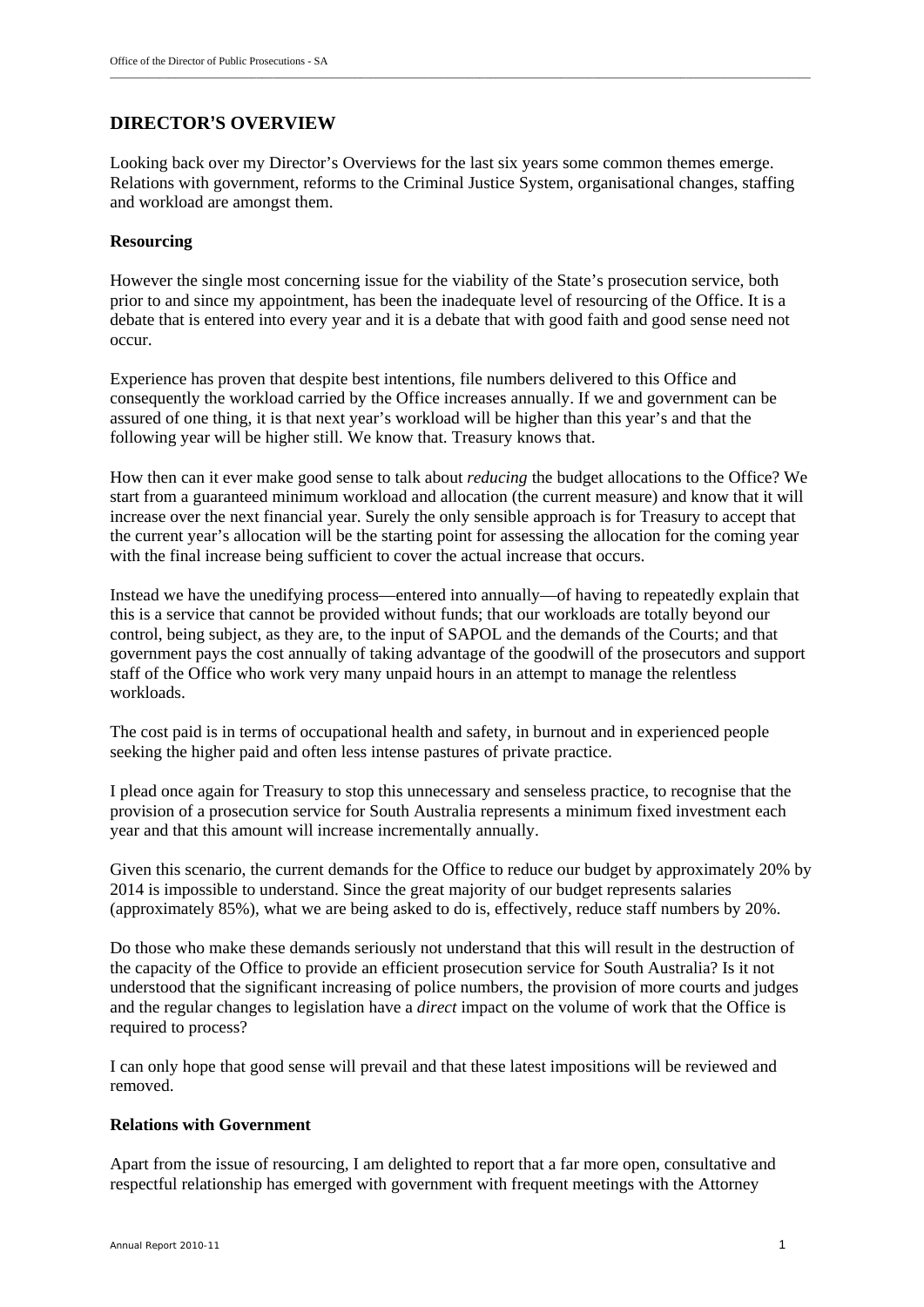General occurring over the last year. These meetings have generally revolved around seeking our views on proposed legislation, current problems in the criminal justice system or discussing issues that have emerged in current cases. It has been hopefully productive and worthwhile for both government and this Office and has come as a most welcome development.

\_\_\_\_\_\_\_\_\_\_\_\_\_\_\_\_\_\_\_\_\_\_\_\_\_\_\_\_\_\_\_\_\_\_\_\_\_\_\_\_\_\_\_\_\_\_\_\_\_\_\_\_\_\_\_\_\_\_\_\_\_\_\_\_\_\_\_\_\_\_\_\_\_\_\_\_\_\_\_\_\_\_\_\_\_\_\_\_\_\_\_\_\_\_\_\_\_\_\_\_\_\_\_\_\_\_\_\_\_\_\_\_\_\_\_\_\_\_\_\_\_\_\_\_\_\_\_\_\_

#### **Reforms to the Criminal Justice System**

Much has been said about criminal gangs over the past year with aspects of the State's Serious and Organised Crime legislation being successfully challenged in the High Court. While this represented a set back, it was temporary in nature only and I am convinced that appropriately drafted and targeted legislation is the best approach to confront the unwanted criminal gangs that circulate in our community and that success will come.

A related issue, but on a different scale, are youth gangs whose members continue to commit offences even after being convicted and serving terms of imprisonment for their offending. This is not a problem that is limited or confined to one ethnic group and attempts to paint it as such are unhelpful, insulting and inaccurate. Concerted attempts are continuing to be made to find appropriate strategies to a difficult community problem and I am guardedly optimistic that we will come closer to a solution in the coming year.

A problem that cries out for inventive solutions is how better to facilitate the complaints of sexual abuse made by children and, in particular, children with disabilities. The demands placed on prosecutors are to prosecute only those cases in which they assess the prospects of achieving a conviction as being "reasonable". In making that assessment, a prosecutor looks to the witnesses to provide a coherent account of the allegations, for unless that can be done no court can properly convict an accused. In the absence of a coherent account the prospects of obtaining a conviction could never be adjudged to be reasonable.

However the very thing that a child complainant, disabled or not struggles to do is to give a coherent account. Sometimes their language or social skills or the trauma associated with the offending against them, prevents them from giving any account at all. In those circumstances the prosecutor is left with no alternative but to decide against continuing the prosecution. It is not because the complainant is disrespected or even disbelieved, it is because the state of the evidence available to be led could never produce a reasonable prospect of achieving a conviction.

Another issue that causes concern in the community is that of suspended sentences. As the law stands, sentencing judges are given the power to suspend any sentence of imprisonment they impose provided that they form the view on the facts before them that there is "good reason" to suspend the sentence. Theoretically at least this discretionary power can be used in relation to a conviction for any offence.

The "good reason" when found is typically to do with the offender's personal circumstances rather than any aspect of the offence itself, so that those who are convicted of offences which are often regarded as particularly heinous (such as sexual offences against children) are still eligible to have their sentence suspended if "good reason" is found to exist.

Some are of the view that this power is too unfettered, that there ought to be some offences which are excluded from the application of the suspended sentence provisions or that suspended sentences should only be applied in exceptional circumstances exist rather than when simply "good reason" is said to exist.

The power to suspend sentences of imprisonment is, or at least has become, a controversial aspect of judicial power. I would welcome a review of these provisions on the basis that it aimed to achieve a higher level of certainty in the sentencing process than currently exists and that it provided more readily understandable criteria for the application of sentencing principles.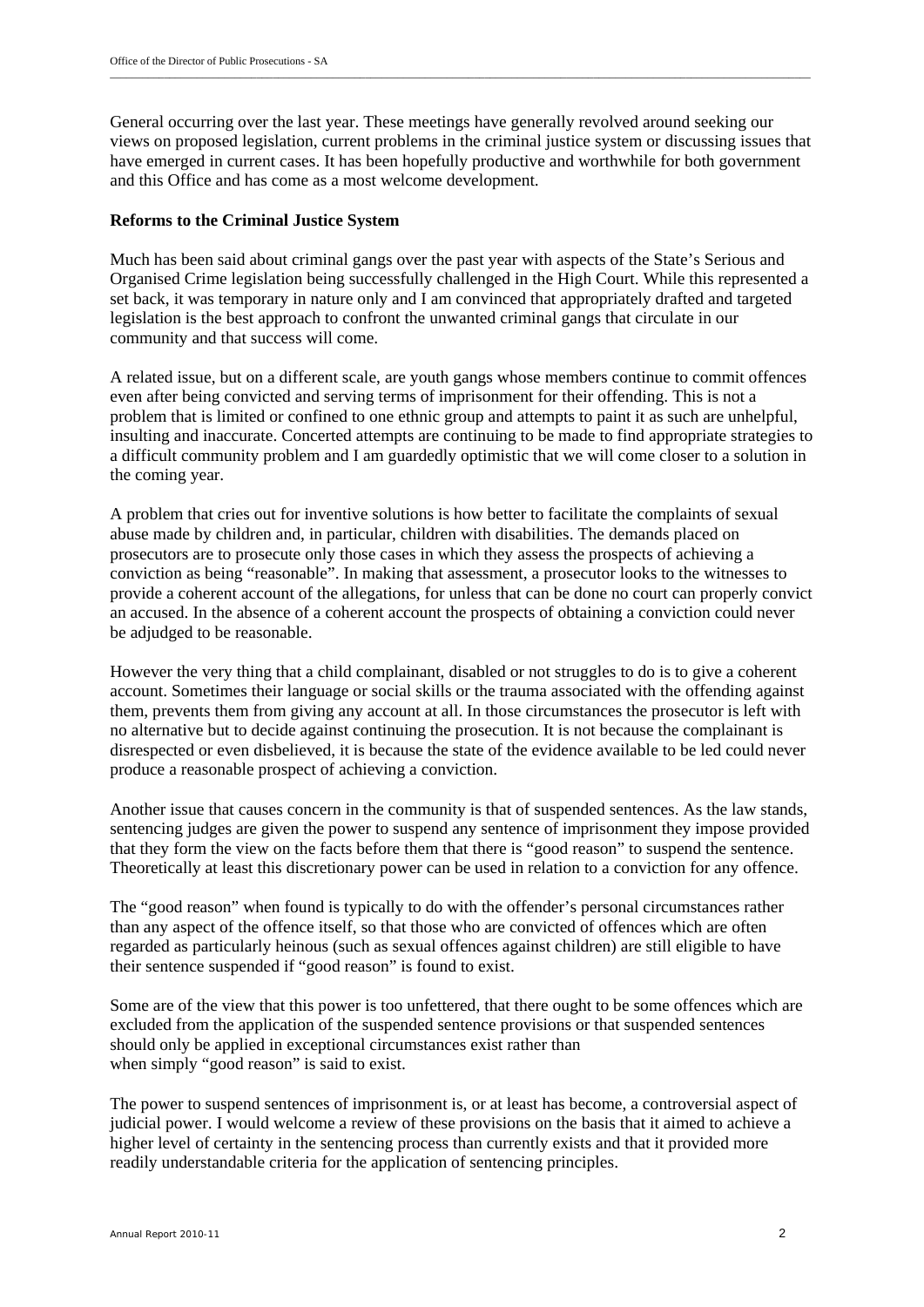As I am coming to the end of my seven year term as Director and as my future is currently uncertain, I would like to take this opportunity to say how much of an honour it has been for me to be of service to the people of South Australia during my term of Office.

\_\_\_\_\_\_\_\_\_\_\_\_\_\_\_\_\_\_\_\_\_\_\_\_\_\_\_\_\_\_\_\_\_\_\_\_\_\_\_\_\_\_\_\_\_\_\_\_\_\_\_\_\_\_\_\_\_\_\_\_\_\_\_\_\_\_\_\_\_\_\_\_\_\_\_\_\_\_\_\_\_\_\_\_\_\_\_\_\_\_\_\_\_\_\_\_\_\_\_\_\_\_\_\_\_\_\_\_\_\_\_\_\_\_\_\_\_\_\_\_\_\_\_\_\_\_\_\_\_

Particularly in the less agreeable early days of my term but even throughout these seven years, my family and I have been overwhelmed at the constant level of public support that we have received in our new home. To the many who have sent letters, emails, made phone calls or even stopped me in the street, I say a heartfelt thank you.

Finally I pay tribute to the men and women, the lawyers, administrators, clerical staff and Witness Assistance officers who work so diligently and so professionally to provide the State's prosecution service. Their dedication goes far beyond what anyone outside the Office could ever appreciate.

And to my super organised, multi talented, long suffering Executive Assistant Ms Dianne Flynn, thank you.

**Stephen Pallaras QC**  Director of Public Prosecutions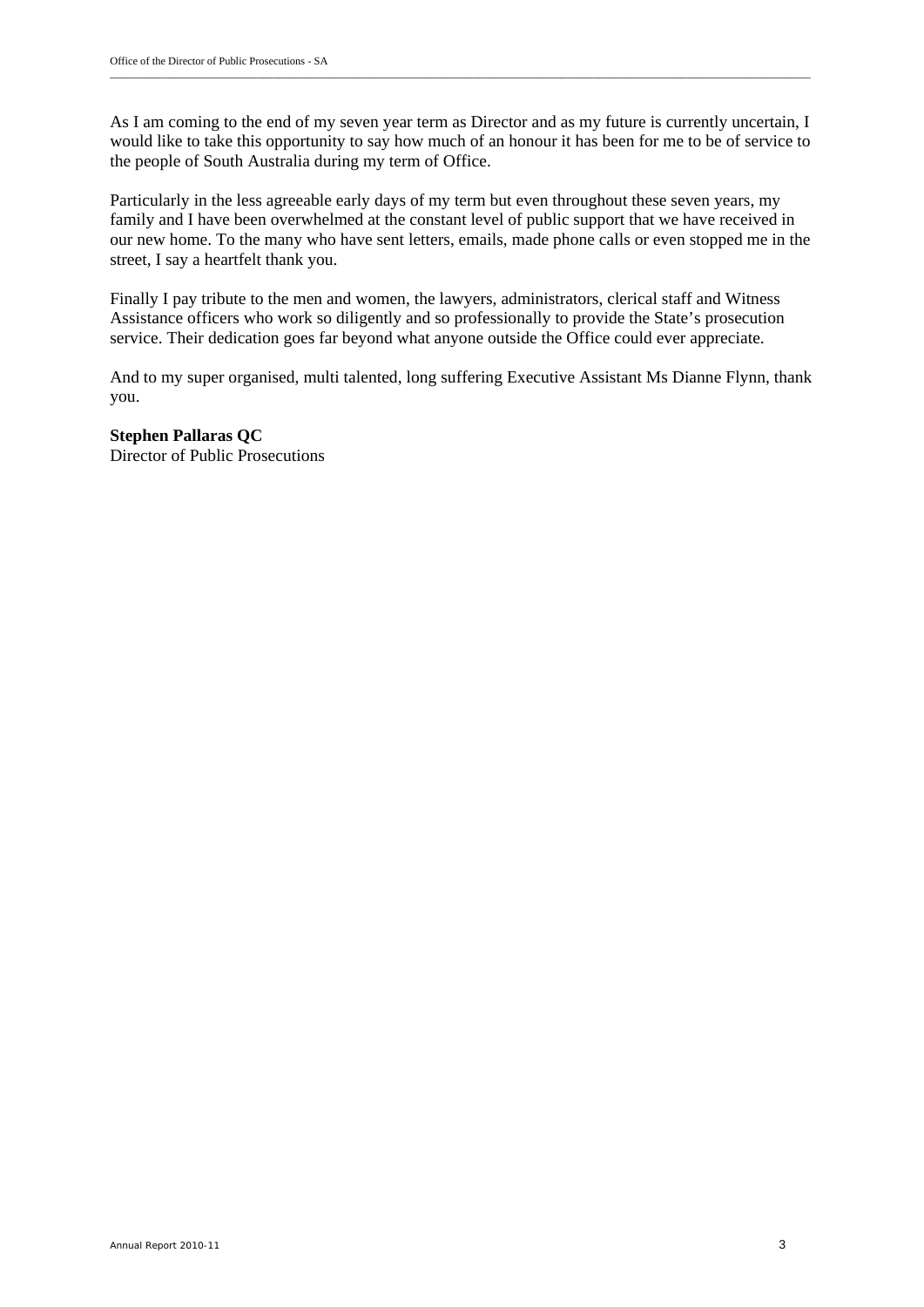#### **MANAGEMENT AND ORGANISATION**

#### *Mission*

To provide the people of South Australia with an independent and effective criminal prosecution service which is timely, efficient and just.

\_\_\_\_\_\_\_\_\_\_\_\_\_\_\_\_\_\_\_\_\_\_\_\_\_\_\_\_\_\_\_\_\_\_\_\_\_\_\_\_\_\_\_\_\_\_\_\_\_\_\_\_\_\_\_\_\_\_\_\_\_\_\_\_\_\_\_\_\_\_\_\_\_\_\_\_\_\_\_\_\_\_\_\_\_\_\_\_\_\_\_\_\_\_\_\_\_\_\_\_\_\_\_\_\_\_\_\_\_\_\_\_\_\_\_\_\_\_\_\_\_\_\_\_\_\_\_\_\_

#### *Vision*

The Director and staff are committed to providing a criminal prosecution service which:

- applies the highest ethical and professional standards instituting, and where necessary terminating proceedings, without fear or favour in order to provide public confidence in the administration of justice within South Australia;
- is recognised for its independence, professionalism and standards of excellence;
- endeavours to deal with victims of crime with sensitivity and respects their special needs; and
- strives for excellence, efficiency and effective communication in its work with police, the courts and other entities within the criminal justice system.

#### *Corporate Values*

The values which provide a framework for the functions within the Office are:

- the highest standard of ethical and professional conduct, objectivity, honesty and sensitivity;
- full public accountability for the quality of service provided by the Office and for the administration of public funds;
- a commitment to excellence by regular review and continuous improvement of its performance;
- a commitment to the promotion of competence and professionalism in staff through training and continuous staff development, recognising that staff are our most important resource; and
- sensitivity to and understanding of the needs of victims and witnesses.

#### **Functions of the Director**

The functions of the Director are specified in the *Director of Public Prosecutions Act 1991.* They are to:

- lay charges of indictable or summary offences against the law of the State;
- prosecute indictable or summary offences against the law of the State;
- claim and enforce, either on behalf of the Crown or other persons, civil remedies that arise out of, or are related to, prosecutions commenced by the Director;
- take proceedings for or in relation to the confiscation of profits of crime;
- $\bullet$  institute civil proceedings for contempt of court;
- enter a *nolle prosequi* or otherwise terminate a prosecution in appropriate cases;
- grant immunity from prosecution in appropriate cases;
- exercise appellate rights arising from proceedings of the kind referred to above;
- carry out any other function assigned to the Director by any other Act or by regulation under this Act;
- do anything incidental to the foregoing.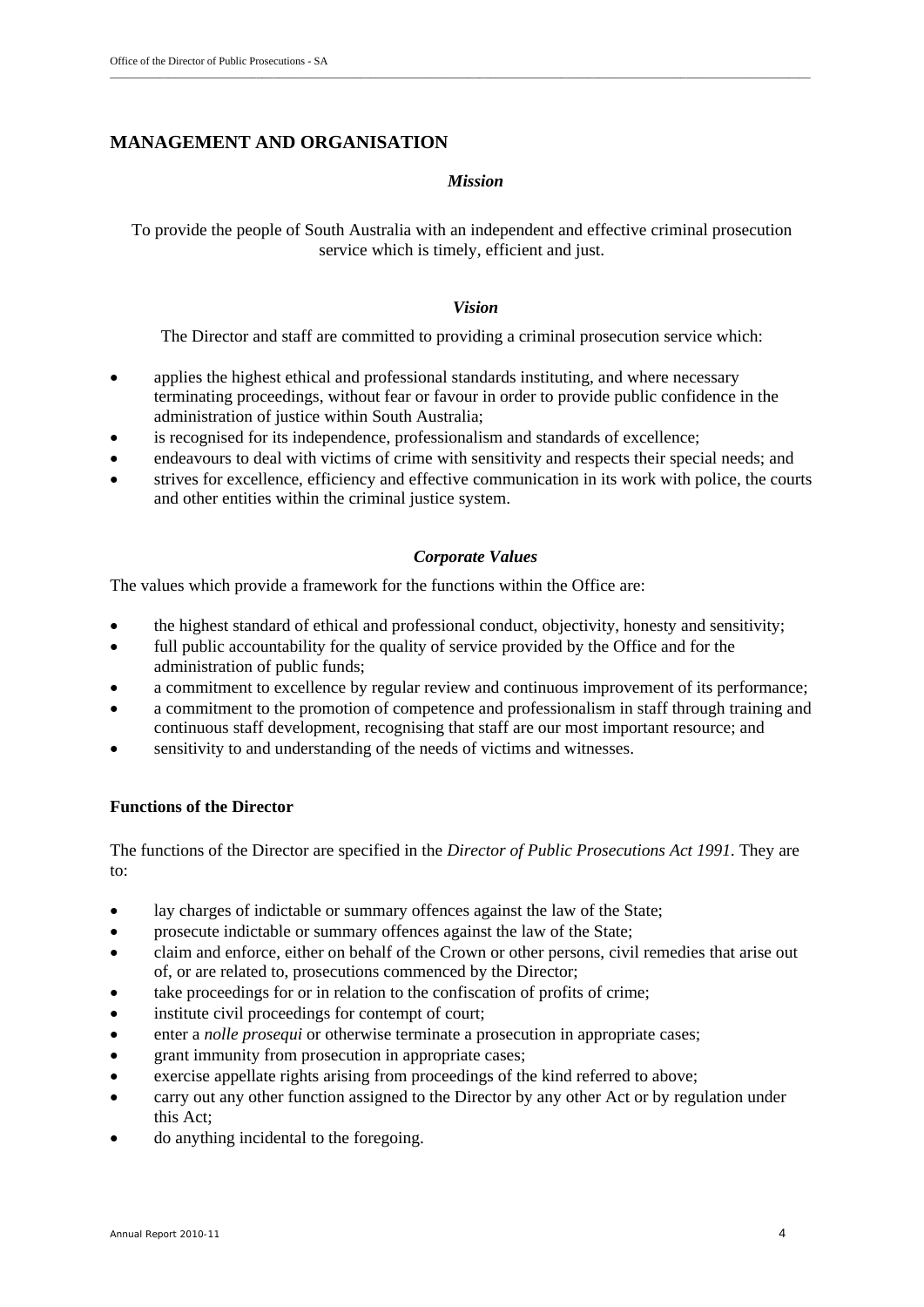#### **Partners in criminal justice**

The key stakeholders for the Office are the Attorney-General and his department, the South Australian Parliament, the judiciary, victims, and, on their behalf, the Commissioner for Victims' Rights, witnesses, SA Police, the Courts Administration Authority, Department for Correctional Services, accused persons and others in the criminal justice system. The Office continues its support to the key stakeholders and the criminal justice system by providing representation on various committees, steering groups and working parties.

#### **Strategic Focus**

The process of re-engineering the workflow of the Office continued in 2010-11. With the implementation of *cradle to grave* file management across the Office in October 2010, one Solicitor now has carriage of a prosecution brief from its arrival from Police—through the Committal and General stages and finalisation. Trials are conducted by counsel from the ODPP Prosecutor section or, on occasions, the private bar, , briefed by the ODPP Solicitor.

In parallel with this change, Law Clerks also moved to *cradle to grave* processes with each now performing paralegal work in both Committal and General stages.

To better match the structure of the Office to its function and processes, the Office was reorganised into three Solicitor teams and one Prosecutor section. The targeted development of a cadre of young prosecutors continued to redress the loss, in recent years, of experienced trail counsel.

#### **Legislative Framework**

The following legislation was relevant to the professional, administrative and industrial obligations of the Office during the year.

These Acts may be accessed via the Legislation SA website, www.legislation.sa.gov.au.

*Bail Act 1985 Controlled Substances Act 1984 Correctional Services (Parole) Amendment Act 2005 Criminal Assets Confiscation Act 2005 Criminal Law Consolidation (Instruments of Crime) Amendment Act 2005 Criminal Law (Forensic Procedures) Act 1998 Criminal Law (Sentencing) Act 1988 Criminal Law (Undercover Operations) Act 1995 Criminal Law Consolidation Act 1935 Director of Public Prosecutions Act 1991 District Court Act 1991 Equal Opportunity Act 1984 Evidence Act 1929 Firearms Act 1977 Freedom of Information Act 1991 Legal Practitioners Act 1981 Listening and Surveillance Devices Act 1972 Magistrates Court Act 1991 Occupational Health, Safety and Welfare Act 1986 Public Finance and Audit Act 1987 Public Sector Management Act 1995 Serious and Organised Crime (Control) Act 2008 State Records Act 1997 Statutes Amendment (Sentencing of Sex Offenders) Act 2005*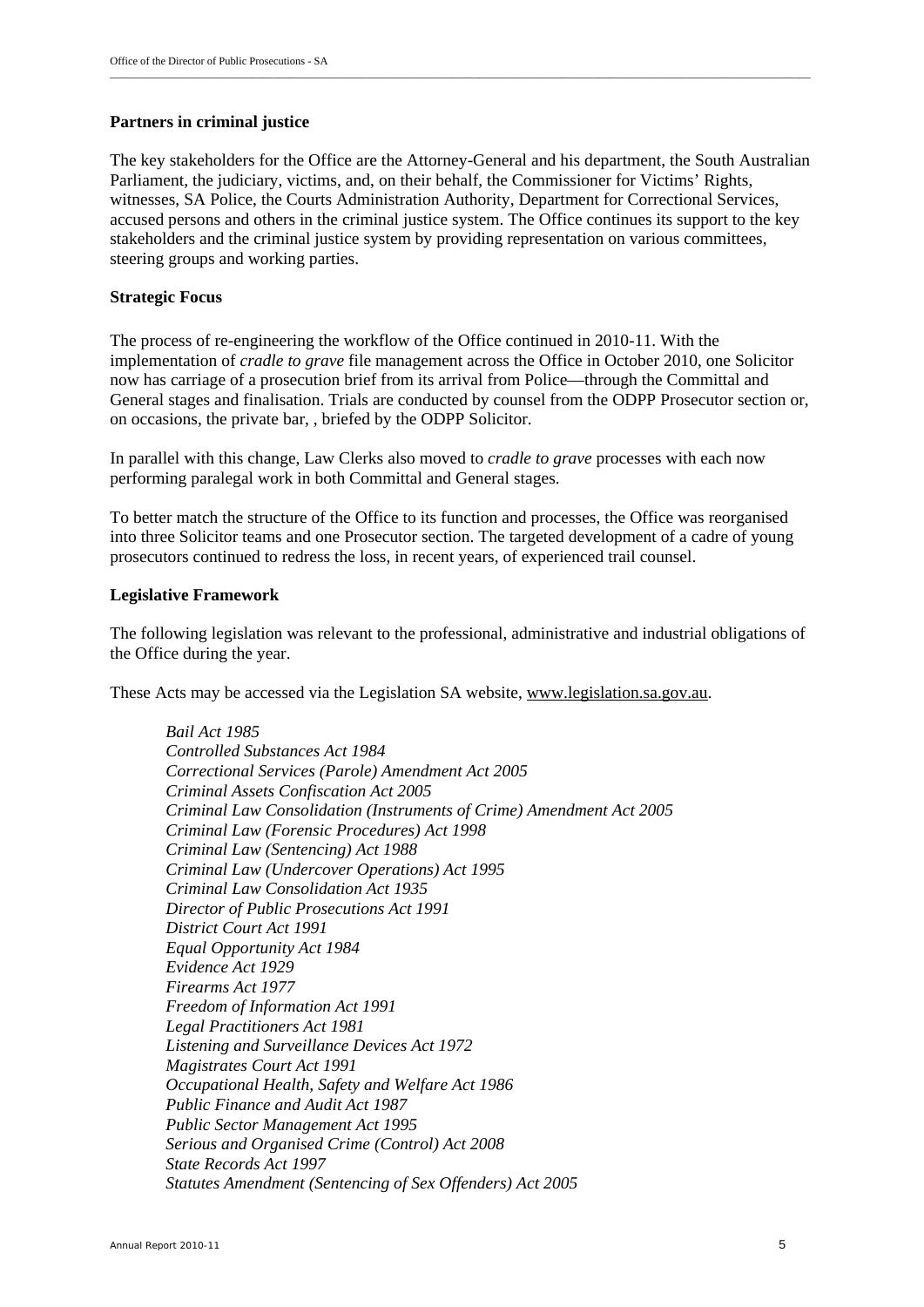*Statutes Amendment and Repeal (Aggravated Offences) Act 2005 Summary Offences Act 1953 Summary Procedures Act 1921 Supreme Court Act 1935 Telecommunications (Interception) Act 1975 (Commonwealth Act) Victims of Crime Act 2001*

\_\_\_\_\_\_\_\_\_\_\_\_\_\_\_\_\_\_\_\_\_\_\_\_\_\_\_\_\_\_\_\_\_\_\_\_\_\_\_\_\_\_\_\_\_\_\_\_\_\_\_\_\_\_\_\_\_\_\_\_\_\_\_\_\_\_\_\_\_\_\_\_\_\_\_\_\_\_\_\_\_\_\_\_\_\_\_\_\_\_\_\_\_\_\_\_\_\_\_\_\_\_\_\_\_\_\_\_\_\_\_\_\_\_\_\_\_\_\_\_\_\_\_\_\_\_\_\_\_

#### **Organisational Structure**



#### **Organisational Profile**

The core business of the Office, performed on behalf of the Director of Public Prosecutions, is conducted by Solicitors in three teams and trial counsel in the Crown Prosecutor section. After a pilot in 2009-10, this year the Office implemented *end-to-end* file management with a single Solicitor taking a prosecution brief through the committal and general (preparation for trial) stages. Trial Counsel from the Crown Prosecutor section represent the DPP in those matters going to trial.

Each Team has administrative, predominantly para-legal, support. Social workers from the Witness Assistance Service are assigned to work in a consultancy role with each Solicitor team. A full time Witness Assistant has about 60-80 witness and victims in their case file. Many of these are *vulnerable* witnesses. Whole of office administrative support is provided by a small team of Rounds Clerks, Record Clerk, Secretary/Typists and Receptionists led by the Administration Manager.

In addition to his legal work, the Deputy Director of Public Prosecutions, together with the General Manager, has a specific role in managing the non-prosecutorial affairs of the Office including occupational health and safety, risk management, workforce planning, review of work practices, emerging demands and opportunities, and fine tuning the roles and responsibilities of managers and supervisors, both legal and non-legal. In October Deputy DPP, Adam Kimber's, proficiency as advocate and his contribution to the justice system was recognised through his appointment, by the South Australian Governor, as Senior Counsel. He joins two other *silks* in the Office—DPP, Stephen Pallaras QC and Jim Pearce QC.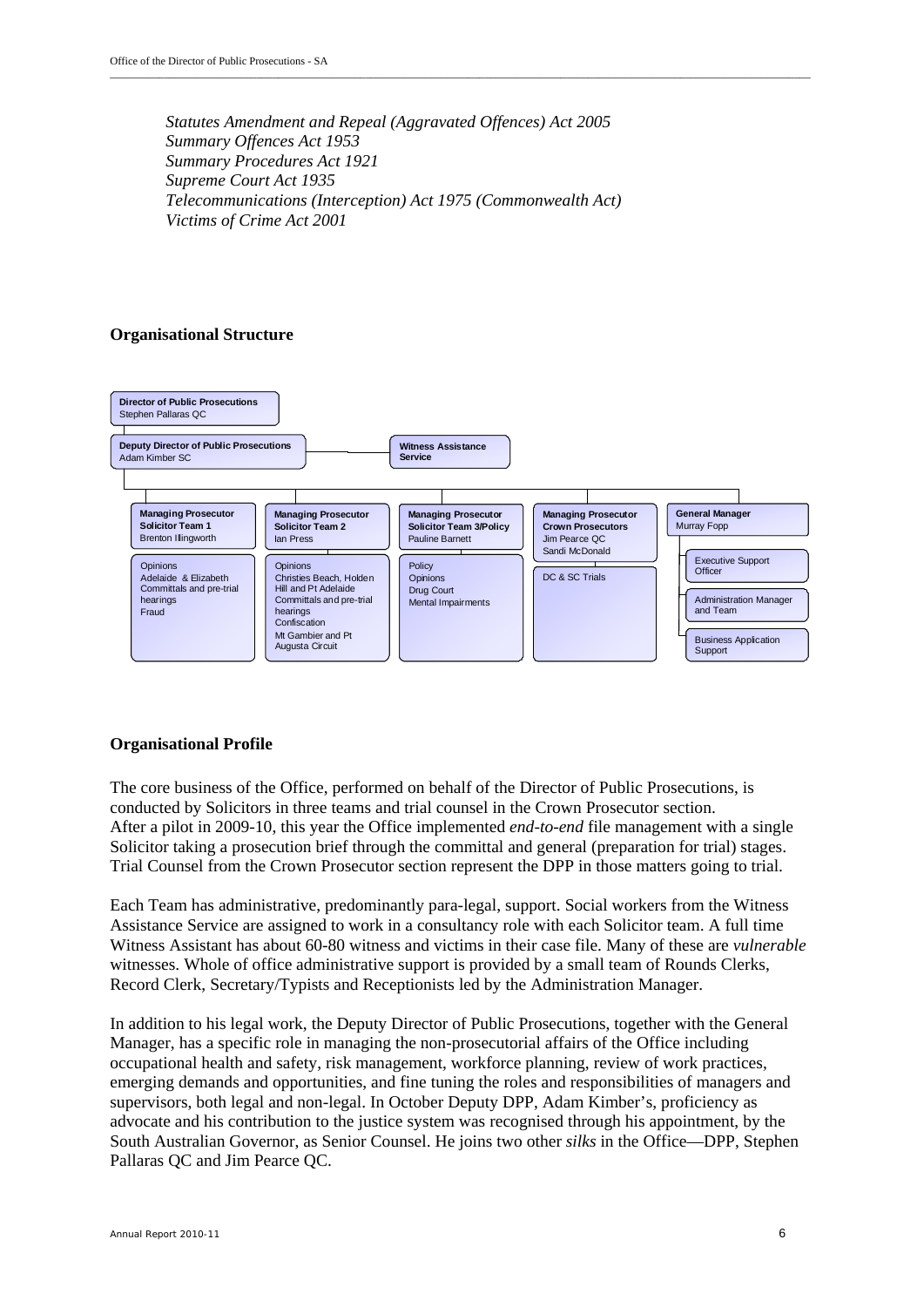## **Executive Profiles**

There were no changes to the senior executive group in the Office in 2010-11. Members are:

#### *Stephen Pallaras QC -* **Director of Public Prosecutions**

Graduated from Monash University, Victoria, in 1974, and was admitted as a barrister and solicitor of the Supreme Court of Victoria and the High Court of Australia in 1975, as a barrister and solicitor of the Supreme Court of Western Australia in 1979 and as a barrister and solicitor of the Supreme Court of Hong Kong in 1992. Appointed a Queen's Counsel in 2000. Has successfully prosecuted a number of high profile cases in Western Australia and Hong Kong including cases of international fraud, international drug trafficking, corruption, criminal defamation and murder. Executive Committee Member of both the International Association of Prosecutors and the International Association of Anti Corruption Agencies.

\_\_\_\_\_\_\_\_\_\_\_\_\_\_\_\_\_\_\_\_\_\_\_\_\_\_\_\_\_\_\_\_\_\_\_\_\_\_\_\_\_\_\_\_\_\_\_\_\_\_\_\_\_\_\_\_\_\_\_\_\_\_\_\_\_\_\_\_\_\_\_\_\_\_\_\_\_\_\_\_\_\_\_\_\_\_\_\_\_\_\_\_\_\_\_\_\_\_\_\_\_\_\_\_\_\_\_\_\_\_\_\_\_\_\_\_\_\_\_\_\_\_\_\_\_\_\_\_\_

*Stephen Pallaras QC was appointed in April 2005 as the second Director of Public Prosecutions in South Australia under the Director of Public Prosecutions Act 1991.* 

#### *Adam Kimber SC, BA (Juris), LLB (Hons), GDLP -* **Deputy Director of Public Prosecutions**

Graduated from the University of Adelaide in 1993 and worked as an Associate in the Supreme Court and then briefly in private practice before joining the ODPP in 1995. Prosecuted in the District and Supreme Courts, then managed a group of solicitors and concentrated on appellate counsel work. Rejoined the Prosecutions Section as a Senior Prosecutor in 2005. Became the Deputy Director in 2008. Significant trial experience in the District and Supreme Courts. Adam was made *silk* in 2010.

*Adam Kimber has been Deputy Director of Public Prosecutions since December 2008. He prosecutes major trials in the District and Supreme Courts, conducts appellate work in the Court of Criminal Appeal and High Court. Subject to the direction of the Director, he manages or is directly involved in all facets of the Office's operations.* 

#### *Murray Fopp MBA, BPublicAdmin***,** *AssocDipEng (Electronics), Cert IV in Training and Workplace Assessment -* **General Manager**

For many years Murray worked in broadcast engineering, in 1990 becoming Regional Operations Manager responsible for domestic and international transmitter networks throughout South Australia and the Northern Territory. In 1996 he launched a private consultancy in telecommunications regulatory compliance and community consultation. Murray joined the Office in October 2005.

*The General Manager provides high-level management services including strategic and business planning, risk management, financial management, and the provision of comprehensive corporate services to the Office. Also responsible for the executive level oversight of the Witness Assistance Service. Plays a key role in policy development and training and development within the Office.* 

#### *Pauline Barnett LLM* **- Managing Prosecutor**

Admitted as a legal practitioner in 1986. A member of the Crown Solicitor's Office from 1984 to 1994 in the Advising Section. Pauline was seconded to the Attorney-General's Office as Principal Private Secretary to the Hon CJ Sumner MLC from November 1988 until April 1990. In 1994 she joined the Office as an MLS 1 Solicitor and in 1997 was appointed as Managing Solicitor.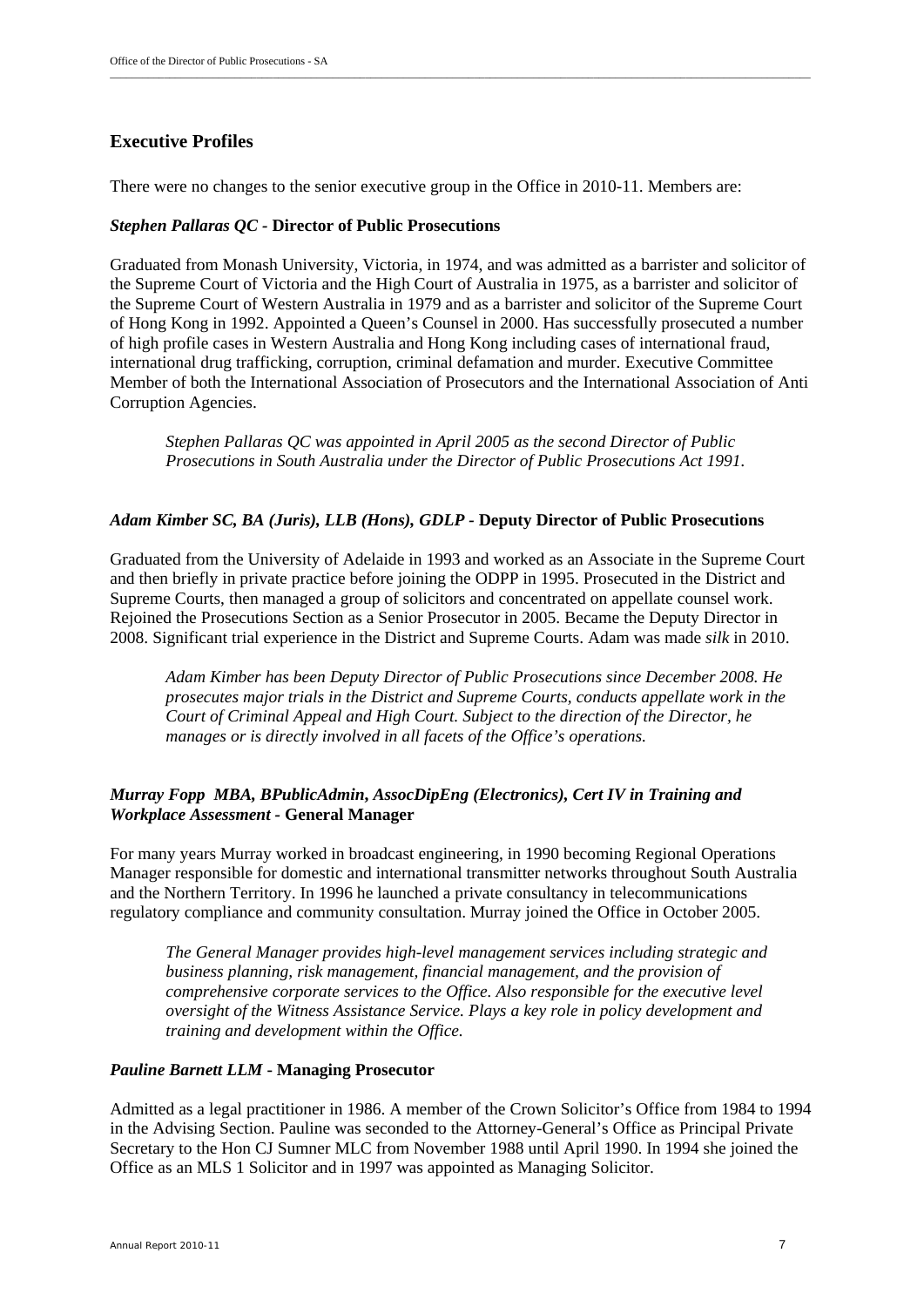*Acts as solicitor and counsel in the conduct of prosecutions and appeals on behalf of the Director. Responsible to the Director and Deputy Director for strategic planning, business process and work flow planning, Department and Office wide projects and for legal policy development for the Office.* 

\_\_\_\_\_\_\_\_\_\_\_\_\_\_\_\_\_\_\_\_\_\_\_\_\_\_\_\_\_\_\_\_\_\_\_\_\_\_\_\_\_\_\_\_\_\_\_\_\_\_\_\_\_\_\_\_\_\_\_\_\_\_\_\_\_\_\_\_\_\_\_\_\_\_\_\_\_\_\_\_\_\_\_\_\_\_\_\_\_\_\_\_\_\_\_\_\_\_\_\_\_\_\_\_\_\_\_\_\_\_\_\_\_\_\_\_\_\_\_\_\_\_\_\_\_\_\_\_\_

#### *James (Jim) Pearce QC, LLB GDLP -* **Managing Prosecutor**

James graduated from The University of Adelaide in 1987. He worked in private practice before joining the ODPP in 1990. Between 1990 and 1996 James worked as a prosecutor, conducting trials in the District and Supreme Courts. Between 1996 and 1998 James worked as In House counsel at a commercial law firm before rejoining the ODPP in 1998. Since that time he has worked as a Senior Prosecutor at the ODPP conducting complex trials in the District and Supreme Courts. In January 2008, James was appointed as Queen's Counsel.

*Prosecutes major trials in the District and Supreme Courts. Conducts appellate work in the Court of Criminal Appeal. Responsible for the management and supervision of one of the four practice teams in the office* 

#### *Brenton Illingworth* **- Managing Prosecutor**

Graduated from the Law Society Certificate in Law, including five years of articles in 1979. Admitted as a legal practitioner in December 1979. Worked in private practice until 1985, then joined the Crown Solicitor's Office Criminal Prosecution Section as Senior Assistant Crown Prosecutor. From 1990 to 1992 worked at the Bar as defence counsel, particularly in the area of War Crimes Prosecution. Returned to the Crown Solicitor's Office, Civil Litigation Section in 1992. Was appointed Managing Solicitor in 1993 and subsequently Assistance Crown Solicitor of Civil Litigation in 2005. Appointed to the position of Managing Prosecutor at the Office of the Director of Public Prosecutions in 2009.

*Prosecutes complex trials in the District and Supreme Courts. Conducts appellate work in the Court of Criminal Appeal. Responsible for the management of a practice team responsible for prosecutions arising out of the Adelaide Magistrates Court and Elizabeth Magistrates Court. Responsible for liaison with external agencies.* 

#### *Sandi McDonald BA (Juris), LLB, GDLP -* **Managing Prosecutor**

Graduated from the University of Adelaide in 1993 and was admitted as a legal practitioner in 1994. Commenced employment as a prosecutor in the ODPP immediately upon admission. Since that time has prosecuted criminal trials in the District and Supreme Courts as well as conducting appellate work in the Court of Criminal Appeal. In more recent years has focussed on more serious and complex trial and appellate work whilst managing a practice team.

*Prosecutes major trials in the District and Supreme Courts. Conducts appellate work in the Court of Criminal Appeal. Responsible for one of the office's practice teams and portfolios including the Continuing Legal Education program*.

#### *Ian Press -* **Managing Prosecutor**

Graduated from the University of Adelaide in 1989 and admitted as a practitioner in December 1989. Worked for the Legal Services Commission between 1989 and 2000 as a defence solicitor and counsel in the Adelaide and Port Adelaide offices, and as part of the War Crimes Defence Unit. Appeared as counsel in all jurisdictions. Joined the ODPP in October 2000 undertaking roles in the Solicitors,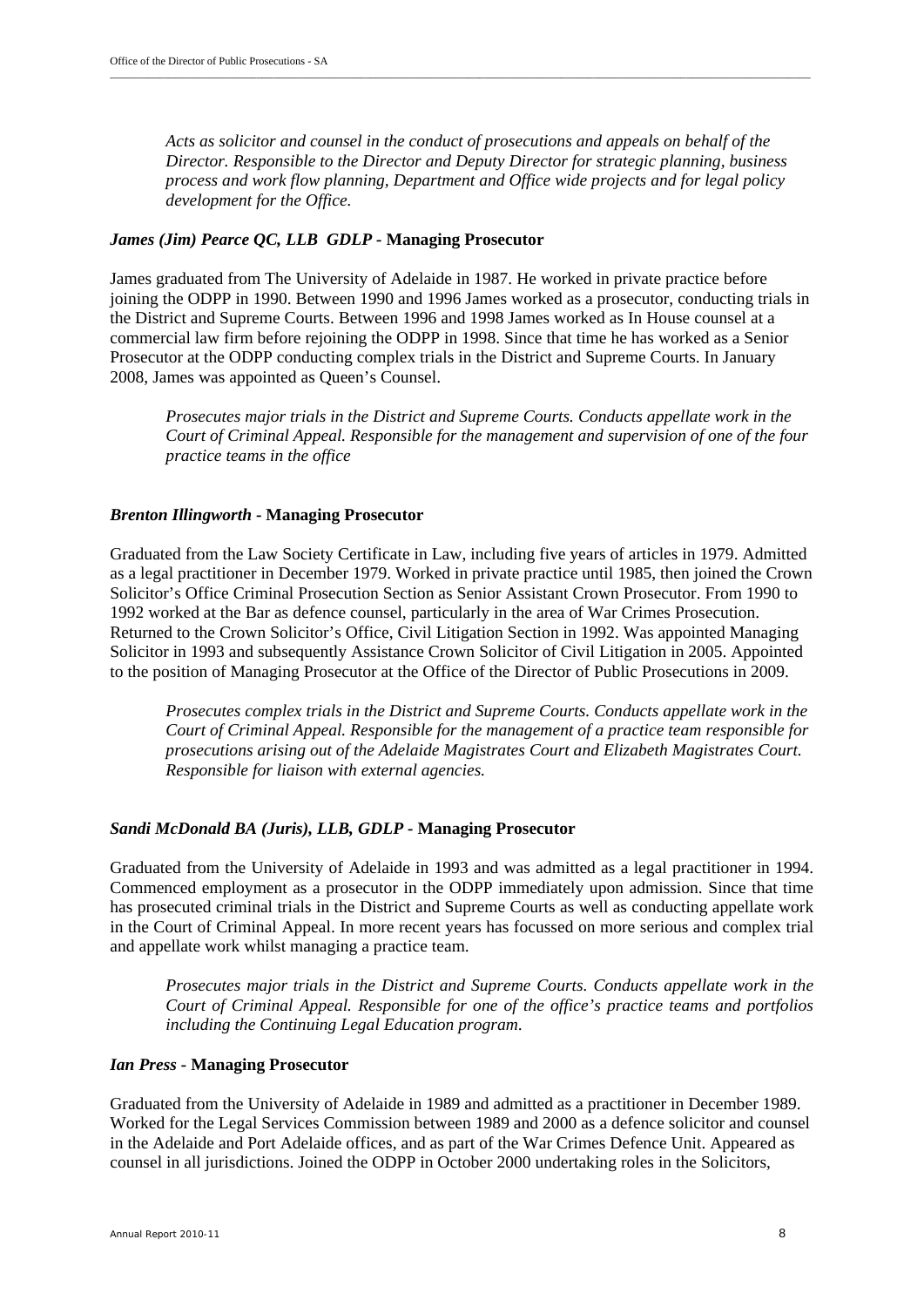Committal and Prosecution Sections. Appointed to the position of Senior Solicitor in 2004 and Managing Prosecutor in 2008.

*Has conduct of complex files, prosecutes trials and conducts appellate work in the Court of Criminal Appeal. Responsible for the management and supervision of one of the four practice teams in the office* 

#### **Management Committees**

#### *Executive Committee*

The *Executive Committee* consists of the Director, Deputy Director, General manager (Chair) and the five Managing Prosecutors. The Executive Committee meets monthly and has overall responsibility for the establishment, implementation and evaluation of the strategic direction of the Office. It has final responsibility for policy and also determines appropriate responses to the important legal issues affecting the Office. During 2010-11, the Executive Committee reviewed its governance role and operation. The structure has been maintained but the Committee is now supported by three subcommittees—Legal Policy and Practice Management, Corporate Support and Training & Professional Development—each headed by a member of the Executive group.

#### **Internal Committees and Steering Groups**

#### **Continuing Legal Education Program**

This year saw the introduction of Continuing Professional Development as a mandatory requirement for legal practitioners. The Office has built on its traditional program of continuing legal education (CLE), formalising the program and attendance records.

Presenters, internal and external—ODPP specialists, Magistrates, police crime experts and forensic scientists—have presented on topics as diverse as examining hostile witnesses, confiscating assets of crime, interpreting blood spatter patterns, a DNA 'update', SAPOL's Child Exploitation Tracking System and motor vehicle accident reconstruction. In a reciprocal arrangement, staff of the ODPP and Crown Solicitor's Office are able to attend relevant sessions hosted by either organisation.

#### **Workforce and Workflow Planning**

#### *Cradle to grave* **file management**

During 2009 to 2010 one of the Office's practice teams piloted *cradle to grave* file management, whereby a solicitor would have carriage of a matter throughout the life of a prosecution, from the start of committal proceedings through to a guilty plea and sentence or the point when a matter was listed for trial in a superior court. When listed for trial that solicitor would brief an in-house prosecutor or, on occasions, a member of the private bar. The results of this pilot were compared to the performance of the other three legal teams where one solicitor took the matter through the committal stage and another prepared it for trial after it was committed to a higher court.

After comparing the two practice methods, the Executive determined that *cradle to grave* file management provided a more efficient and improved management of prosecution files. In particular it

 ensured the continuity of a solicitor through the life of a matter and provided better service to stakeholders, especially the courts, police and victims of crime;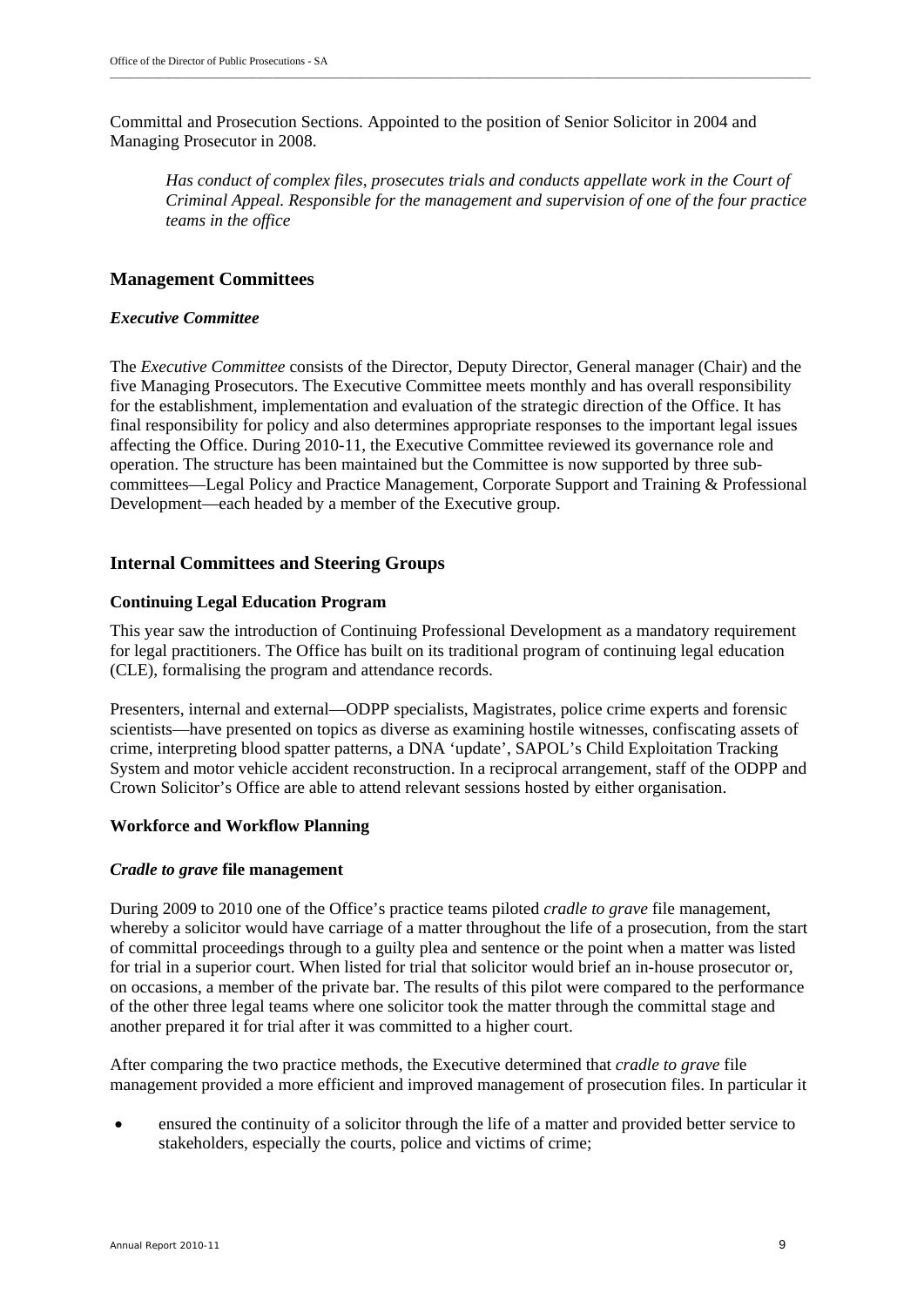- gave solicitors a greater sense of ownership, responsibility and consistent approach to file management;
- ensured that a manager would have a greater connection with the work of the solicitor and the files within that solicitor's practice and the office;

- gave practitioners the opportunity to work and develop skills across all of the courts involved in the criminal justice system; and
- empowered solicitors to identify matters for early resolution thereby assisting the efficiency of the criminal justice system. With the Case Conferencing pilot introduced into the Adelaide Magistrates Court and the Special Directions Hearings in the District Court, the dedicated solicitor and manager have been able to make valuable contribution to bringing about trial resolutions.

In October 2010 the whole Office moved to *cradle to grave* practice with two Solicitor Teams handling this phase of the work. Matters listed for trial are then briefed by the solicitor to prosecuting counsel in the Prosecuting Section or to a barrister at the private bar.

#### **Prosecutor Development Program**

While the forensic and advocacy skills of our lawyers compare well with those at the defence bar, the ODPP recognises that these skills must be constantly maintained and improved. The challenges faced by prosecutors in the growing complexity of cases and the demands placed upon them by the judiciary, require all involved to keep up with the increasing demands of the work.

However the Office has a significant number of relatively inexperienced lawyers who are still developing their skills and their capacity to deal with the growing challenges of a busy practice.

Planning for a Trial Prosecution Training Program commenced in 2010-11 to harness the talent and knowledge of the more experienced members of the Office and to enable them to pass on some of their knowledge to others. Senior practitioners will take the role of mentors and lead sessions on significant aspects of trial advocacy.

#### **Policy Committee**

During 2010-2011 the Policy Committee continued to pursue its charter to consider policy issues arising from both within the Office and through enquiries and referrals from outside agencies, most frequently the Attorney-General's Department's Legislation and Legal Policy Division.

The Committee is chaired by a Senior Prosecutor and comprises 13 members, including solicitors, prosecutors, legal managers, the business application manager and a Witness Assistance Officer. Stephen Pallaras QC sits on the Committee and AGD's Legislation and Legal Policy Division was represented by Senior Legal Officer, Matthew Goode. Other members of this Division have attended Committee meetings depending on the particular issues being discussed.

During the 2010-2011 financial year the Committee provided oral or written comments on the following topics:

- Criminal Law (Sentencing) (Sentencing Considerations) Bill 2010;
- Summary Offences (Tattooing, Body Piercing and Body Modification) Amendment Bill 2011;
- Controlled Substances (Offences) Amendment Bill 2011 (in relation to criminalisation of the sale of documents regarding the manufacture of illicit drugs) ;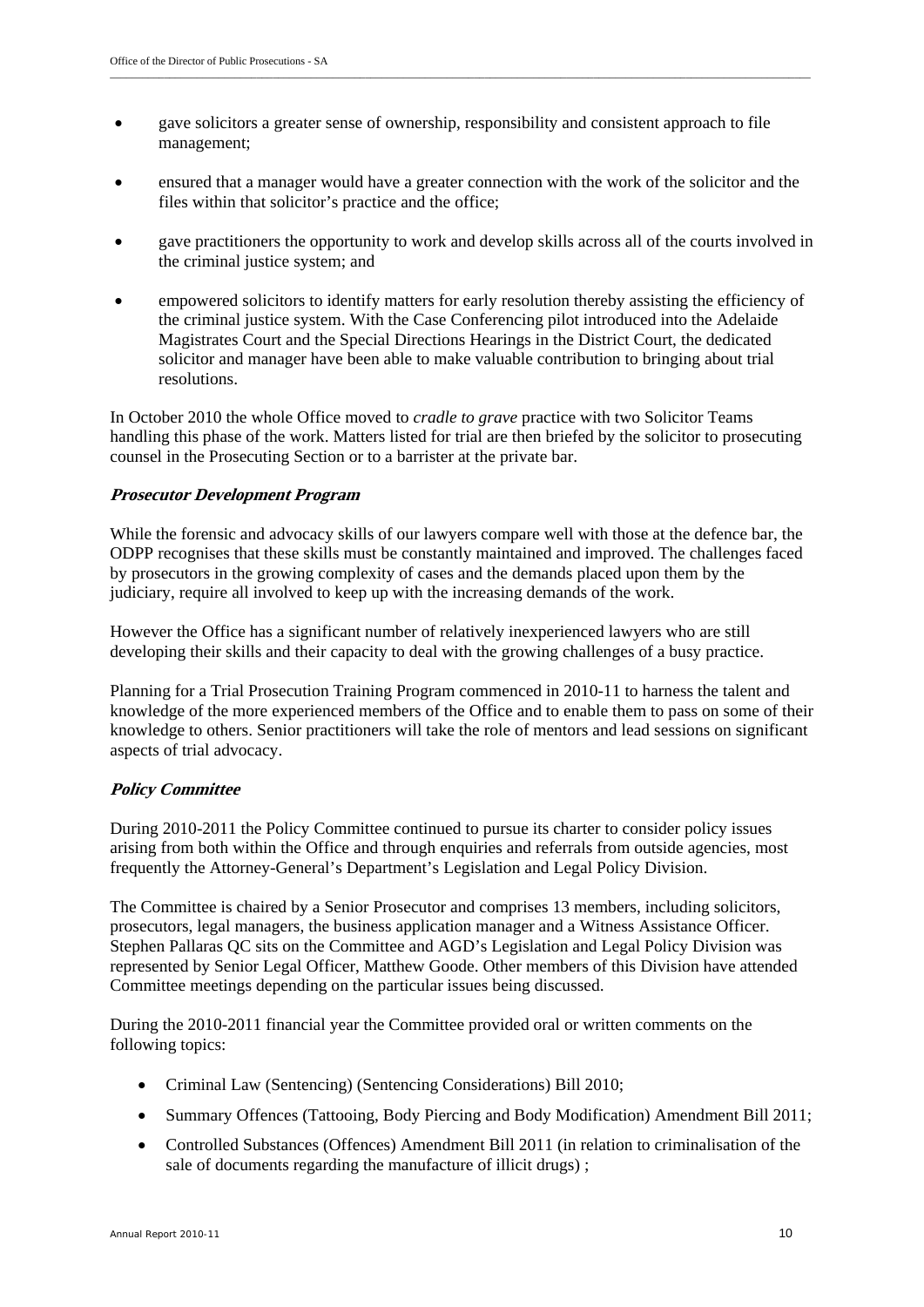- Statutes Amendment (Attorney General Sentencing, Procedure and Other Matters) Bill 2011 (concerning miscellaneous amendments to procedure and sentencing relevant to the Office);
- General proposals to amend section 34CA of the Evidence Act (admissibility of complaints made by protected witnesses in charges of sexual offending) and the Evidence (Hearsay Rule Exception) Amendment Bill 2011, representations which related to the specific terms of the amendments to section 34CA; and
- Child Sex Offenders Registration Act and proposed amendments to the requirements for convicted child sex offenders to register.

The Policy Committee has proven to be a valuable conduit between the Legislation and Legal Policy Division and this Office. The Committee has had the chance to make valuable contributions to policy matters relevant to the day to day work of the Office, and ensure that the expertise within the Office are engaged to enhance legislative reform of the criminal justice.

#### **Legal Recruitment and Staffing**

For 2010-11, the Office had an approved staffing establishment of 144.08 FTE. This was 1.8 FTE less than the previous year. Of this number, 89.43 FTE were legal staff (administrative staff, 43.05 FTE; Witness Assistance Officers, 11.6 FTE.). During the year three legal Managers left the office: two assumed other positions within the Attorney General's Department and one went to the Bar. This placed a considerable burden upon the counsel section as it lost three experienced prosecutors to fill those management positions. Whilst the departure of these people was a considerable loss to the Office, it provided opportunities for staff to assume temporary roles and gain experience in managerial positions.

In addition to the three managers, approximately ten other legal staff with varying degrees of experience left the Office either permanently or for substantial periods on maternity leave or leave without pay. This number is significantly less than in 2009-10.

The Office continued its practice of maintaining a pool of potential employees from which to fill vacancies arising from resignations and extended leave. On one occasion the Office advertised externally for a senior lawyer and that position was filled. However, all other vacancies were filled from a pool of entry-level lawyers. This often meant an experienced lawyer was replaced by a recent graduate or lawyer with limited experience. The use of the pool allowed the Office to reduce the time taken to fill vacancies and to reduce budgetary pressures by decreasing salary payments. The comprehensive CLE/CPD program and structured supervision from Managers enabled the Office to minimise the impact of replacing experienced lawyers with less experienced staff.

The Office continued to provide opportunities for staff attending management and kill training courses and to assume acting roles when managers were absent from the Office for short periods.

A number of staff continue to work part-time and to utilise flexible working arrangements to facilitate a balance between work and personal commitments.

#### **ODPP Client Satisfaction Survey**

Since the implementation of the *ODPP Client Satisfaction Survey (Pilot) Project* in March 2010, the Office has now sent over 830 survey forms to victims, witnesses and their families and has received around 175 survey responses—a return rate of about 21%

Participants, those victims and witnesses who had dealings with the Witness Assistance Service, were asked anonymously how satisfied they were with various aspects of the Office's service.

Survey results indicate the elements of service considered most important by respondents are, in order: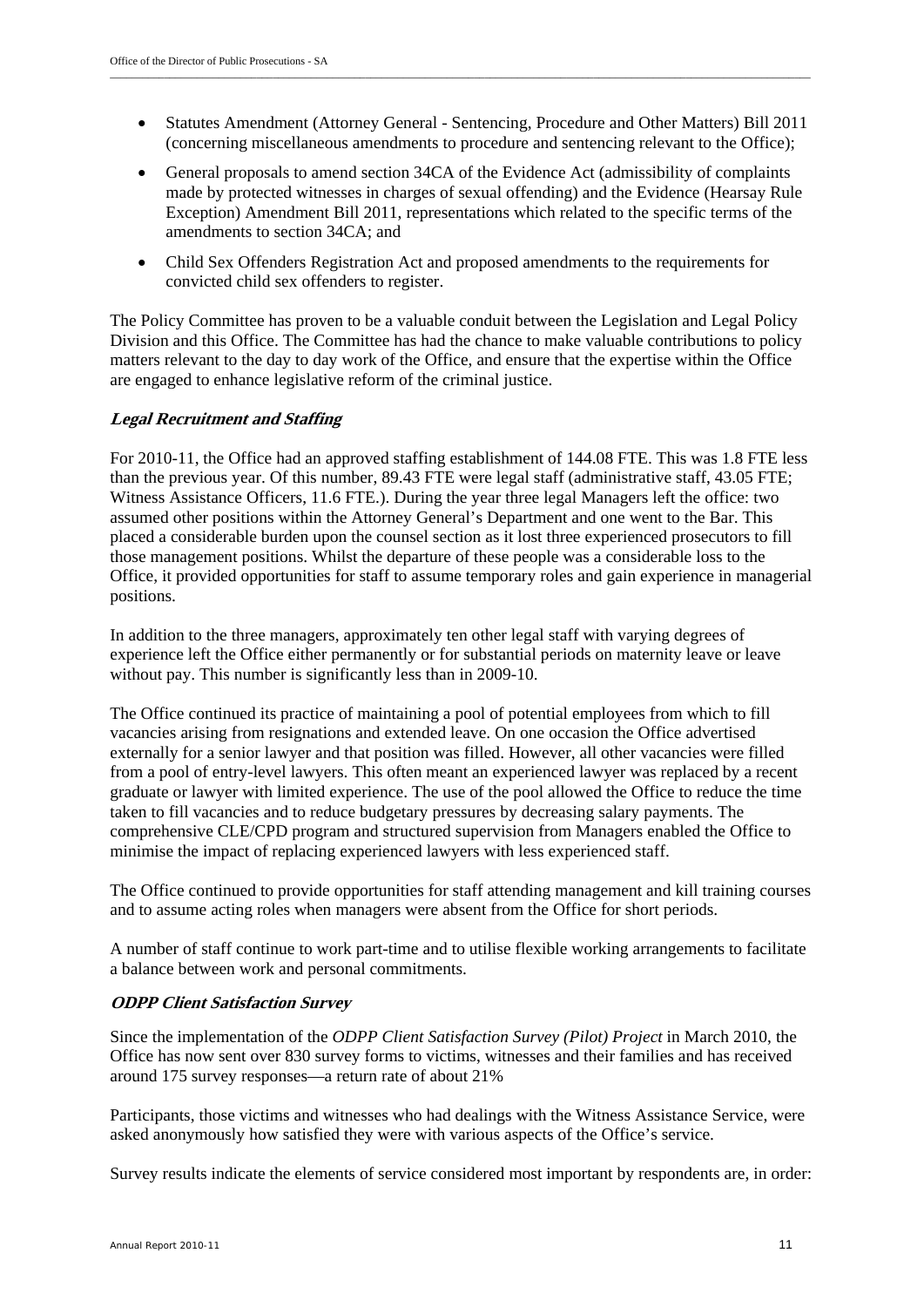- *1. Being Updated about the Progress of the Prosecution Matter*
- *2. Having the Legal Process Explained*
- *3. Receiving a High Standard of Service*

Other survey results indicate that:

- 90.7% of survey respondents *agree* or *strongly agree* that staff from the ODPP were professional at all times.
- 86.2% of survey respondents indicate that they are *satisfied* or *very satisfied* with the quality of services they received from the Office.

\_\_\_\_\_\_\_\_\_\_\_\_\_\_\_\_\_\_\_\_\_\_\_\_\_\_\_\_\_\_\_\_\_\_\_\_\_\_\_\_\_\_\_\_\_\_\_\_\_\_\_\_\_\_\_\_\_\_\_\_\_\_\_\_\_\_\_\_\_\_\_\_\_\_\_\_\_\_\_\_\_\_\_\_\_\_\_\_\_\_\_\_\_\_\_\_\_\_\_\_\_\_\_\_\_\_\_\_\_\_\_\_\_\_\_\_\_\_\_\_\_\_\_\_\_\_\_\_\_

 81.0% of survey respondents *agree* or *strongly agree* that the services and support provided by the Office met their needs.

Encouragingly, where 73.6% of respondents had a *neutral* impression of the ODPP prior to their involvement with the Office, 83.2% of respondents reported a *positive* or *very positive* impression of the Office after their involvement.

Two areas needing improvement relate to timeliness. They are:

- the time taken to update victims and witnesses about developments in the prosecution process (Court outcomes); and
- consistently commencing the assistance to victims and witnesses at an early stage in the prosecution process.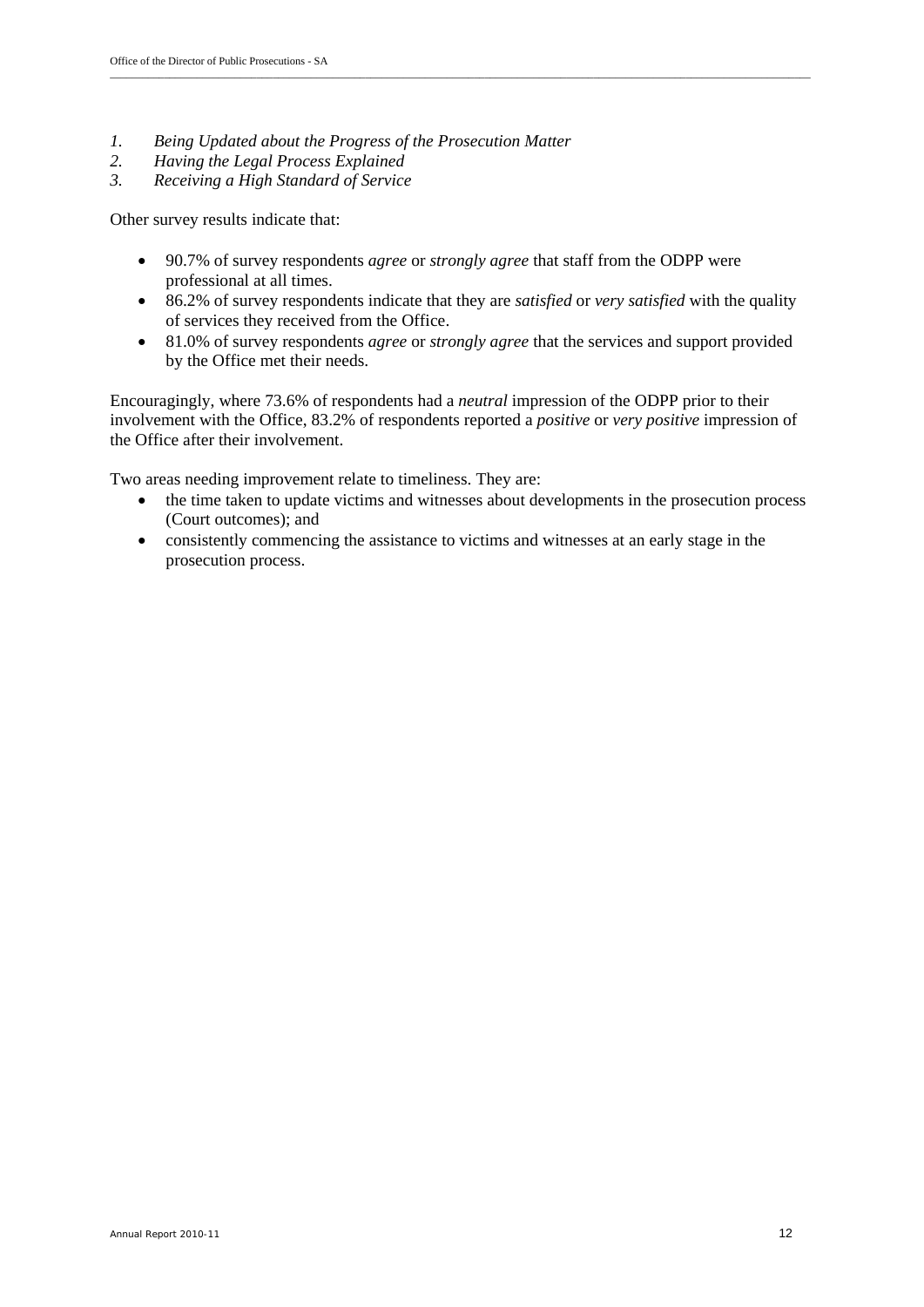## **CORPORATE OVERVIEW**

#### **Financing Public Prosecutions**

Parliament increased the appropriation to the ODPP by \$760,000 to \$19,055,000 in the 2010-11 State Budget<sup>1</sup>. Of this, the Office received \$17,360,000 with a further \$398,000 expected to come from the Victims of Crime Fund for salaries of staff engaged in confiscating the proceeds of crime<sup>2</sup>. However, the ODPP used less than the budgeted legal staff resources for this activity and a reduced amount of \$244,000 was recovered from the Fund.

The Office of the DPP has no control over the portion withheld from the Parliamentary appropriation by the Attorney-General's Department—\$1,695,000 in 2010-11—nor is it able to detail how this portion is used. The Office understands the withheld amount is used to fund Departmental corporate services and overheads.

|                            | 2009-10<br><b>Allocation</b><br>(\$,000s) | 2010-11<br>Allocation <sup>3</sup><br>(\$,000s) | 2010-11<br>Actual <sup>4</sup><br>$(\$,000s)$ |
|----------------------------|-------------------------------------------|-------------------------------------------------|-----------------------------------------------|
| <b>Revenue Sources</b>     |                                           |                                                 |                                               |
| From Appropriation         | 18,095                                    | 17,360                                          | -                                             |
| Victim of Crime Fund       | 392                                       | 398                                             | 244                                           |
| Other                      | 18                                        | 18.5                                            | 10                                            |
| <b>Total Revenue</b>       | 18,505                                    | 17,777                                          |                                               |
| <b>Expenditure</b>         |                                           |                                                 |                                               |
| Staff remuneration         | 14,756                                    | 14,239                                          | 14,216                                        |
| Goods and Services         | 775                                       | 1,319                                           | 1,967                                         |
| AGD Charges (Rent, IT etc) | 2,222                                     | 2093                                            | 2,097                                         |
| <b>AGD</b> Depreciation    | 125                                       | 1,29                                            | 129                                           |
| <b>Total Expenses</b>      | 17,878                                    | 17,780                                          | 18,180                                        |

The amount spent on staff remuneration fell in line with staff reductions. Some recruitment was deferred to save money. Temporary vacancies generate some unspent salary and this was able to be transferred to meet shortfalls elsewhere.

Through the transfer of \$865,000 salary funding to Supplies and Services, the funds available for this purpose was around half a million dollars more than in 2009-10. This followed three years of reduction in the Supplies and Services allocation.

 However, the cost of Supplies and Services still exceeded, by over \$600,000, the funds available. Supplies and Services—excluding Attorney-General's Department charges for rent, ICT and depreciation—cost the Office \$1.97 mil but just \$1.32 mil was available for these expenses. Unplanned expenditure was incurred in equipping and fitting out parts of the Office renovated as part of an Attorney-General's Department whole-of-building project. Without sacrificing salary funds, this Supplies and Services deficit would have been greater. Scheduled asset replacement was deferred.

With Salaries on-budget, Supplies and Services \$650,000 over budget, Asset purchases deferred and Revenue \$160,00 under budget the Office finished the year with a deficit of \$776,084.

 1 Source: 2010-11 Budget Paper 4, Vol 2 - Portfolio Statement, p.7.41

 $2$  These funds cover the salaries of the Confiscation Unit which pays the proceeds of confiscations back into the Fund.

 $\frac{3}{4}$  Source: 2010-11 Budget Assumptions, Attorney-General's Department  $\frac{4}{4}$  Source: 2010-11 ODPP Einenge Operating Statement for Period 14, Att

Source: 2010-11 ODPP Finance Operating Statement for Period 14, Attorney-General's Department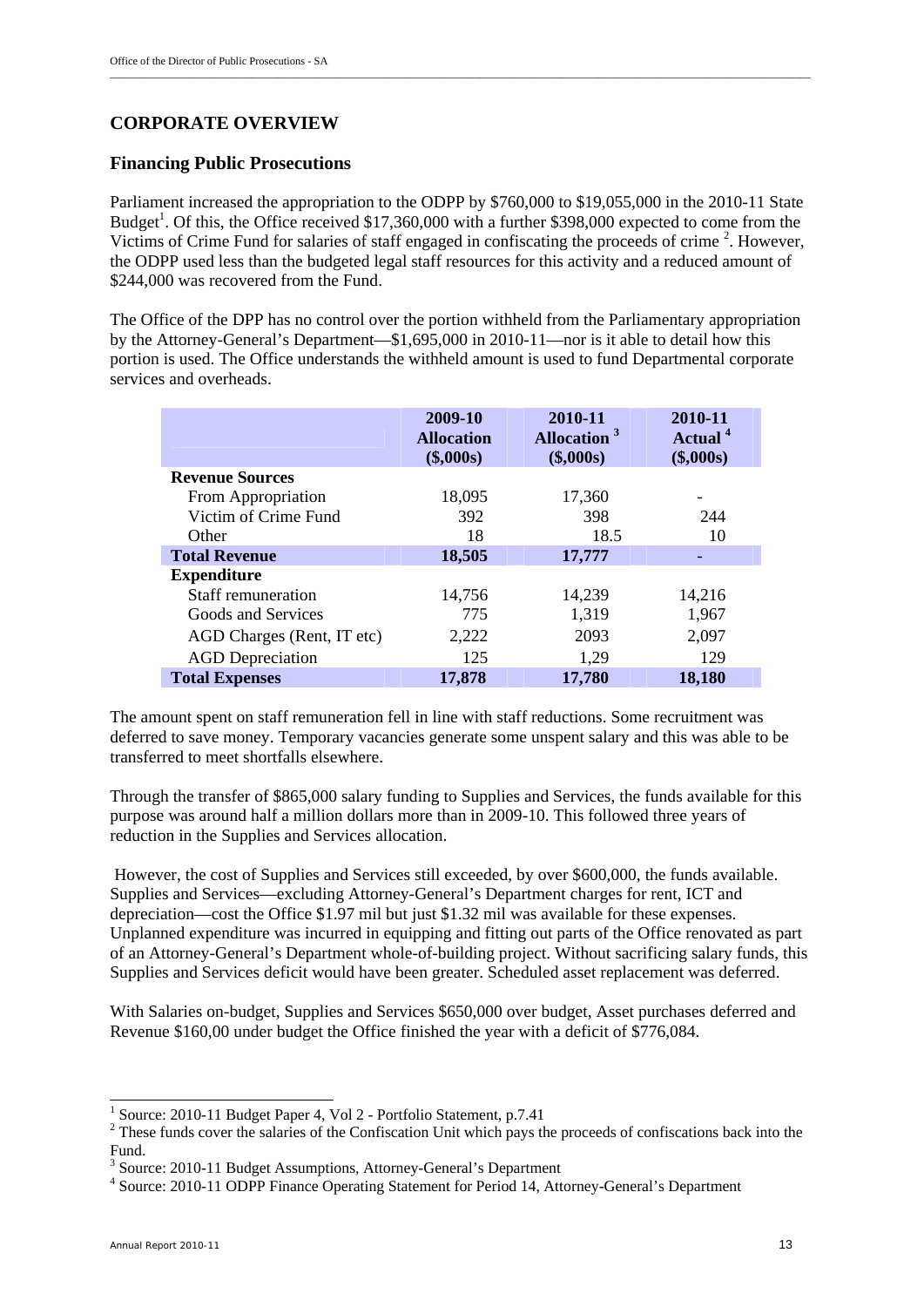## **Staffing levels**

In April 2008 the Government announced a four-year staffing plan for the Office. At the beginning of 2010-11, 1.8 FTE of the 7.5 FTE Children in State Care positions expired with the remainder expiring at the end of the year.

|                                              | <b>Approved</b><br>at end of<br>2008-09 | <b>Approved</b><br>for<br>2009-10 | <b>Change in</b><br>2010-11 | <b>Approved</b><br>for<br>2010-11 |
|----------------------------------------------|-----------------------------------------|-----------------------------------|-----------------------------|-----------------------------------|
| <b>Executive Group</b>                       | 3                                       | 3                                 |                             | 3                                 |
| Legal (Including)<br>managers)               | 81.23                                   | 88.23                             | $-0.8$                      | 87.43                             |
| <b>Witness Assistance</b><br><b>Officers</b> | 10.5                                    | 11.6                              |                             | 11.6                              |
| Administration staff                         | 37.65                                   | 43.05                             | $-1.0$                      | 42.05                             |
| Total FTE <sup>1</sup>                       | 132.38                                  | 145.88                            | $-1.8$                      | 144.08                            |

Notes: *1. Includes staff working in on-going, separately-funded positions in the Office.* 

The Office continued to receive funding from the Commissioner for Victims' Rights for three full- and one part-time Witness Assistance Officers dedicated to the provision of services to child victims and witnesses.

Salaries for legal and administration staff working on the confiscation of assets of crime are recovered from the Victims of Crime Fund into which the proceeds of confiscated assets are paid. Further details about the Office's confiscation activities can be found on page 23.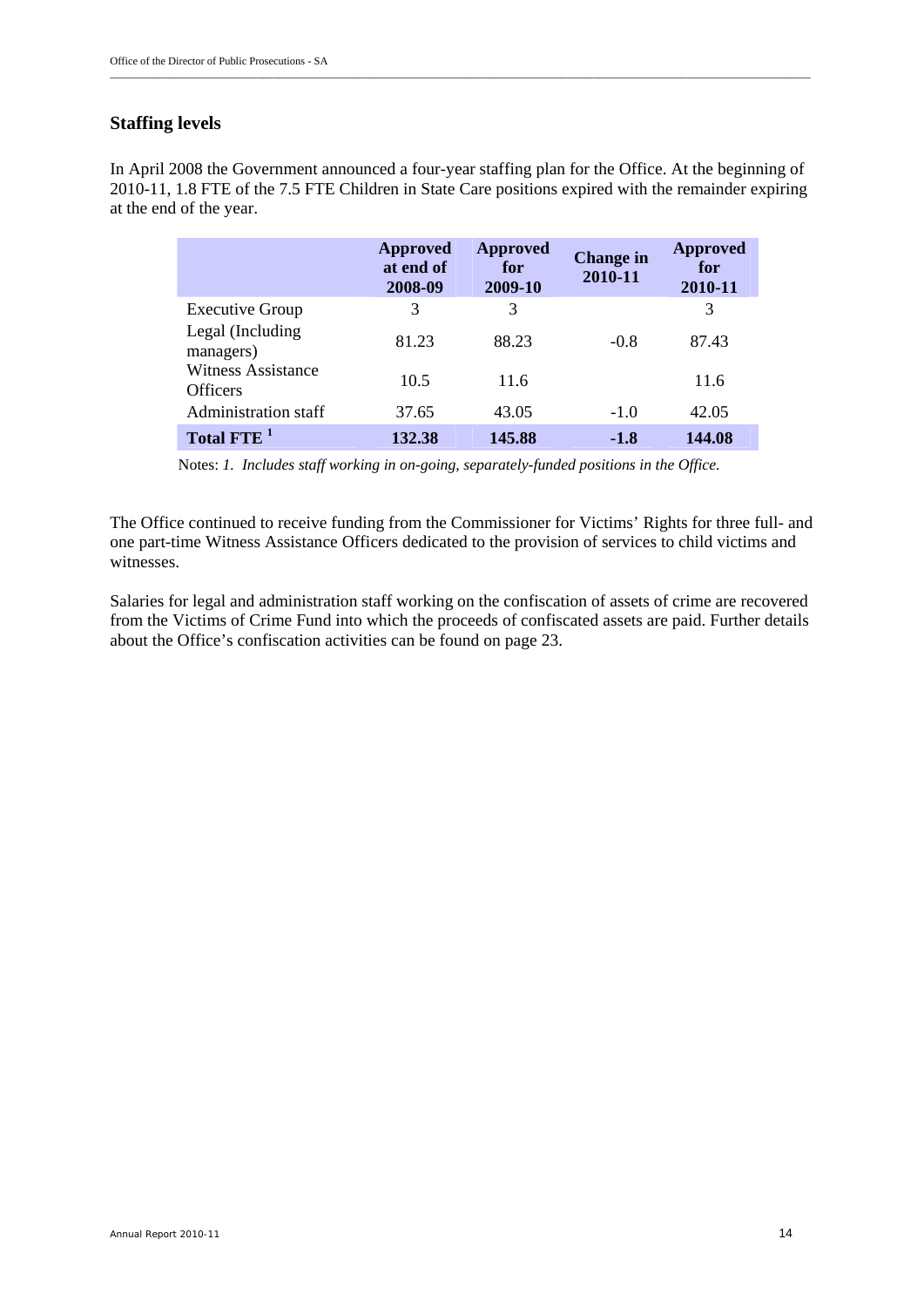## **DIRECTIONS UNDER THE DPP ACT 1991**

#### **Directions from the Attorney-General**

There was no direction or guideline given by the Attorney-General to the Director of Public Prosecutions pursuant to Section 9 of the Director of Public Prosecutions Act 1991 during the year

#### **Directions to the Commissioner of Police**

There was no direction issued to the Commissioner of Police by the Director of Public Prosecutions pursuant to section 11 of the *Director of Public Prosecutions Act 1991* during the year.

#### **Listening and Surveillance Devices Act 1972**

Pursuant to section 12 (1) of the *Director of Public Prosecutions Act 1991*, the Office reports that during the year the DPP considered 23, and approved all 23 applications for warrants under the *Listening and Surveillance Devices Act 1972*.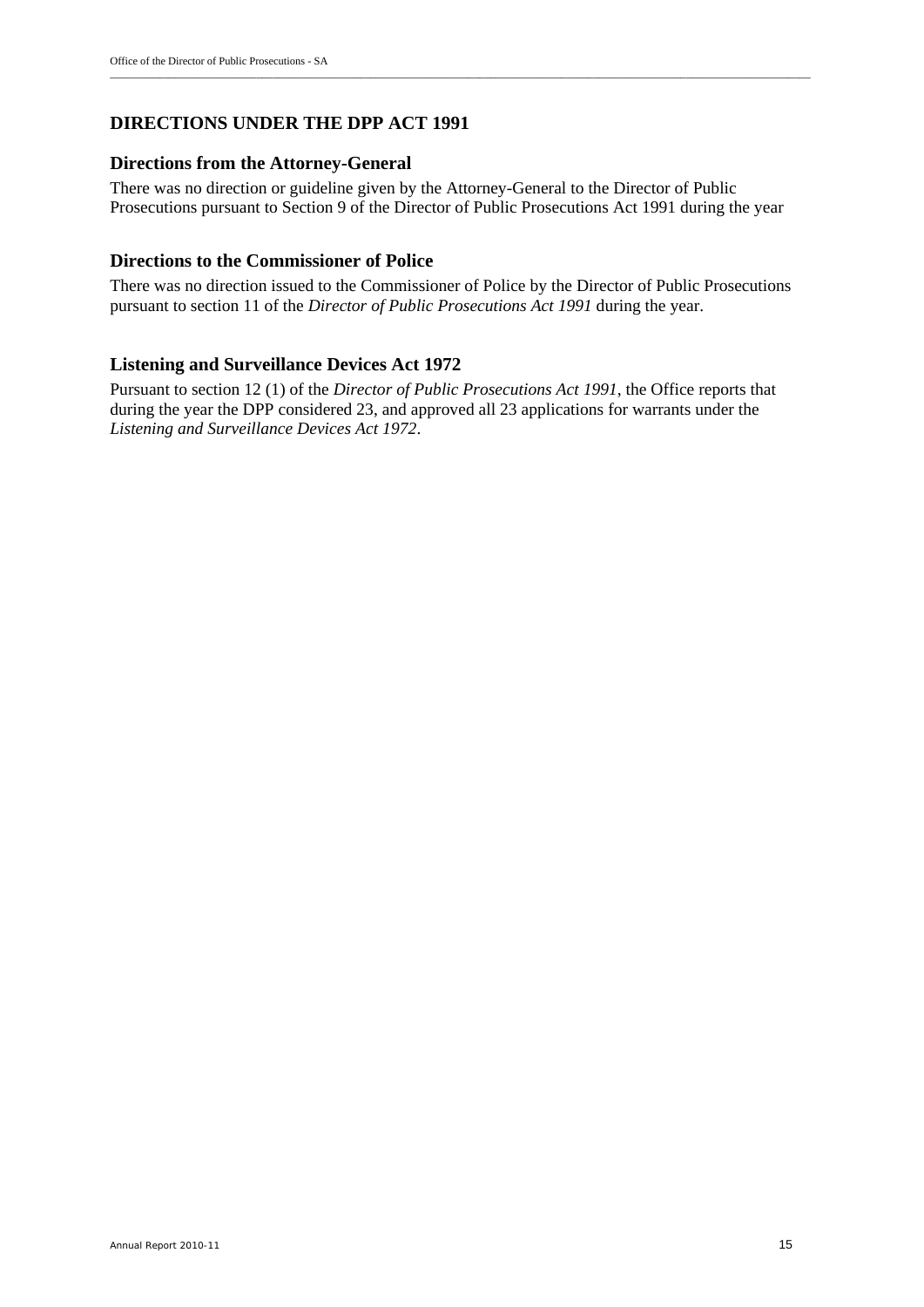# **PROSECUTION RESULTS**

| <b>OUTPUT:</b>                                   |                                                                                                                                                                                                                                                                                                                                                                                                                                                                                                | <b>KEY RESULT AREAS</b>                                                                                                                                                                                                                                                                                                                                                                                                                            |               |                                           |  |  |  |
|--------------------------------------------------|------------------------------------------------------------------------------------------------------------------------------------------------------------------------------------------------------------------------------------------------------------------------------------------------------------------------------------------------------------------------------------------------------------------------------------------------------------------------------------------------|----------------------------------------------------------------------------------------------------------------------------------------------------------------------------------------------------------------------------------------------------------------------------------------------------------------------------------------------------------------------------------------------------------------------------------------------------|---------------|-------------------------------------------|--|--|--|
| <b>Description:</b>                              |                                                                                                                                                                                                                                                                                                                                                                                                                                                                                                | ODPP contributes to these outputs through providing advice to Police, assistance for<br>victims and witnesses, solicitor and counsel services on all matters ultimately heard in the<br>District and Supreme Courts and all matters finalised in the Magistrates Court, as well as<br>administration of confiscation orders issued by the Courts.                                                                                                  |               |                                           |  |  |  |
| Performance<br><b>Indicators:</b><br>2010 - 2011 | <b>Descriptions</b>                                                                                                                                                                                                                                                                                                                                                                                                                                                                            |                                                                                                                                                                                                                                                                                                                                                                                                                                                    | <b>Target</b> | <b>Actual result for</b><br>$2010 - 2011$ |  |  |  |
| Quantity                                         |                                                                                                                                                                                                                                                                                                                                                                                                                                                                                                | Early resolution in Magistrates Court (a)                                                                                                                                                                                                                                                                                                                                                                                                          | $>45\%$       | 53.81 %                                   |  |  |  |
| <b>Guilty Pleas</b>                              | Early Pleas (b)                                                                                                                                                                                                                                                                                                                                                                                                                                                                                |                                                                                                                                                                                                                                                                                                                                                                                                                                                    | $>20\%$       | 34.73 %                                   |  |  |  |
|                                                  | Late Pleas (c)                                                                                                                                                                                                                                                                                                                                                                                                                                                                                 |                                                                                                                                                                                                                                                                                                                                                                                                                                                    | $<$ 40%       | 62.13 %                                   |  |  |  |
|                                                  | other charges (d)                                                                                                                                                                                                                                                                                                                                                                                                                                                                              | Defendant pleads early to some charges, late to                                                                                                                                                                                                                                                                                                                                                                                                    | n/a           | 3.14 %                                    |  |  |  |
| <b>Verdicts</b>                                  |                                                                                                                                                                                                                                                                                                                                                                                                                                                                                                | Guilty Verdict at trial (e)                                                                                                                                                                                                                                                                                                                                                                                                                        | $>60\%$       | 59.61%                                    |  |  |  |
|                                                  |                                                                                                                                                                                                                                                                                                                                                                                                                                                                                                | Overall conviction rate (f)                                                                                                                                                                                                                                                                                                                                                                                                                        | $>70\%$       | 68.37 %                                   |  |  |  |
| <b>Nolle</b>                                     |                                                                                                                                                                                                                                                                                                                                                                                                                                                                                                | Nolle Prosequi Rate (g)                                                                                                                                                                                                                                                                                                                                                                                                                            | <15%          | 16.88 %                                   |  |  |  |
| prosequi                                         |                                                                                                                                                                                                                                                                                                                                                                                                                                                                                                | Late and Very Late Nolle Prosequi (h)                                                                                                                                                                                                                                                                                                                                                                                                              | $<$ 50%       | 57.79 %                                   |  |  |  |
|                                                  |                                                                                                                                                                                                                                                                                                                                                                                                                                                                                                | Very Late Nolle Prosequi (i)                                                                                                                                                                                                                                                                                                                                                                                                                       | <15%          | 38.54 %                                   |  |  |  |
| <b>Footnotes</b>                                 | Prosecution Briefs resolved at the Committal Stage, i.e. the resolution is entered before<br>(a)<br>the matter is committed to the District or Supreme Court, shown as a percentage of the<br>total number of Prosecutions Briefs resolved within the reporting period (excluding<br>Circuit).<br>(b)<br>Prosecution Briefs resolved by way of a guilty plea at the Committal Stage, i.e. the plea<br>is entered in the Magistrates Court, shown as a percentage of the total number of briefs |                                                                                                                                                                                                                                                                                                                                                                                                                                                    |               |                                           |  |  |  |
|                                                  | (c)<br>(d)                                                                                                                                                                                                                                                                                                                                                                                                                                                                                     | resolved by way of a guilty plea within the reporting period.<br>Prosecution Briefs resolved by way of a guilty plea after being Committed for Trial, i.e.<br>the plea is entered in the District or Supreme Court, shown as a percentage of the total<br>number of prosecution briefs resolved by way of a guilty plea within the reporting<br>period.<br>Prosecution Briefs resolved by way of a guilty plea after being Committed for Trial and |               |                                           |  |  |  |
|                                                  | Sentence, i.e. a plea to some of the charges is entered in the Magistrates Court, and a<br>plea to remaining charges is entered in the District or Supreme Court, shown as a<br>percentage of the total number of briefs resolved by way of a guilty plea within the<br>reporting period.                                                                                                                                                                                                      |                                                                                                                                                                                                                                                                                                                                                                                                                                                    |               |                                           |  |  |  |
|                                                  | (e)                                                                                                                                                                                                                                                                                                                                                                                                                                                                                            | Trials resolved by way of a guilty verdict, shown as a percentage of all trial verdicts<br>(Guilty, Not Guilty and Prasad) within the reporting period.                                                                                                                                                                                                                                                                                            |               |                                           |  |  |  |
|                                                  | (f)<br>Prosecution Briefs resolved by way of a conviction in the District or Supreme Courts<br>(either by guilty verdict or guilty plea), shown as a percentage of the total number of<br>Prosecution Briefs resolved in the District & Supreme Courts within the reporting<br>period.                                                                                                                                                                                                         |                                                                                                                                                                                                                                                                                                                                                                                                                                                    |               |                                           |  |  |  |
|                                                  | Prosecution Briefs resolved by way of a Nolle Prosequi, shown as a percentage of the<br>(g)<br>total number of Prosecution Briefs resolved in the District & Supreme Court within the<br>reporting period.                                                                                                                                                                                                                                                                                     |                                                                                                                                                                                                                                                                                                                                                                                                                                                    |               |                                           |  |  |  |
|                                                  | (h)<br>Prosecution Briefs for which a Nolle Prosequi was entered after the brief was listed for<br>trial, shown as a percentage of the total number of prosecution briefs resolved by way of<br>a Nolle Prosequi within the time period.                                                                                                                                                                                                                                                       |                                                                                                                                                                                                                                                                                                                                                                                                                                                    |               |                                           |  |  |  |
|                                                  | (i)                                                                                                                                                                                                                                                                                                                                                                                                                                                                                            | Prosecution Briefs for which a Nolle Prosequi was entered within a month before and a<br>week after the start date of the trial, shown as a percentage of the total number of<br>prosecution briefs resolved by way of a Nolle Prosequi within the time period.                                                                                                                                                                                    |               |                                           |  |  |  |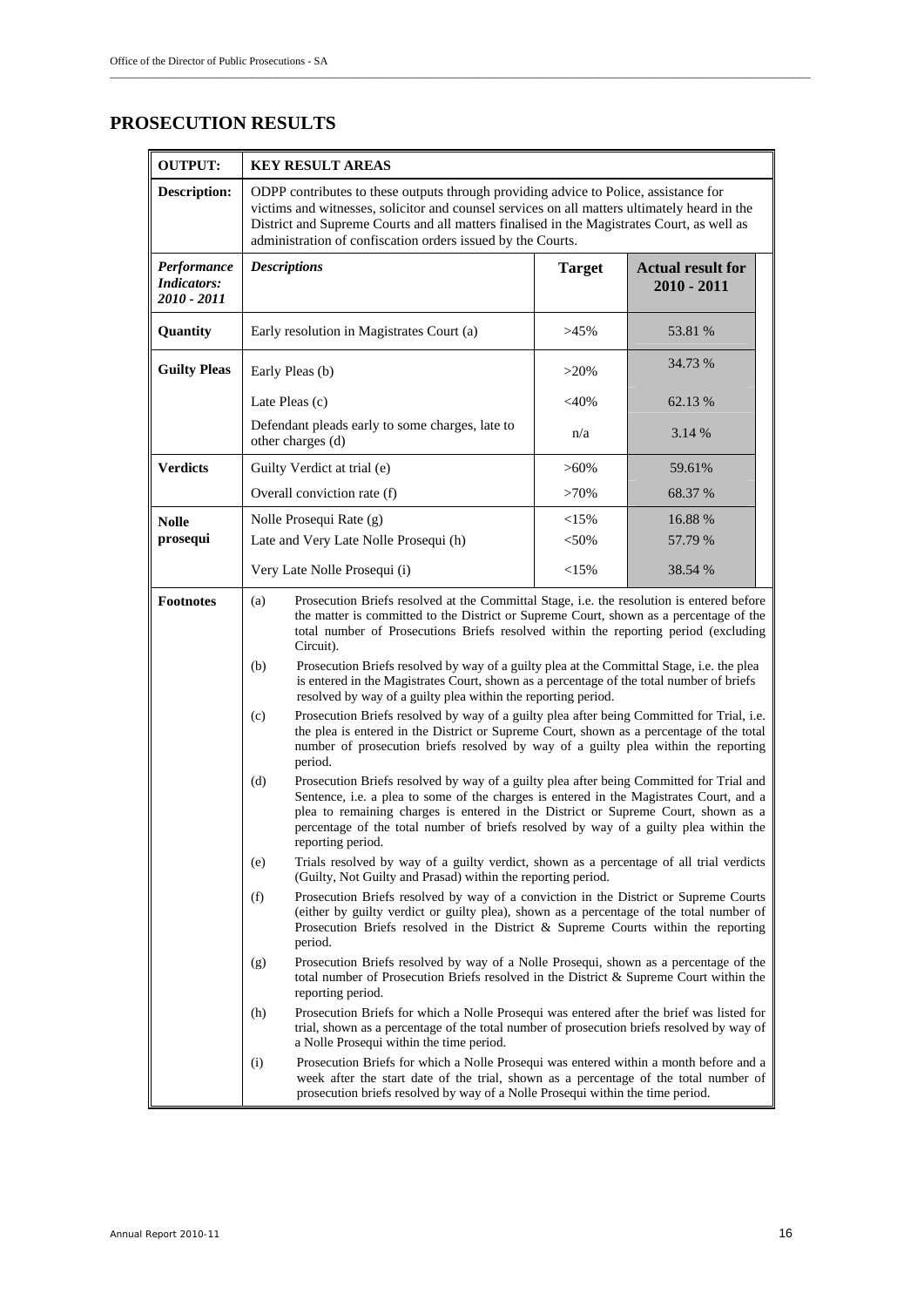## **BUSINESS OPERATIONS**

#### **Prosecution Highlights**

#### **High Court**

Five defence applications for special leave to appeal were finalised before the High Court during 2010-11:

\_\_\_\_\_\_\_\_\_\_\_\_\_\_\_\_\_\_\_\_\_\_\_\_\_\_\_\_\_\_\_\_\_\_\_\_\_\_\_\_\_\_\_\_\_\_\_\_\_\_\_\_\_\_\_\_\_\_\_\_\_\_\_\_\_\_\_\_\_\_\_\_\_\_\_\_\_\_\_\_\_\_\_\_\_\_\_\_\_\_\_\_\_\_\_\_\_\_\_\_\_\_\_\_\_\_\_\_\_\_\_\_\_\_\_\_\_\_\_\_\_\_\_\_\_\_\_\_\_

- Abdulla v R Special leave refused 3/9/10
- Gassy v R dismissed  $22/9/10$
- Chandra and Hart dismissed 30/9/11
- Papadopoulos v R- Special leave refused 11/2/11
- Heyward v R- Special leave refused 8/4/11.

#### *Court of Criminal Appeal*

#### Defence Appeals Against Conviction

Forty six defence appeals against conviction were heard and finalised before the Court of Criminal Appeal during 2010/11. Twenty nine of these appeals were dismissed. In fifteen of the appeals, a retrial was ordered. In one a conviction on one count was quashed and no re-trial ordered but the balance of the appeal was dismissed. One appeal was withdrawn.

#### Defence Appeals Against Sentence

Forty defence appeals against sentence were heard and finalised before the Court of Criminal Appeal during 2010/11. Twenty nine of these appeals were dismissed. Eleven were allowed. One appeal was withdrawn.

#### Crown Appeals Against Sentence

In 2010/11 the Director pursued permission to appeal against sentences imposed in fourteen matters. In eight, the appeal was allowed and the sentence was increased. In six, permission to appeal was refused or the appeal was dismissed.

#### Appeals against Conviction

#### *R v Andrews* **[2010] SASCFC 5**

The appellant was tried before a jury for Aggravated Serious Criminal Trespass in a Place of Residence and two count of Aggravated Robbery. A number of issues were raised in the appeal. One was that in determining a claim for public interest immunity with respect to the identity of the person who had provided information to the police, the trial judge took evidence in the absence of the accused and his counsel. The court held that that course was inappropriate but did not result in a miscarriage of justice. The appeal was dismissed.

#### *R v N* **[2010] SASCFC 74**

This was the first matter in which the Court of Appeal dealt with the directions required at trial when a person is charged with the offence of Persistent Sexual Exploitation under section 50 of the *Criminal Law Consolidation Act,* 1935. At trial the trial judge had asked for special verdicts with respect to the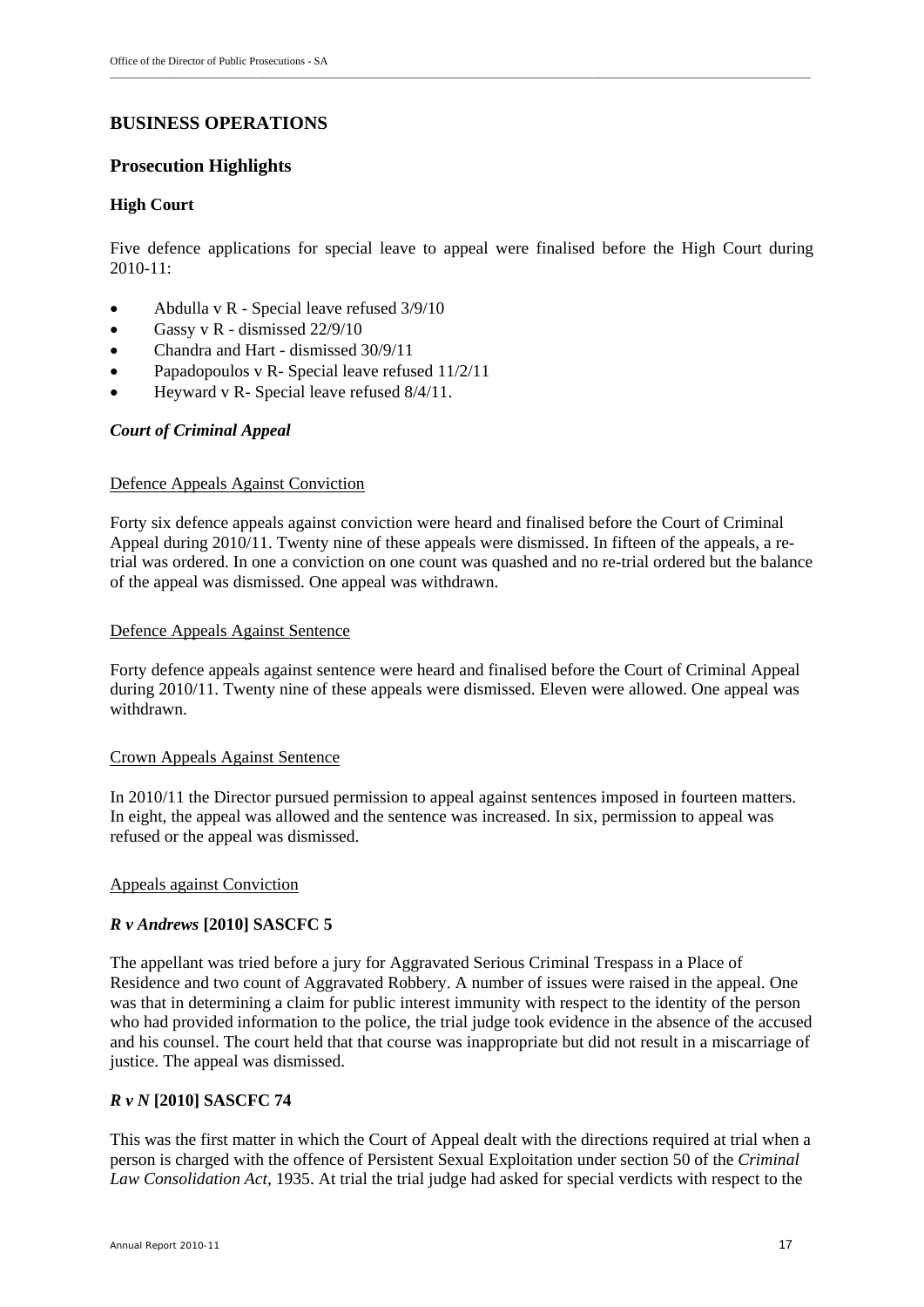particulars. The court held that it was unnecessary to seek special verdicts and that the charge could still be made out if the jury differed as to the particulars they found proved. The court also discussed for the first time the provisions of the amended section 278 of the Act with respect to joinder of charges. The court held that the amendment did not alter the proposition that where the evidence on one count is not admissible on another the court will usually exercise its discretion to order separate trials where the allegations are of sexual offending against more than one complainant. The court must still have regard to the principles set out by the High Court in a number of judgments other than the fact that the question of whether a reasonable explanation consistent with innocence, including collusion or concoction, is now a question for the jury.

#### *R v P* **[2010] SASCFC 81**

The complainant in this matter alleged that she was raped by her husband in 1963. The accused argued that a person could not rape his spouse as that was not an offence known to the law of South Australia in 1963. The question was reserved for consideration by the Full Court. By majority, the court held that it was an offence known to the law and the prosecution of the matter could proceed. The accused has been granted special leave to appeal to the High Court of Australia. The High Court appeal will be heard in the second half of 2011.

#### *R v S* **[2010] SASCFC 80**

The appellant was found guilty of two counts of sexual abuse of his daughter. A number of issues arose in the appeal. First, the court held that when a complaint is made of sexual abuse that is general in nature, it is not admissible unless it encompasses the conduct of one or more of the offences charged. Where there is more than one offence charged attention must be paid to whether the complaint is admissible with respect to all offences or not. There is also a discussion in the judgement about the operation of section 34M of the *Evidence Act*, 1929 which has replaced the common law with respect to complaint evidence. Finally, the trial judge had not informed the complainant of her right to apply for an exemption from giving evidence under section 21 of the *Evidence Act.* The court held that this complaint was made out but the court would not have held that this error amounted to a miscarriage of justice. The appeal was allowed for other reasons.

#### *R v Allen* **[2011] SASCFC 40**

The appellant was convicted by a jury of the murder of his wife from whom he had separated by strangling her. The appellant told the police that he had not caused the death of the deceased but had found her body after she had apparently committed suicide. There was evidence that the appellant had been violent to the deceased in the past. The court held that the evidence of the prior relationship had been properly admitted and that the directions given at trial as to the permissible and impermissible uses of this evidence were appropriate. The court also referred to well settled principles with respect to the duty of the trial judge in putting the defence case in the summing up and with respect to the right of the trial judge to comment on the facts in forceful terms so long as it is made plain that the facts are for the jury to decide. The appeal was dismissed. The appellant is seeking special leave to appeal to the High Court. That application is likely to be heard in late 2011.

#### *R v M* **[2011] SASCFC 50**

This is the second case in which the Court of Criminal Appeal has dealt with the directions necessary for the charge of Persistent Sexual Exploitation. It was held, potentially contrary to the position of the court in  $R v N$ , that the jury must agree the accused committed the same two or more acts of sexual exploitation before they can convict. The court made further important observations as to the operation of the amended section 278 of the Act when an accused is charged with offences against more than one complainant and as to the directions required as to the permissible and impermissible uses of evidence led in such a trial.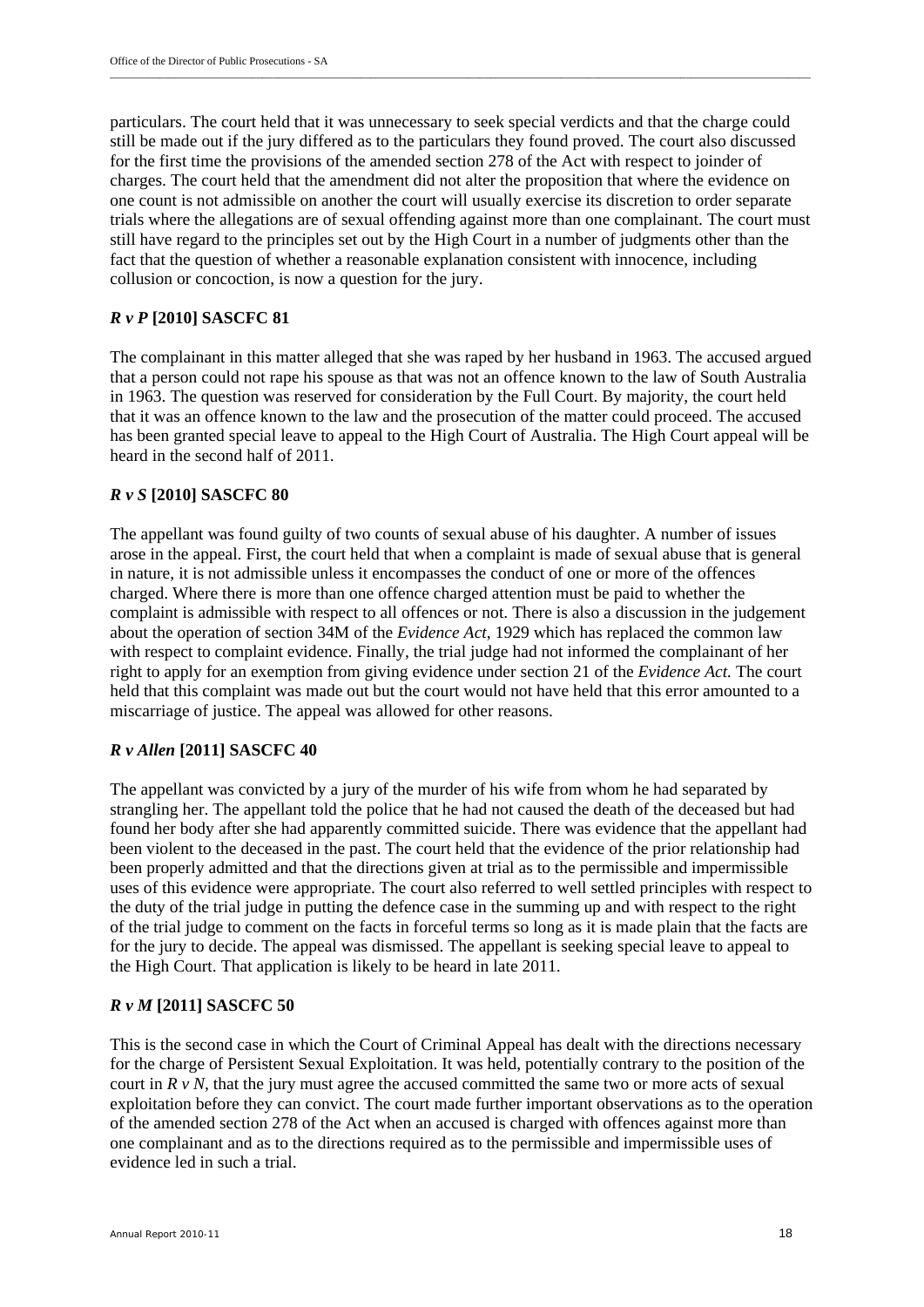#### *R v Bellchambers* **[2011] SASCFC 60**

This was an appeal against conviction. However, the sentencing judge had delayed sentencing until after the appeal had been finalised. The Director invited the court to provide guidance to sentencing courts with respect to this issue. The court held that it is generally inappropriate for trial judges to defer sentencing following a guilty verdict while an appeal is pursued. A verdict of a jury or judge is not provisional or contingent upon the outcome of an appeal and should not be treated as such. In general, the interests of justice, the community, victims and offenders themselves are best served by sentencing taking place as soon as practicable after delivery of a guilty verdict.

#### Crown Appeals against Sentence

#### *R v Hill* **[2011] SASCFC 79**

Mr Hill was found guilty of three counts of Indecent Assault against a child about 40 years ago. The accused held a senior position at the institution where the child lived He received a sentence of 2 years 3 months with a non parole period of 16 months. The Court of Appeal increased that sentence to 6 years with a non-parole period of 3½ years. The Court of Appeal emphasised the need for penalties that reflect the seriousness of such offending and well established sentencing principles.

#### *R v Abdulla* **[2011] SASCFC 20**

The accused was convicted of the rape of an 11 year old boy. After allowing for 3 months spent in custody, he was sentenced to 7 years 9 months with a non-parole period of 1 year and 9 months. The Court of Appeal set aside the sentence that had been imposed and fixed a sentence of 7 years 9 months with a non-parole period of 3 years 9 months. The court dealt with the provisions of section 340 of the *Criminal Law Consolidation Act*, 1935 holding that in prosecution appeals against sentence, the principle of double jeopardy was only relevant to whether or not permission to appeal should be granted. If permission to appeal is granted, double jeopardy had no role to play thereafter.

#### *R v Harkin* **[2011] SASCFC 24**

A father and son pleaded guilty to Aggravated Causing Serious Harm with Intent to Cause Serious Harm. The father received a suspended term of imprisonment for 3 years 9 months with a non-parole period of 18 months. The son was sentenced to a suspended term of imprisonment for 2 years and 3 months with a non-parole period of 12 months. The appeals were allowed. The father was resentenced to an immediate term of imprisonment of 3 years with a non-parole period of 19 months. The son's sentence remained suspended but additional conditions were imposed.

#### *R v A* **[2011] SASCFC 5**

The respondent pleaded guilty to murder. He stabbed and killed a 14 year old boy in the course of a fight. The respondent was also 14 years of age. The sentencing judge imposed the mandatory head sentence of life imprisonment. A non-parole period of 6 years was imposed. The Director appealed the non-parole period. The court granted permission to appeal but dismissed the appeal. In doing so, the court provided guidance with respect to the operation of section 32A of the *Criminal Law (Sentencing)*  Act, 1988 and suggested that Parliament should re-visit the provision of that section. Further, the court held that section 32A did not apply to youths.

#### Defence Appeals against Sentence

#### *R v Urbanski* **[2010] SASCFC 57**

The appellant pleaded guilty to Possessing Ecstasy for Supply on the basis that another (A) had purchased ecstasy on behalf of both of them. A then gave the ecstasy to the appellant on the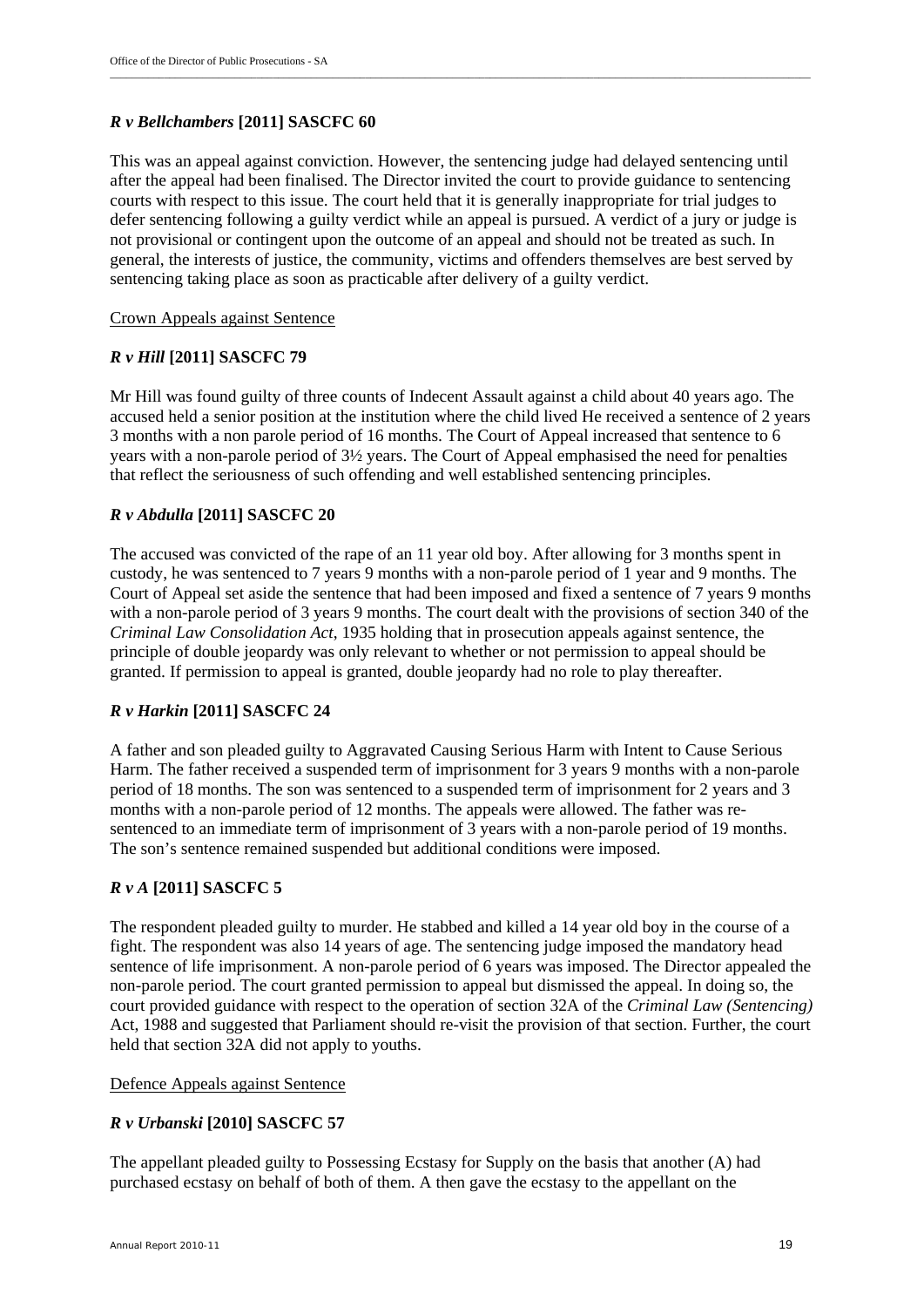understanding that the appellant would later give A his share. On appeal, the issue arose as to whether the appellant could intend to supply A something that A owned. The court held that the mere fact that A owned the drugs did not defeat an intention to supply.

#### *R v Botterill* **[2011] SASCFC 47**

The appellant was found guilty at trial of one count of Indecent Assault. The victim was his stepgranddaughter who was about 12 or 13 years of age at the time. The appellant was 67 years of age with no prior convictions. The court dismissed the appeal. The offending involved a breach of trust and called for a substantial sentence of immediate imprisonment to reflect the need for general deterrence.

#### *R v Ohmer* **[2011] SASCFC 44**

The appellant pleaded guilty to one count of Aggravated Production of Child Pornography and one of Aggravated Possession of Child Pornography. The appellant had filmed in change rooms in a swimming centre where male children were changing. The appellant was sentenced to imprisonment for 4 years with a non-parole period of 18 months. The Court of Criminal Appeal upheld that sentence.

#### *Trials*

#### *R v Rodney Kane ALLEN*

Mr Allen was convicted of the strangulation murder of his estranged wife. He killed her and then quite convincingly, constructed a scene to look as though she had committed suicide by a high point hanging. Evidence of a previous violent relationship was lead using the principles in *Wilson v The Queen* (1970) 123 CLR 334. The evidence of the pathologist, that injuries to the deceased throat and neck area were very rare in a high point hanging, was very important. Mr Allen was given a 22 and ½ year non parole period.

Mr Allen appeal his conviction. The CCA by majority refused the appeal. He has applied to the High Court for leave to appeal his conviction.

#### *R V Cunningham, Staker, Armistead, Quinlivan et al*

Six adults were charged with acts endangering life and creating risk of serious harm/criminal neglect, by starving five children aged between 5 and 10 to a point where two of them were on the verge of death and the others were at grave risk of permanent brain damage.

The accused were the mother father, stepmother, stepfather and sometime babysitters of the five children.

These adults were related to each other in various ways.

They lived in a house with the 5 children and 16 other children in the age range 16 years - 6 months The house was filthy. It would appear that basis for withholding food from these 5 children was interrelationship jealousy with the children as pawns. This however never explained why all adults joined in and pursued a protracted course f cruelty toward these 5 children which included making them stand in line for hours at a time, refusing them access to toilets for long periods of time, making them watch others eat in front of them and being beaten or strangled if they attempted to steal even a morsel of food.

The matter only came to light because one of the children was assaulted to such an extent that it became clear that if he were not taken to get medical attention he would die. The children were in a shocking state by the time they were removed from the premises; one child had a core temperature of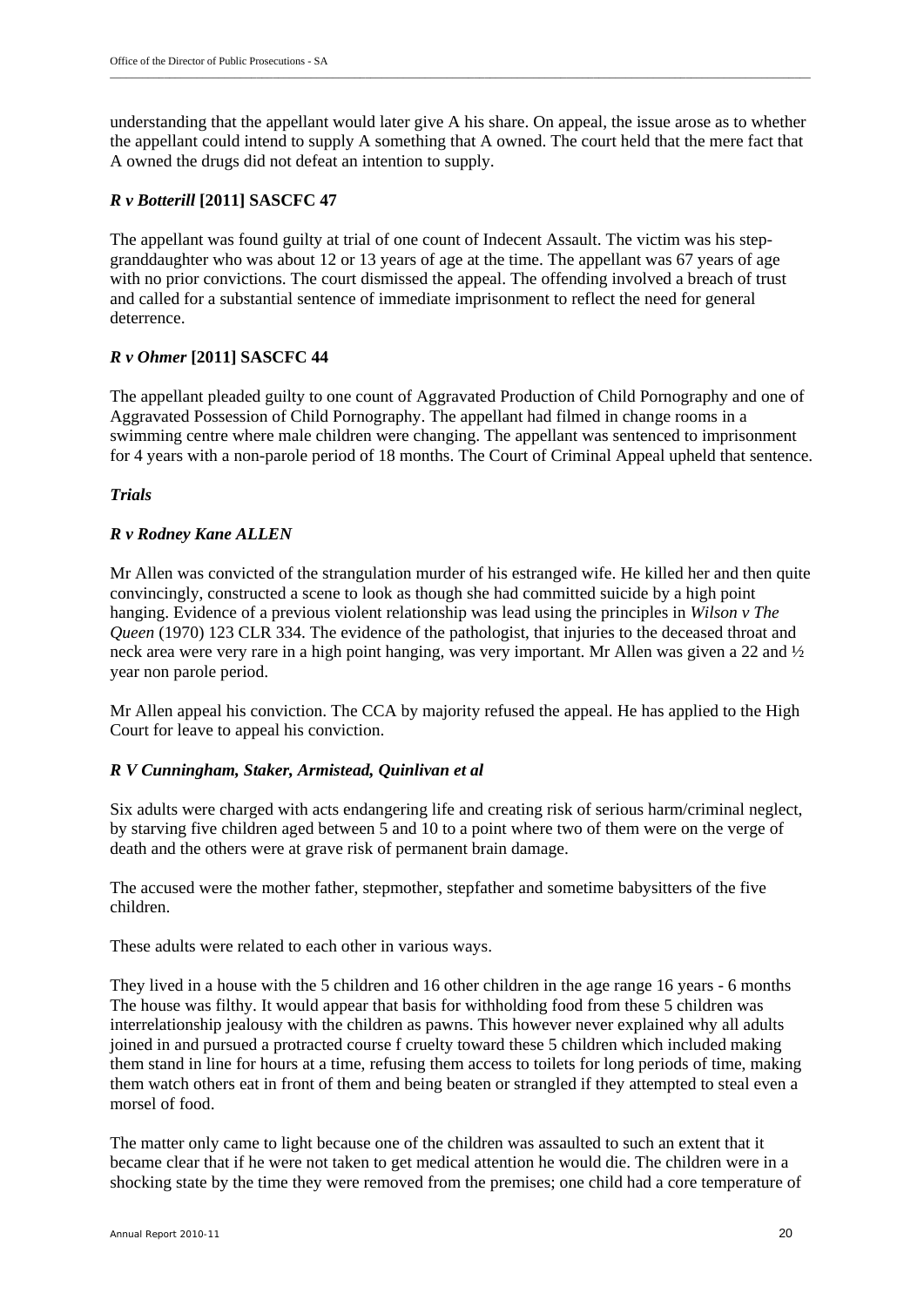25 degrees which meant death was imminent, three of the children had brain shrinkage, two had life threatening blood infections and all were covered in sores and abscesses.

Experienced front line doctors, nurses and police officers were greatly affected by having to give evidence about the children's state.

Two women and three men were sentenced to long terms of imprisonment and one other woman was found unfit to stand trial. She is now the subject of a supervision order under section 269 of the *Criminal Law Consolidation Act,* 1935.

#### *R v LY, NGO, NGUYEN, TRAN & LIM*

Each of the accused was charged with Murder. The body of the deceased was never recovered. The prosecution case was that the accused were party to an arrangement to lure the deceased to a house where they would torture him with a view to extract financial information from him in order to satisfy a drug debt. Three of the accused were found guilty of Murder and two of Manslaughter.

The convictions of 3 of the accused are now the subject of an appeal.

The matter was complex because of its circumstantial nature, number of accused and the roles that each of the accused respectively played.

#### *R v FOX*

The accused was charged with 4 Counts of Unlawful Sexual Intercourse. The complainant was his student. The offending occurred in 1984.

The matter proceeded by way of trial by Judge alone. Guilty verdicts were returned by the Trial Judge on all 4 Counts of Unlawful Sexual Intercourse.

The prison sentence imposed by the Trial Judge was suspended. The accused originally appealed his conviction but later withdrew the appeal.

#### *R v COCKS*

In November 2010 and subsequently in February 2011 Mr Craig Cocks faced trial charged with the murder of his wife Jodie Cocks. After a trial which lasted almost 3 weeks the jury empanelled to hear the trial in November 2010 were unable to reach a verdict. The second trial was held in February 2011 and a jury convicted the accused.

In the early hours of 21 February 2010 Craig Cocks called the South Australian Ambulance Service seeking assistance for himself and his wife. He told the emergency operator that his wife had stabbed herself to death pursuant to a suicide pact they had agreed upon because of their dire financial circumstances. He said he had also suffered some stab wounds that he had inflicted upon himself.

Jodie Cocks was dead when the Ambulance arrived. Her injuries were inconsistent with having been self inflicted and much more consistent with her having been the victim of a brutal stabbing and strangulation. Jodie Cocks had spent the week leading up to her death celebrating her 40th birthday with a close circle of family and friends. Enquiries with these people established that she was not suicidal at the time of her death but was unhappy in her marriage and had been exploring the possibility of leaving the accused.

At trial the accused in evidence maintained that Jodie Cocks had stabbed herself pursuant to a suicide pact. He claimed that he had inflicted stab wounds on himself because he also wanted to die.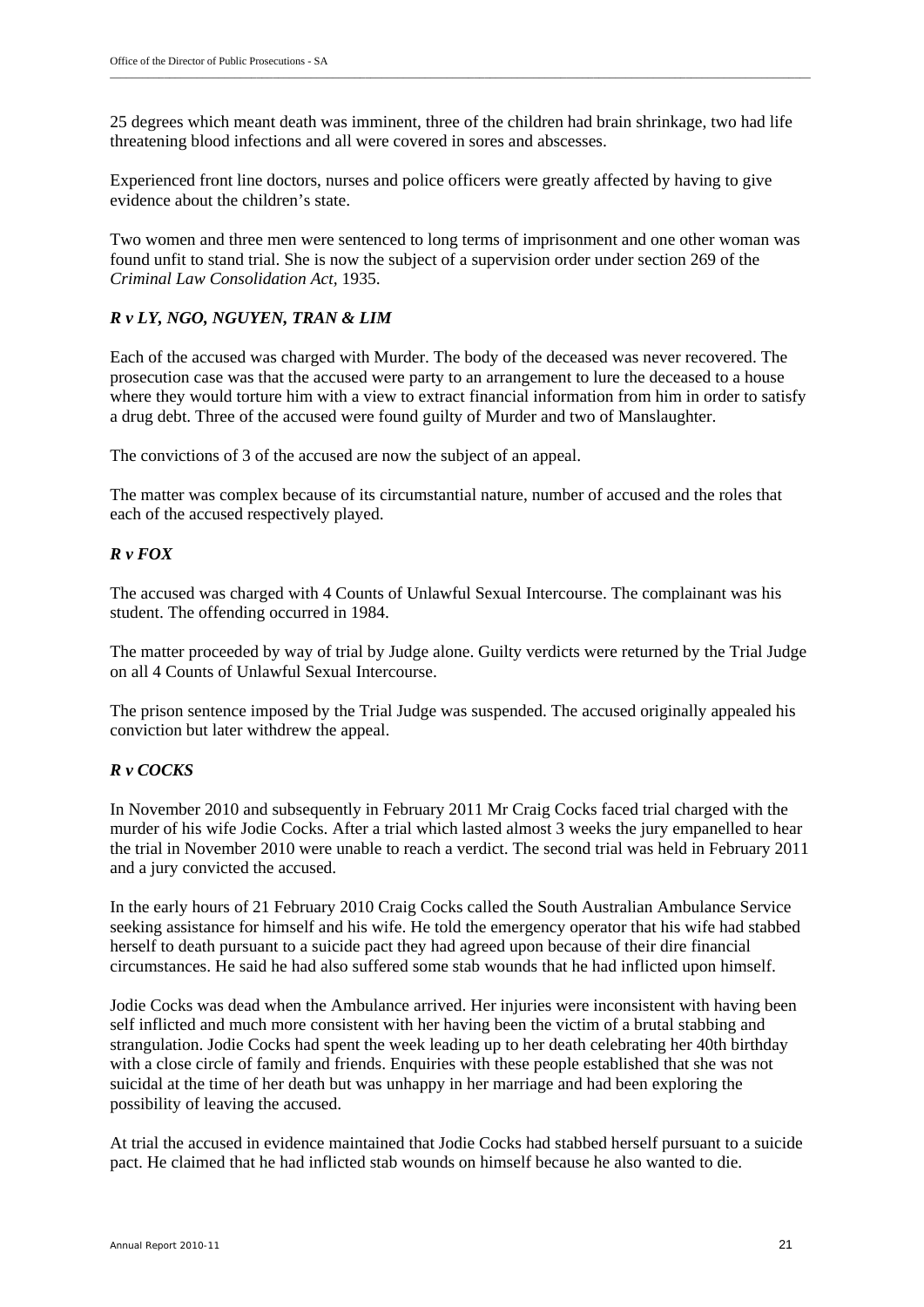A careful analysis of the crime scene, evidence of the nature and severity of the injuries suffered by Mrs Cocks, and evidence from her family and friends about her state of mind in the days leading up to her death combined to exclude the account of the accused as a reasonable possibility.

Mr Craig Cocks was sentenced to life imprisonment with a non-parole period of 24 years.

#### *R v MCDONALD*

The accused was charged with eight counts of Endangering Life. Each of these charges related to an allegation that the accused had engaged in unprotected anal intercourse with another man whilst he was HIV positive, knowing that he was HIV positive.

The trial was lengthy and complex because of the numbers of alleged victims and the complex scientific evidence that was presented by both the defence and the prosecution.

The jury returned guilty verdicts in relation to two of the counts. McDonald is now serving a sentence of 6 years 10 months, non parole period 4 years imprisonment.

#### *R v BEARE*

Peter John Beare was charged with two counts of Abuse of Public Office, contrary to s 251 *Criminal Law Consolidation Act 1935* (SA).

In the first count it was alleged that while holding public office as the Chief Executive Officer of Light Regional Council, Beare used the confidential Council information he obtained in the course of his employment to invest in a property development venture for land in the Council area in Kapunda that had been ear-marked for residential rezoning. That rezoning had the potential for the land to be subdivided and residentially developed thus markedly increasing the market value of the land and resulting in a financial benefit for himself and his company.

The second count alleged that Beare used confidential Council information about the potential rezoning of a large parcel of land in the Historic Conservation Kapunda Mine Zone to secure a cheap sale of that land for the benefit of himself or an associate. The Historic status of the land meant that there were very limited permissible uses for it - it could not be subdivided or residentially developed. The land belonged to a long-standing ratepayer of the Council who was attempting to sell the land to the Council for conservation and touristic purposes and who had not, despite Council resolutions, been informed by Beare about possible changes to the zoning of her land to allow for subdivision and development.

The matter was tried before a judge and jury in the District Court. The trial ran for a total of six weeks, which included a protracted voir dire of almost two weeks. The trial involved complicated issues of fact and law, including the presentation of a large volume of documentary exhibits and the calling of a large body of witnesses, many of whom were professionals in the field of town planning, development and local government. The trial was further complicated by the complexity of the elements of the offence to be proved.

At the conclusion of the Crown case, the trial judge directed an acquittal on count 1. After almost two days of deliberating, the jury returned a majority verdict of not guilty on count 2.

#### *R v B J M*

The defendant was found guilty after trial of persistent sexual exploitation of his daughter, gross indecency in the presence of his two sons, and assault on his daughter and one son. He was sentenced to 18 years imprisonment with a non parole period of 12 years.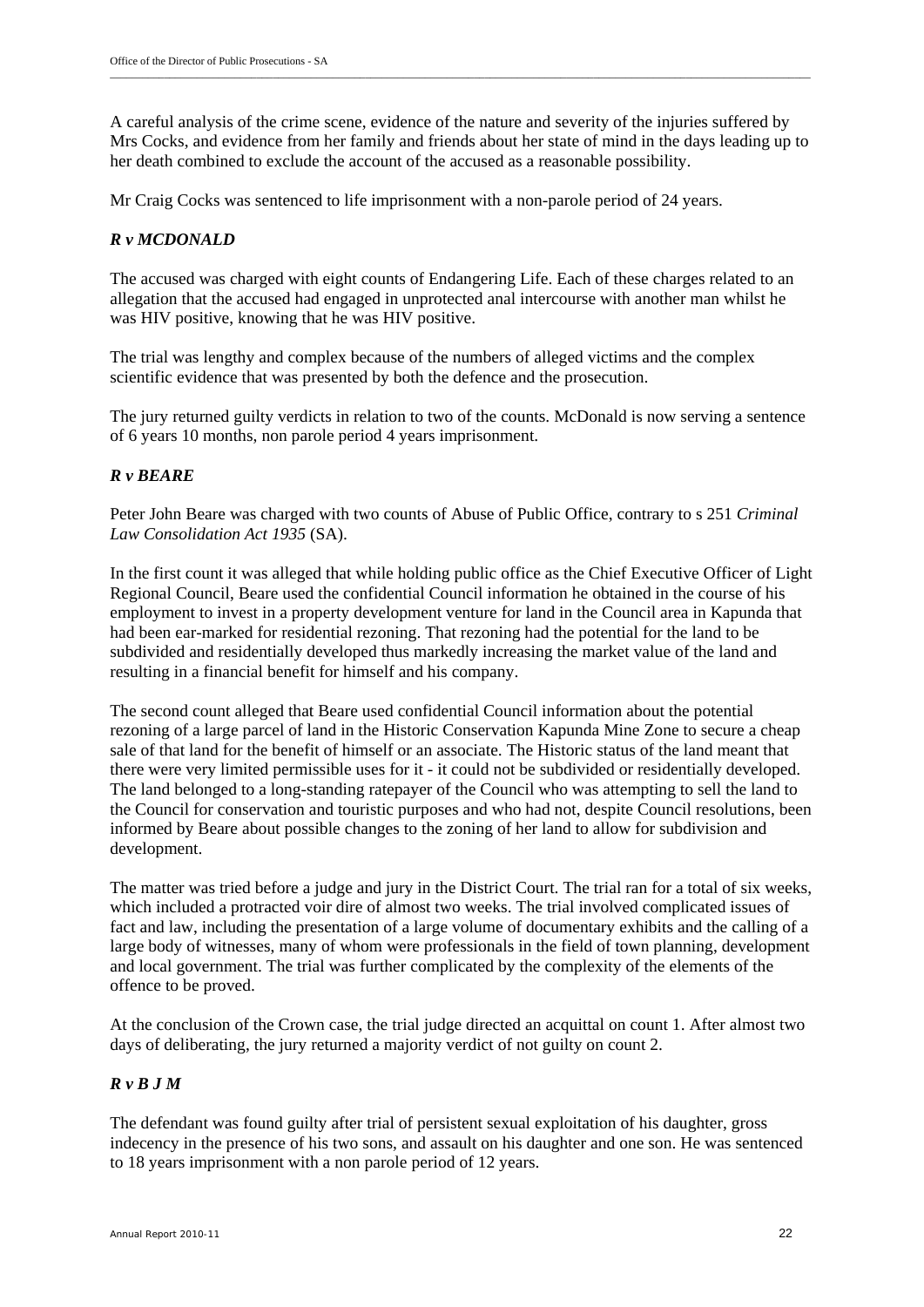The defendant had sexually abused his daughter over a period of years principally at the family home.

The evidence also revealed that for years the Appellant had been violent, cruel, and controlling of his wife and family. He was a ruthless disciplinarian who would punish and intimidate his children through the use of canes, sticks, his belt, and his fists. This might be for trivial matters and often for no real reason at all.

The presentation of the trial inevitably raised particularly difficult issues of joinder and severance; whilst trying all offences together would arguably cause real prejudice to the Appellant, the alternative of having several individual trials would have been wholly misleading for the Jury and oppressive to the family.

Ultimately the trial Judge accepted the prosecution argument that in the unusual circumstances of the case, a joint trial of all offences was the only way for the jury to properly understand the context in which all the offences occurred.

On appeal this ruling and several other aspects of the trial were challenged. The court unanimously dismissed the appeal.

#### *R v SAUNDERS*

 The defendant SAUNDERS was convicted upon his own plea on 2.8.10 of an offence of aggravated robbery and two offences of causing serious harm with intent.

The defendant who had committed the offences whilst on bail was declared to be a Serious Repeat Offender pursuant to Section 20B of the Sentencing Act and was initially sentenced to an aggregate head sentence of 12 years 7 months and 3 days with a non parole period of 8 years.

The offences were committed at the premises of Normetals, a scrap metal dealership at 255 Grand Junction Road, Ottoway, in the early morning of 29.10.08.

The prosecution case was that the defendant entered an office at Normetals, armed with a machete and viciously attacked two employees with the weapon , causing them both serious injuries , before making off with cash from a safe in the sum of \$15,415.70.

The defendant was later positively identified from a photographic array by one of the victims.

The prosecution later appealed the sentence in respect of the making of the Serious Repeat Offender declaration. The sentence was increased to 15 years, nine months and 20 days with a non-parole period fixed in relation to the total head sentence and the unexpired balance of 11 years and 10 months.

#### **Confiscation of Assets of Crime**

The *Criminal Assets Confiscation Act 2005* gives the Director of Public Prosecutions the power to seek to confiscate proceeds and instruments of crime. The Act allows, among other things, the following:

- The court can make a restraining order over property, so that it is not disposed of while criminal proceedings run their course.
- The court can make a forfeiture order, forfeiting property which is the proceeds of an offence, or was used in connection with the commission of an offence.
- The court can make a pecuniary penalty order, which is an order that a monetary sum be paid to the Crown, based on the value of benefits received from the commission of an offence, or the value of property used in connection with the commission of an offence.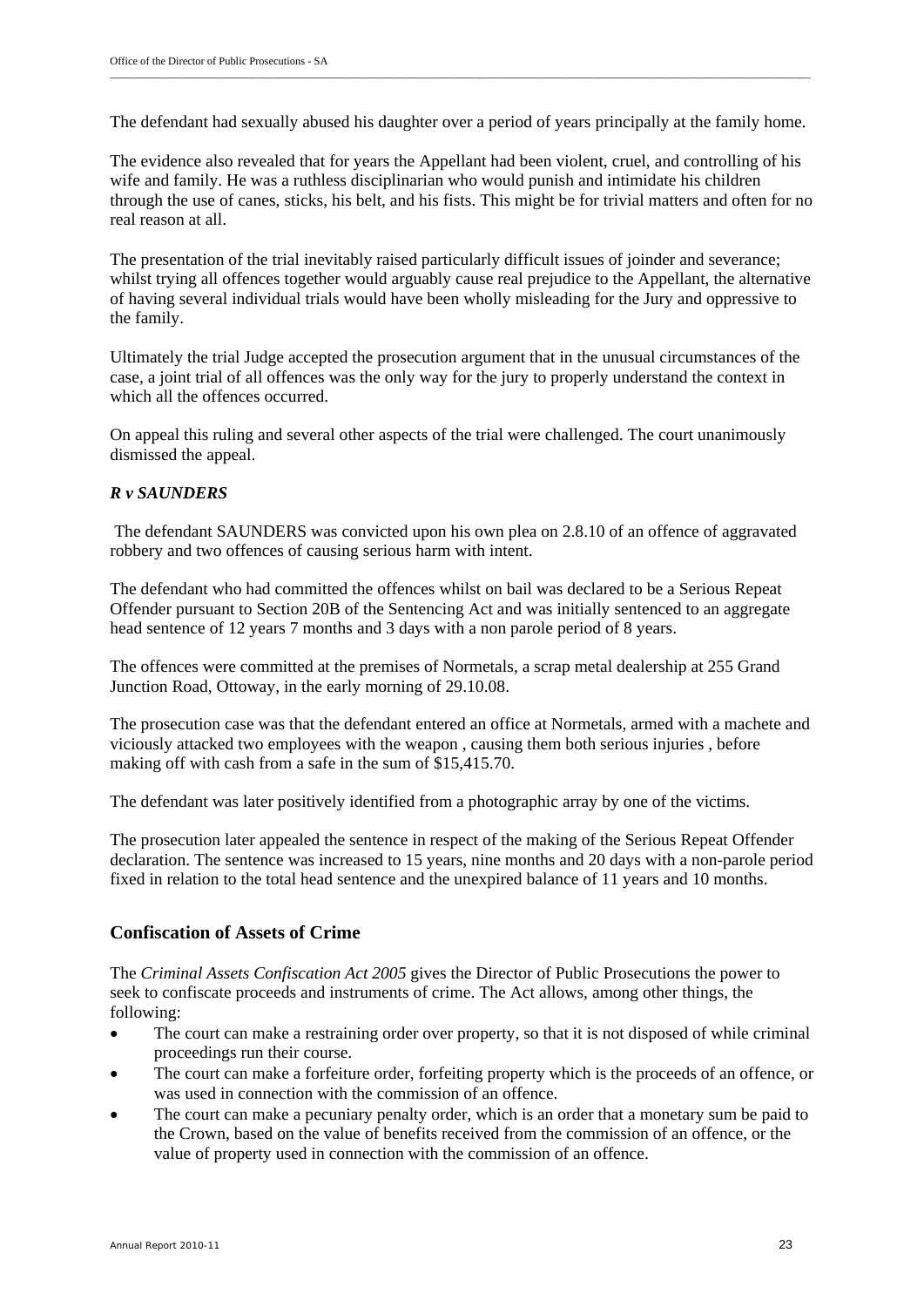Money received from the sale of forfeited property and pecuniary penalty orders is paid into the Victims of Crime Fund.

The ODPP deposited \$2,219,598 into the Victims of Crime Fund for the financial year ending 30 June 2011—almost two and a half times the \$924,728 deposited the previous year.

| <b>Criminal Assets Confiscation</b> | 2010-11              | 2009-10 |
|-------------------------------------|----------------------|---------|
| Briefs received                     | 186                  | 209     |
| Briefs finalised                    | 214                  | 167     |
| Deposited the Voc Fund              | \$2,219,59 \$924,728 |         |

#### **Drug Court Files**

Under a 2004 Memorandum of Administrative Arrangement between the Courts Administration Authority, the Departments of Health and Correctional Services and the Attorney-General's Department, the Office participates in the Drug Court Program. Drug Court offers a diversionary program to eligible offenders under which they receive supervision, monitoring and assistance in dealing with their drug dependence. Satisfactory completion of the program, typically lasting about twelve months, is taken into account at sentencing. The Office receives ongoing funding for one lawyer and one law clerk to conduct the Drug Court business on behalf of the Director.

Over the years the volume of work has remained relatively static, with 137 Drug Court Briefs received in 2010-11.

## **STATISTICAL OVERVIEW**

The Office provides statistical information on the number of matters completed during the year and other performance indicators.

#### **General counting rules**

Unless otherwise stated all tables and charts report the number of *Briefs*.

Example: If the DPP is prosecuting John Citizen on multiple charges arising from a single police investigation, one Brief will be reported. If the DPP is prosecuting him on charges arising from two unrelated police investigations, two Briefs will be reported. If John and Jane Citizen are both charged in relation to the same offence, two Briefs (one for each defendant) will be reported.

*The Glossary at Appendix D will assist with terms used in the following charts.*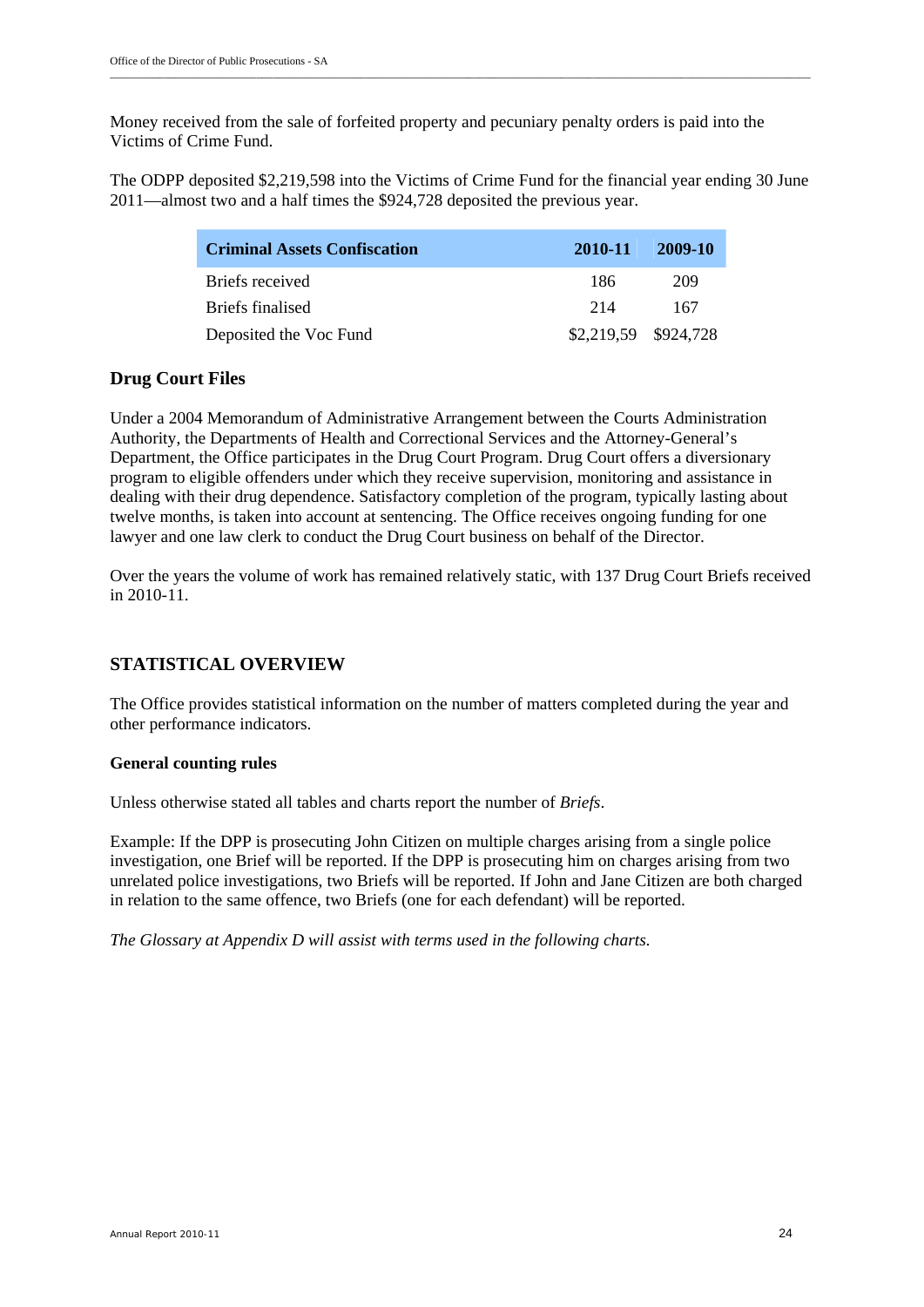

the 'Briefs Received' during the reporting period. A percentage of the 'Briefs Finalised' will have been received in a previous reporting period, and a percentage of the 'Briefs Received' will be finalised in a future reporting period.

## **Prosecutions Briefs - Received and Finalised (District and Supreme Courts)**

|                                                                                                                                                                                                                                                                                                                                                                                                              | 2010-11 |  |  |  |
|--------------------------------------------------------------------------------------------------------------------------------------------------------------------------------------------------------------------------------------------------------------------------------------------------------------------------------------------------------------------------------------------------------------|---------|--|--|--|
| <b>Briefs Committed for Sentence (Adelaide)</b>                                                                                                                                                                                                                                                                                                                                                              | 273     |  |  |  |
| <b>Briefs Committed for Trial (Adelaide)</b>                                                                                                                                                                                                                                                                                                                                                                 | 1043    |  |  |  |
| <b>Briefs Received into the Circuit District and Supreme Courts</b>                                                                                                                                                                                                                                                                                                                                          | 276     |  |  |  |
| Briefs Finalised in the District and Supreme Courts (Adelaide & Circuit)<br>(Table B)                                                                                                                                                                                                                                                                                                                        | 1487    |  |  |  |
| Please note that the 'Briefs Finalised' during the reporting period do not correlate directly with<br>the 'Briefs Received' during the reporting period. The time that lapses between the receipt of a<br>prosecution brief in the office, and the finalisation of that brief in the District or Supreme Court<br>can be as much as twelve months or more. Therefore, a percentage of the 'Briefs Finalised' |         |  |  |  |

## **Prosecutions Briefs - Guilty Pleas in the District & Supreme Courts**

will have been received in a previous reporting period, and a percentage of the 'Briefs'

Received' will be finalised in a future reporting period.

|                                                        | 2010-11 |
|--------------------------------------------------------|---------|
| Pleads Guilty All Charges (Adelaide & Circuit)         | 453     |
| Pleads Guilty Some/Lesser Charges (Adelaide & Circuit) | 302     |

## **Prosecutions Briefs - Verdicts in the District & Supreme Courts**

|                                                         | 2010-11 |
|---------------------------------------------------------|---------|
| Found Guilty All Charges (Adelaide & Circuit)           | 89      |
| Found Guilty Some/Lesser Charges (Adelaide & Circuit)   | 61      |
| Not Guilty All Charges - Acquitted (Adelaide & Circuit) | 109     |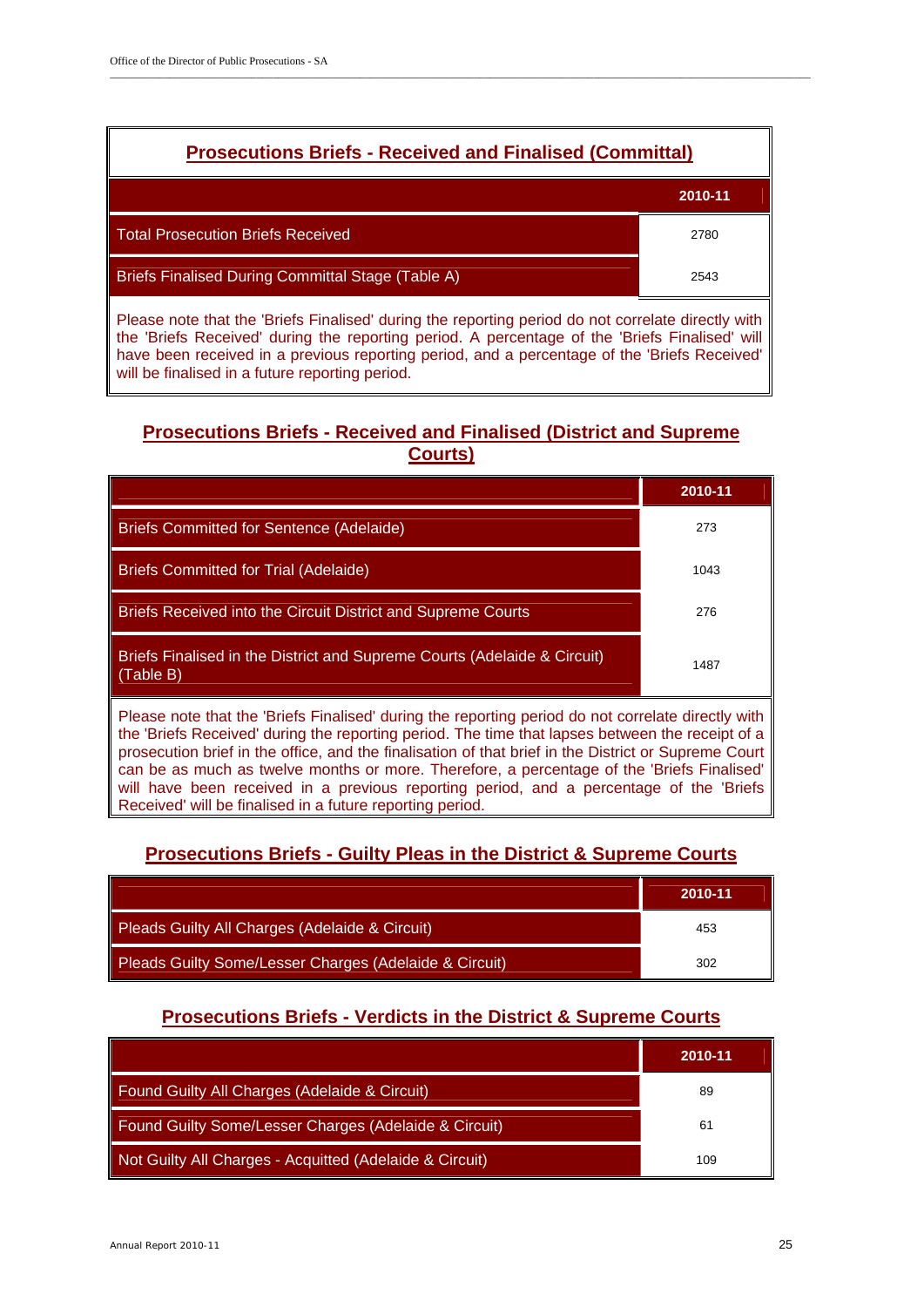## **Prosecutions Briefs - Nolle Prosequi entered in the District & Supreme Courts**

\_\_\_\_\_\_\_\_\_\_\_\_\_\_\_\_\_\_\_\_\_\_\_\_\_\_\_\_\_\_\_\_\_\_\_\_\_\_\_\_\_\_\_\_\_\_\_\_\_\_\_\_\_\_\_\_\_\_\_\_\_\_\_\_\_\_\_\_\_\_\_\_\_\_\_\_\_\_\_\_\_\_\_\_\_\_\_\_\_\_\_\_\_\_\_\_\_\_\_\_\_\_\_\_\_\_\_\_\_\_\_\_\_\_\_\_\_\_\_\_\_\_\_\_\_\_\_\_\_

|                                     | 2010-11 |
|-------------------------------------|---------|
| Nolle Prosequi (Adelaide & Circuit) | 302     |

#### **Prosecutions Brief Outcomes**

|                                                                                                                                                                                                         |                            |         | Table A                                      |
|---------------------------------------------------------------------------------------------------------------------------------------------------------------------------------------------------------|----------------------------|---------|----------------------------------------------|
|                                                                                                                                                                                                         |                            |         | <b>Committal - Brief Outcomes</b>            |
| <b>Outcomes - at Committal Stage</b>                                                                                                                                                                    | <b>Adelaide</b><br>2010-11 |         | <b>Committal - Brief Outcomes</b>            |
| <b>Committed for Sentence</b>                                                                                                                                                                           | 273                        | 10.74%  | Pleads guilty                                |
| <b>Commtted for Trial</b>                                                                                                                                                                               | 1043                       | 41.01%  | Pleads guilty<br>all charges<br>some/lesser  |
| Resolved in Mag. Crt by ODPP                                                                                                                                                                            | 46                         | 1.81%   | -Other<br>charges                            |
| Retumed to Police                                                                                                                                                                                       | 366                        | 14.39%  | Committed for                                |
| No case to answer                                                                                                                                                                                       | 5                          | 0.20%   | Sentence<br>Tender <sub>no</sub><br>evidence |
| Tender no evidence                                                                                                                                                                                      | 666                        | 26.19%  |                                              |
| Pleads guilty all charges                                                                                                                                                                               | 43                         | 1.69%   | No case to<br>answer                         |
| Pleads guilty some/lesser charges                                                                                                                                                                       | 46                         | 1.81%   | Commtted for<br>Returned to<br>Trial         |
| Other                                                                                                                                                                                                   | 55                         | 2.16%   | Police<br>Resolved in                        |
| <b>Total</b>                                                                                                                                                                                            | 2543                       | 100.00% | Mag. Crt by-<br><b>ODPP</b>                  |
| Please note only Adelaide Committal outcomes are recorded as Circuit<br>Committal proceedings are undertaken by South Australia Police, not the<br><b>Office of the Director of Public Prosecutions</b> |                            |         |                                              |

| <b>Table B</b><br><b>District and Supreme Courts - Brief Outcomes</b>                                                                                                                                                                                                                                             |      |                            |                |                           |                            |                           |                            |                           |
|-------------------------------------------------------------------------------------------------------------------------------------------------------------------------------------------------------------------------------------------------------------------------------------------------------------------|------|----------------------------|----------------|---------------------------|----------------------------|---------------------------|----------------------------|---------------------------|
| <b>Outcomes - Supreme &amp; District</b><br>Court                                                                                                                                                                                                                                                                 |      | <b>Adelaide</b><br>2010-11 |                | <b>Circuit</b><br>2010-11 | <b>Adelaide</b><br>2009-10 | <b>Circuit</b><br>2009-10 | <b>Adelaide</b><br>2008-09 | <b>Circuit</b><br>2008-09 |
| Convicted                                                                                                                                                                                                                                                                                                         | 769  | 62.98%                     | 136            | 51.13%                    | 719                        | 152                       | 664                        | 136                       |
| Nolle prosequi                                                                                                                                                                                                                                                                                                    | 241  | 19.74%                     | 61             | 22.93%                    | 237                        | 68                        | 183                        | 51                        |
| Not Guilty                                                                                                                                                                                                                                                                                                        | 90   | 7.37%                      | 19             | 7.14%                     | 87                         | 23                        | 73                         | 21                        |
| White Paper                                                                                                                                                                                                                                                                                                       | 79   | 6.47%                      | 43             | 16.17%                    | 58                         | 44                        | 37                         | 55                        |
| Other                                                                                                                                                                                                                                                                                                             | 42   | 3.44%                      | $\overline{7}$ | 2.63%                     | 43                         | 9                         | 46                         | 8                         |
| <b>Total</b>                                                                                                                                                                                                                                                                                                      | 1221 | 100.00%                    | 266            | 100.00%                   | 1144                       | 296                       | 1003                       | 271                       |
| <b>District and Supreme Courts -</b><br><b>District and Supreme Courts -</b><br><b>Brief Outcomes (Adelaide)</b><br><b>Brief Outcomes (Circuit)</b><br>White Paper-<br>-Other<br>-Other<br><b>White Paper</b><br>Not Guilty<br>Not Guilty-<br><b>Convicted</b><br>Nolle prosequi<br>-Convicted<br>Nolle prosequi- |      |                            |                |                           |                            |                           |                            |                           |

#### **Trials - Listed, Finalised and Vacated**

|                                                                                         | 2010-11 | 2009-10 | 2008-09 |
|-----------------------------------------------------------------------------------------|---------|---------|---------|
| Total Number of Trials Listed in the District and Supreme Court (Adelaide &<br>Circuit) | 1448    | 1245    | 1021    |
| Number of Trials Finalised (Adelaide & Circuit) (Table C)                               | 361     | 371     | 301     |
| Number of Trials Vacated (Adelaide & Circuit) (Table D)                                 | 1073    | 883     | 686     |
|                                                                                         |         |         |         |

Please note that a single brief may have multiple trials listed during the reporting period. For example, a Trial may be listed in relation to the brief of John Citizen, but may be vacated. The trial may then be listed again during the reporting period, and could proceed and finalise. This would be counted as two trials listed, one trial vacated and one trial finalised during the reporting period.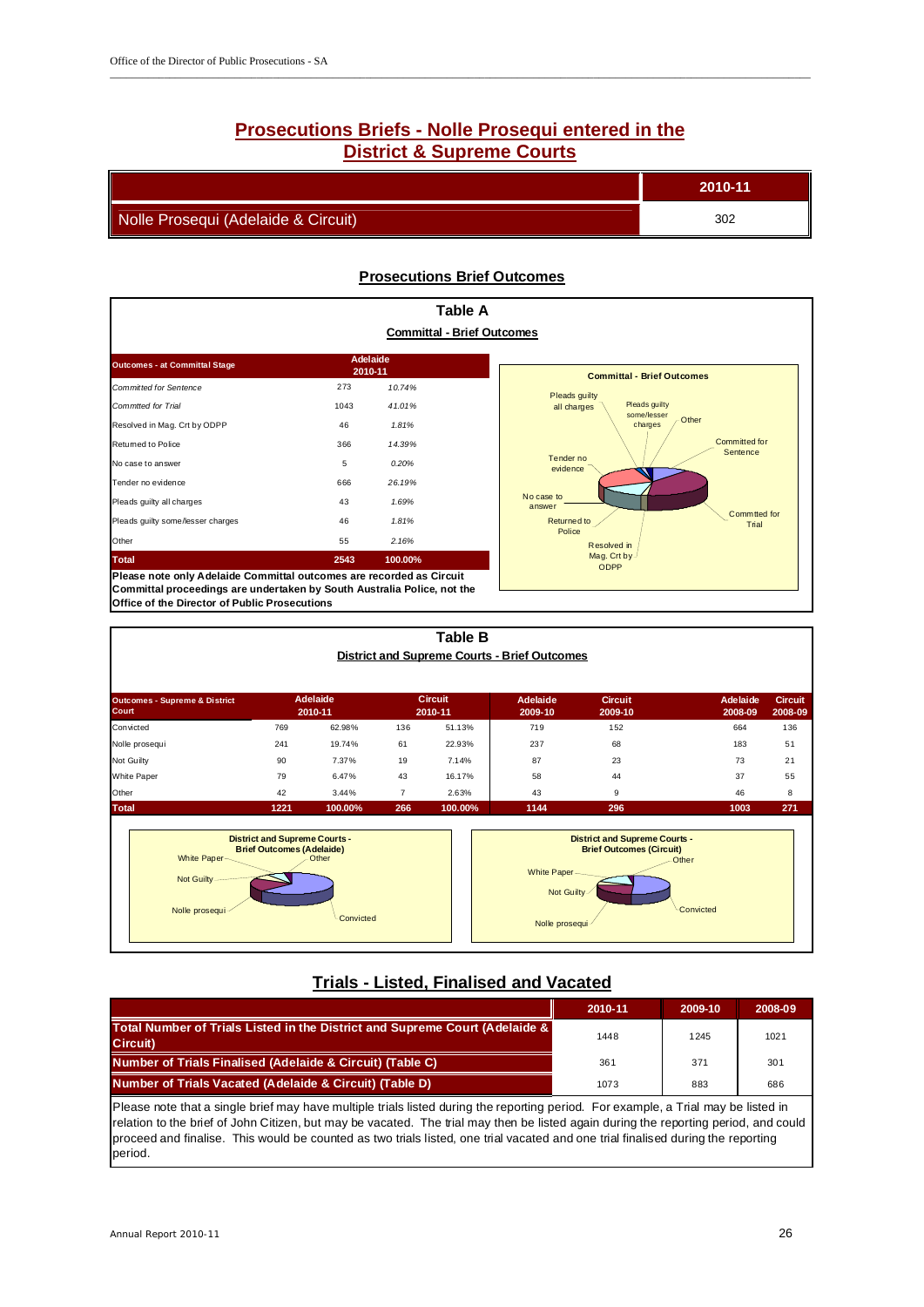| <b>Trial Outcomes</b><br>District and Supreme Courts - Outcomes of Trials that Proceeded |                |         |    |         |                       |                |                            |                |
|------------------------------------------------------------------------------------------|----------------|---------|----|---------|-----------------------|----------------|----------------------------|----------------|
|                                                                                          |                |         |    |         | <b>Trial Outcomes</b> |                | <b>Adelaide</b><br>2010-11 |                |
| Guilty                                                                                   | 136            | 43.87%  | 22 | 43.14%  | 117                   | 20             | 117                        | 6              |
| Not Guilty                                                                               | 89             | 28.71%  | 19 | 37.25%  | 87                    | 23             | 74                         | 20             |
| Nolle Prosequi                                                                           | 10             | 3.23%   | 1  | 1.96%   | 9                     | $\overline{4}$ | 16                         | 3              |
| Not Guilty - Mental incompetence                                                         | $\overline{4}$ | 1.29%   | 0  | 0.00%   | 9                     | 0              | 4                          | $\mathbf 0$    |
| Guilty Plea at/during trial                                                              | 29             | 9.35%   | 5  | 9.80%   | 35                    | 5              | 13                         | 3              |
| Hung Jury                                                                                | 6              | 1.94%   | 1  | 1.96%   | 12                    | 1              |                            | 4              |
| Mistrial                                                                                 | 25             | 8.06%   | 2  | 3.92%   | 21                    | 3              | 19                         | $\overline{2}$ |
| Other                                                                                    | 11             | 3.55%   | 1  | 1.96%   | 24                    | 1              | 18                         |                |
| <b>Total Trials Finalised</b>                                                            | 310            | 100.00% | 51 | 100.00% | 314                   | 57             | 262                        | 39             |





|                                                                                                                                                                                         |                |                            |                | <b>Table D</b>            |                                                          |                                                                                  |                                                                             |                           |
|-----------------------------------------------------------------------------------------------------------------------------------------------------------------------------------------|----------------|----------------------------|----------------|---------------------------|----------------------------------------------------------|----------------------------------------------------------------------------------|-----------------------------------------------------------------------------|---------------------------|
|                                                                                                                                                                                         |                |                            |                |                           | District and Supreme Courts - Reasons for Vacated Trials |                                                                                  |                                                                             |                           |
| <b>Reason Trial Vacated</b>                                                                                                                                                             |                | <b>Adelaide</b><br>2010-11 |                | <b>Circuit</b><br>2010-11 | <b>Adelaide</b><br>2009-10                               | <b>Circuit</b><br>2009-10                                                        | <b>Adelaide</b><br>2008-09                                                  | <b>Circuit</b><br>2008-09 |
| <b>DPP</b> Application                                                                                                                                                                  | 23             | 2.51%                      | $\overline{7}$ | 4.46%                     | 47                                                       | 5                                                                                | 47                                                                          | $\mathbf 0$               |
| Defence Application                                                                                                                                                                     | 101            | 11.03%                     | 19             | 12.10%                    | 77                                                       | 20                                                                               | 106                                                                         | 16                        |
| Joint Application                                                                                                                                                                       | 11             | 1.20%                      | 3              | 1.91%                     |                                                          | 0                                                                                | 0                                                                           | $\mathbf 0$               |
| Defendant not represented                                                                                                                                                               | $\overline{2}$ | 0.22%                      | 1              | 0.64%                     | $\mathbf{1}$                                             | 0                                                                                | $\overline{c}$                                                              | $\mathbf 0$               |
| No Court Available                                                                                                                                                                      | $\overline{2}$ | 0.22%                      | 40             | 25.48%                    | 8                                                        | 89                                                                               | 22                                                                          | 26                        |
| No Judge Available                                                                                                                                                                      | 256            | 27.95%                     | 9              | 5.73%                     | 104                                                      | $\mathbf 0$                                                                      | 93                                                                          | $\mathbf 0$               |
| Bench Warrant (on day/prior)                                                                                                                                                            | 9              | 0.98%                      | 3              | 1.91%                     | 12                                                       | $\overline{2}$                                                                   | 10                                                                          | 3                         |
| Negotiations pending                                                                                                                                                                    | 17             | 1.86%                      | $\mathbf 0$    | 0.00%                     | 3                                                        | $\Omega$                                                                         | 10                                                                          | $\Omega$                  |
| Nolle Prosequi (on day/prior)                                                                                                                                                           | 136            | 14.85%                     | 22             | 14.01%                    | 136                                                      | 17                                                                               | 91                                                                          | 11                        |
| Late Guilty Plea                                                                                                                                                                        | 313            | 34.17%                     | 41             | 26.11%                    | 277                                                      | 31                                                                               | 161                                                                         | 27                        |
| Witness Unavailable                                                                                                                                                                     | 11             | 1.20%                      | 3              | 1.91%                     | 24                                                       | $\mathbf 0$                                                                      | 26                                                                          |                           |
| Other                                                                                                                                                                                   | 35             | 3.82%                      | 9              | 5.73%                     | 27                                                       | 3                                                                                | 25                                                                          | 10                        |
| <b>Total Trials Vacated</b>                                                                                                                                                             | 916            | 100.00%                    | 157            | 100.00%                   | 716                                                      | 167                                                                              | 593                                                                         | 93                        |
| <b>Adelaide District and Supreme Court - Reasons for</b><br><b>Vacated Trials</b>                                                                                                       |                |                            |                |                           |                                                          | <b>Circuit District and Supreme Court - Reasons for</b><br><b>Vacated Trials</b> |                                                                             |                           |
| Defence<br><b>DPP</b> Application<br>Application<br><b>Joint Application</b><br><b>Witness</b><br>Other-<br>No Court<br><b>Unavailable</b><br>Available<br>Defendant not<br>represented |                |                            |                |                           | Witness<br>Unavailable                                   | <b>DPP</b> Application<br>Other-                                                 | Defence<br>Application<br>Joint Application<br>Defendant not<br>represented |                           |

Late Guilty Plea-

Nolle Prosequi Bench Warrant Available<br>(on day/prior) (on day/prior)

No Court Available

No Judge

Nolle Prosequi Negotiations<br>(on day/prior) pending

Late Guilty Plea-

pending Bench Warrant (on day/prior)

No Judge Available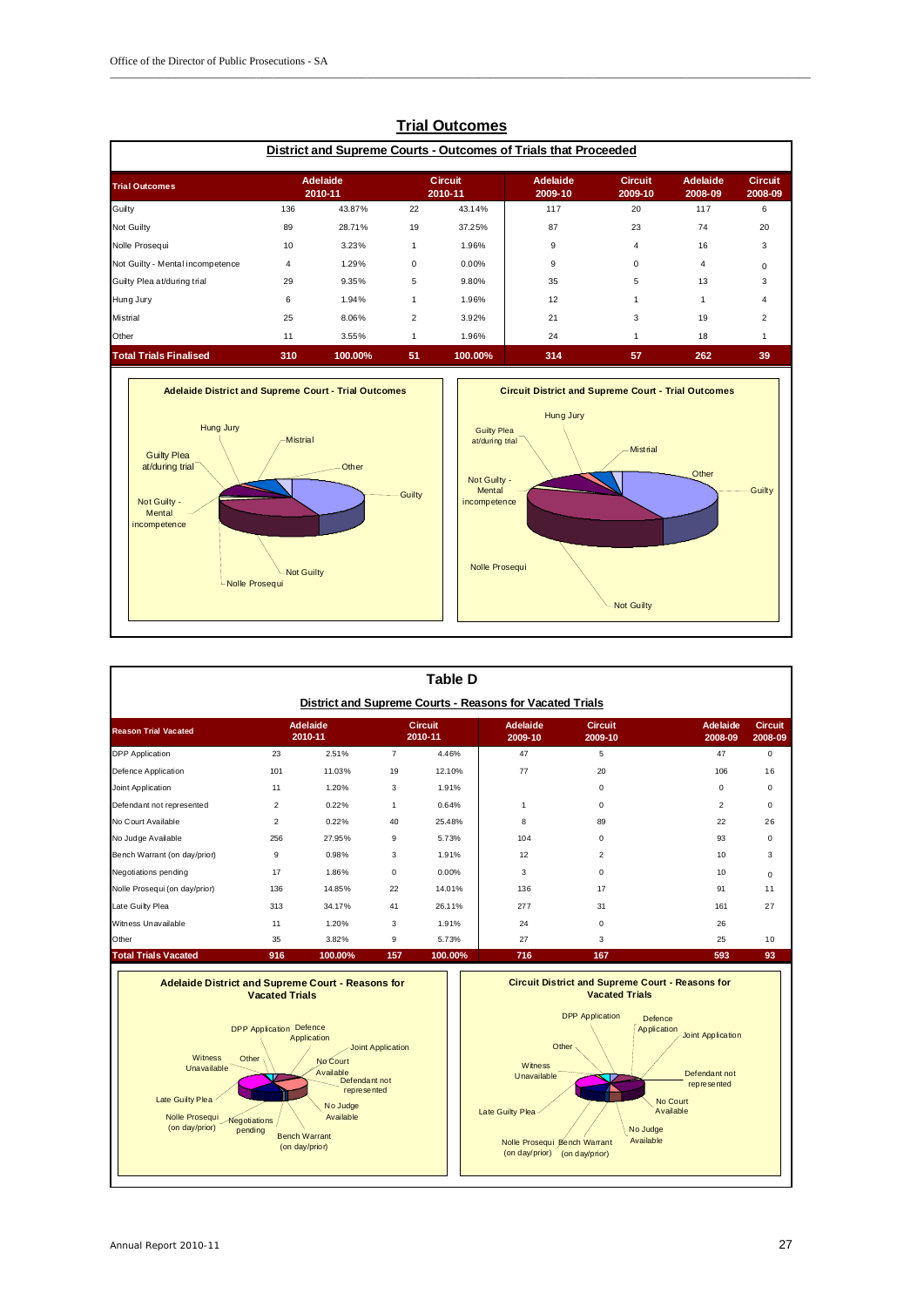| <b>Adelaide District and Supreme Courts - Nolle Prosequi Reasons</b> |     |                            |                |                           |  |
|----------------------------------------------------------------------|-----|----------------------------|----------------|---------------------------|--|
| <b>Nolle Prosequi - Reasons</b>                                      |     | <b>Adelaide</b><br>2010-11 |                | <b>Circuit</b><br>2010-11 |  |
| Complainant did not appear on day                                    | 2   | 0.83%                      | 0              | 0.00%                     |  |
| Complainant did not want to proceed                                  | 60  | 24.90%                     | 26             | 42.62%                    |  |
| Complainant/Witness not able to be<br>located                        | 9   | 3.73%                      | $\mathbf{1}$   | 1.64%                     |  |
| Defendant Deceased                                                   | 1   | 0.41%                      | $\overline{1}$ | 1.64%                     |  |
| Insufficient Evidence/change of<br>circumstances                     | 10  | 4.15%                      | 6              | 9.84%                     |  |
| No reasonable prospect of conviction                                 | 97  | 40.25%                     | 18             | 29.51%                    |  |
| Not in Public Interest                                               | 3   | 1.24%                      | 0              | 0.00%                     |  |
| Other (enter reason in notes)                                        | 6   | 2.49%                      | 3              | 4.92%                     |  |
| Plea taken by co-accused in<br>satisfaction                          | 26  | 10.79%                     | $\Omega$       | 0.00%                     |  |
| Plea to other charge(s) in satisfaction                              | 3   | 1.24%                      | $\Omega$       | 0.00%                     |  |
| Resolved in another way (ie in Mag<br>Crt)                           | 24  | 9.96%                      | 6              | 9.84%                     |  |
| <b>Total</b>                                                         | 241 | 100.00%                    | 61             | 100.00%                   |  |



# **Appeals**

| <b>Crown Appeals</b>                 |                         |                | <b>Against sentence</b>   |                | Other grounds |                      |  |
|--------------------------------------|-------------------------|----------------|---------------------------|----------------|---------------|----------------------|--|
|                                      | 2010-11                 |                | 2009-10                   | 2010-11        |               | 2009-10              |  |
| Allowed                              | 8                       |                | 4                         |                |               |                      |  |
| Dismissed                            | 12                      |                |                           |                |               |                      |  |
| <b>Total Crown Appeals decided</b>   | 20                      |                | 5                         | $\bf{0}$       | $\mathbf{0}$  |                      |  |
|                                      |                         |                |                           |                |               | <b>Other Grounds</b> |  |
| <b>Defence Appeals</b>               | <b>Against sentence</b> |                | <b>Against conviction</b> |                |               |                      |  |
|                                      | 2010-11                 | 2009-10        | 2010-11                   | 2009-10        | 2010-11       | 2009-10              |  |
| Conviction quashed                   |                         | $\overline{2}$ | 16                        | 6              |               |                      |  |
| Sentence reduced                     | 10                      | 5              |                           |                |               |                      |  |
| Appeal Dismissed                     | 29                      | 16             | 28                        | 23             |               |                      |  |
| Other outcome                        |                         |                | $\overline{c}$            | $\overline{2}$ |               |                      |  |
| <b>Total Defence Appeals decided</b> | 40                      | 24             | 46                        | 31             | $\mathbf{0}$  | $\bf{0}$             |  |
| <b>Leave to Appeal Applications</b>  | By DPP                  |                | <b>By Defence</b>         |                |               | <b>By Defence</b>    |  |
|                                      | against sentence        |                | against Sentence          |                |               | against Conviction   |  |
|                                      | 2010-11                 | 2009-10        | 2010-11                   | 2009-10        | 2010-11       | 2009-10              |  |
| Abandoned / Withdrawn                |                         |                | 9                         | 5              |               | 2                    |  |
| Dismissed                            |                         |                | 14                        | 11             | 5             | 5                    |  |
| Sentence reduced                     |                         |                |                           |                |               |                      |  |
| To CCA                               |                         |                | 30                        | 30             | 43            | 29                   |  |
| Other                                |                         |                |                           |                |               |                      |  |
| <b>Total Applications</b>            | $\bf{0}$                |                | 53                        | 46             | 55            | 36                   |  |

**Complainant** did not appear on day

> **Complainant** did not want to proceed

Insufficient Evidence or change of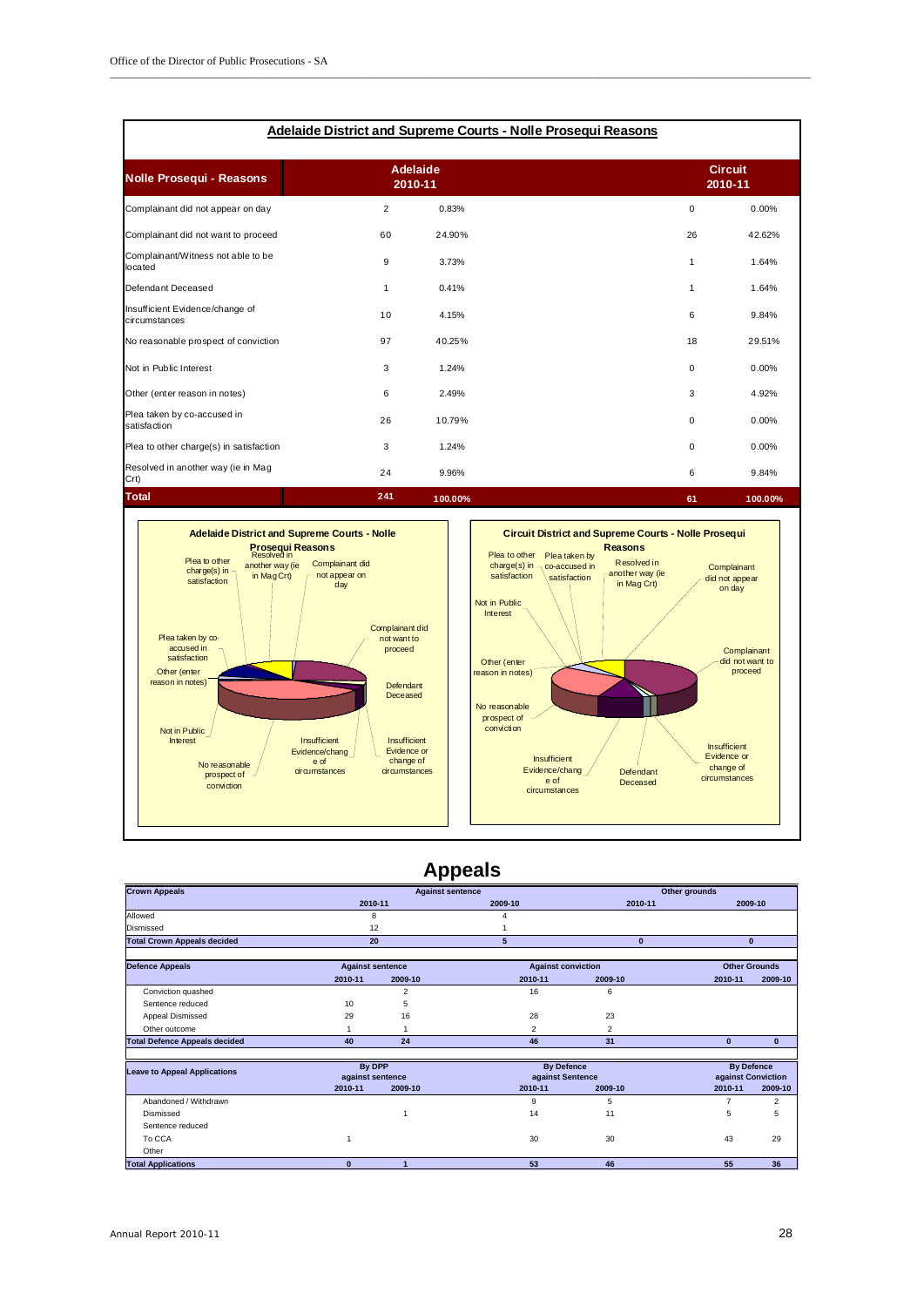# **Adjudication and Opinion Outcomes**

\_\_\_\_\_\_\_\_\_\_\_\_\_\_\_\_\_\_\_\_\_\_\_\_\_\_\_\_\_\_\_\_\_\_\_\_\_\_\_\_\_\_\_\_\_\_\_\_\_\_\_\_\_\_\_\_\_\_\_\_\_\_\_\_\_\_\_\_\_\_\_\_\_\_\_\_\_\_\_\_\_\_\_\_\_\_\_\_\_\_\_\_\_\_\_\_\_\_\_\_\_\_\_\_\_\_\_\_\_\_\_\_\_\_\_\_\_\_\_\_\_\_\_\_\_\_\_\_\_

| <b>Adjudication Outcomes</b>         |      | 2010-11 | 2009-10        | 2008-09        |
|--------------------------------------|------|---------|----------------|----------------|
| Charge major Indictable              | 1946 | 82.63%  | 2074           | 2092           |
| Charge Minor Indictable              | 137  | 5.82%   | 158            | 122            |
| Charge Summary                       | 58   | 2.46%   | 71             | 52             |
| Do not lay charges                   | 51   | 2.17%   | 47             | 58             |
| Other                                | 163  | 6.92%   | 255            | 141            |
| <b>Total Adjudications finalised</b> | 2355 | 100.00% | 2605           | 2465           |
|                                      |      |         |                |                |
| <b>Opinion Outcomes</b>              |      | 2010-11 | 2009-10        | 2008-09        |
| Charge major Indictable              | 48   | 27.12%  | 72             | 82             |
| Charge Minor Indictable              | 11   | 6.21%   | 15             | 14             |
| Charge Summary                       | 8    | 4.52%   | $\overline{2}$ | $\overline{2}$ |
| Do not lay charges                   | 68   | 38.42%  | 35             | 64             |
| Other                                | 42   | 23.73%  | 76             | 63             |
| <b>Total Opinions finalised</b>      | 177  | 100.00% | 200            | 225            |

| <b>Other Brief Types</b>                 |     |                                          |    |  |
|------------------------------------------|-----|------------------------------------------|----|--|
| <b>Criminal Assets Confiscation</b>      |     | <b>Mental Impairment</b>                 |    |  |
| No of Briefs received during the period  | 186 | No of Briefs received during the period  |    |  |
| No of Briefs finalised during the period | 214 | No of Briefs finalised during the period | 14 |  |

#### **DPP Website**

During 2010-11, the Office website averaged over 2300 'hits' each month, up from 1400 in 2009-10. (A *hit* is counted each time a visitor opens a page.)

## **CHANGES IN THE CRIMINAL JUSTICE SYSTEM**

#### **Case Conferencing in Magistrates Court**

The Adelaide Magistrates Court Case Conferencing Pilot was developed by the Criminal Justice Ministerial Taskforce in consultation with the judiciary, the Courts Administration Authority and the Office of the Director of Public Prosecutions.

The aim of the pilot was to provide a forum for constructive, early negotiations facilitating speedy and appropriate resolution of matters or identify issues and the exchange of information between the parties to expedite pre-trial and trial timeframes. This pilot commenced in April 2009.

The Office of Crime Statistics and Research (OCSAR) conducted a process and outcome evaluation of the Pilot, including interviews with Magistrates, prosecutors and defence counsel, a survey questionnaire and analysis of court statistics. The majority of respondents were very positive about the outcomes of the conferences. Of the 155 conferences finalised by June 2011, 77% resulted in resolution of the matter or progress towards resolution (including 50% of cases resolved with a guilty plea). OCSAR is now conducting a further evaluation to more accurately determine that the circumstances in which the conference produced an early plea, as opposed to an outcome that would have occurred in any event.

The positive results have led to an expansion of the pilot to the Holden Hill Magistrates Court. That pilot commenced on 21 April 2011 and will be evaluated over 2011-12.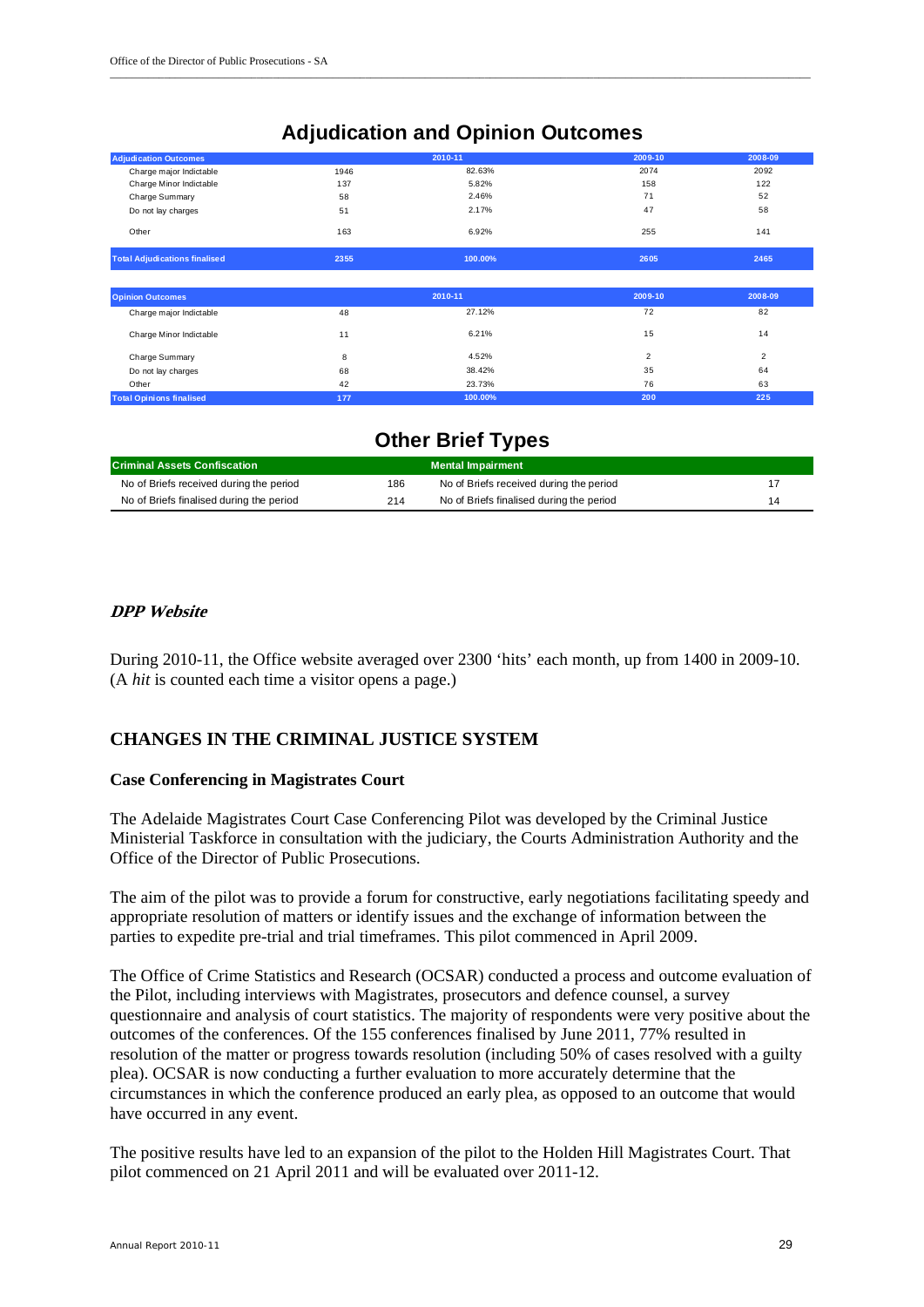#### **District Court Conferencing**

Special Directions Hearings commenced in the District Court in March 2011. These hearings are an attempt to resolve, without trial, matters which have been committed to the District Court or, if that is not possible, to narrow the issues at trial. There are around fifteen Special Directions Hearings per month. These hearings have the potential to ensure, as far as practicable, that trial lists are composed only of those matters that ultimately do go to trial.

\_\_\_\_\_\_\_\_\_\_\_\_\_\_\_\_\_\_\_\_\_\_\_\_\_\_\_\_\_\_\_\_\_\_\_\_\_\_\_\_\_\_\_\_\_\_\_\_\_\_\_\_\_\_\_\_\_\_\_\_\_\_\_\_\_\_\_\_\_\_\_\_\_\_\_\_\_\_\_\_\_\_\_\_\_\_\_\_\_\_\_\_\_\_\_\_\_\_\_\_\_\_\_\_\_\_\_\_\_\_\_\_\_\_\_\_\_\_\_\_\_\_\_\_\_\_\_\_\_

#### **Country Committals**

Country committals are handled by SAPOL, unlike metropolitan committals which are handled by the ODPP. In an attempt to see if improvements can be made to the service to victims in country areas, this Office has commenced a six month pilot, assuming conduct of Port Augusta committals. It is anticipated that the ODPP will be able to negotiate appropriate resolutions more quickly and that SAPOL, complainants, this Office, Courts and the accused will benefit. Given the pilot is unfunded this initiative will not continue past the six month trial unless further resources are made available.

#### **GENERAL MANAGER'S REPORT**

2010-11 was a year of change and new experiences: the first reduction in staff numbers—albeit small—in many years; a deficit budget outcome; a fundamental change in the workflow of the Office's core business; an organisational restructure to create a dedicated prosecution counsel team; adapting to initiatives in the criminal justice system—Case Conferences, Special Directions Hearings and video conferencing—and consolidating the Office's accommodation as part of the AGD accommodation plan for 45 Pirie Street.

#### **Video conferencing**

Use of the Office's newly acquired video conference facility accelerated rapidly in late 2010. By the end of the reporting year it was not always able to cope with demand and the Office was simultaneously using its own system and the Attorney-General's Department facility. In a recent monthly District Court Circuit at Port Augusta, prosecutors from the Office *attended* court 82 times by video conference. In addition, witnesses living in regional and remote areas were linked to the Adelaide office by video conference for *Proofings*. In a collaborative effort with Offices of the DPP in other jurisdictions, witnesses testifying in interstate courts have appeared via the Office facilities.

While the savings are not great—the Office always ensured its prosecutor at the Circuit court appeared under instruction from the solicitor with carriage of a case—that solicitor can now appear on their own matters, an economic impossibility when they are needed at Port Augusta or Mt Gambier for just a twenty minute hearing.

#### **Security incidents**

A number of incidents occurred during the year where prosecution staff were accosted by, or encountered threatening behaviour from, members of the public—defendants, their family members or, less often, dissatisfied victims. In several cases additional security was arranged for subsequent court attendance and, in one case, a duress alarm system, activation of which alerts police, was installed at a staff member's home. In conjunction with the AGD Security Advisor, SAPOL and the Court Sheriff we manage these situations to protect ODPP staff at the front line of the justice system.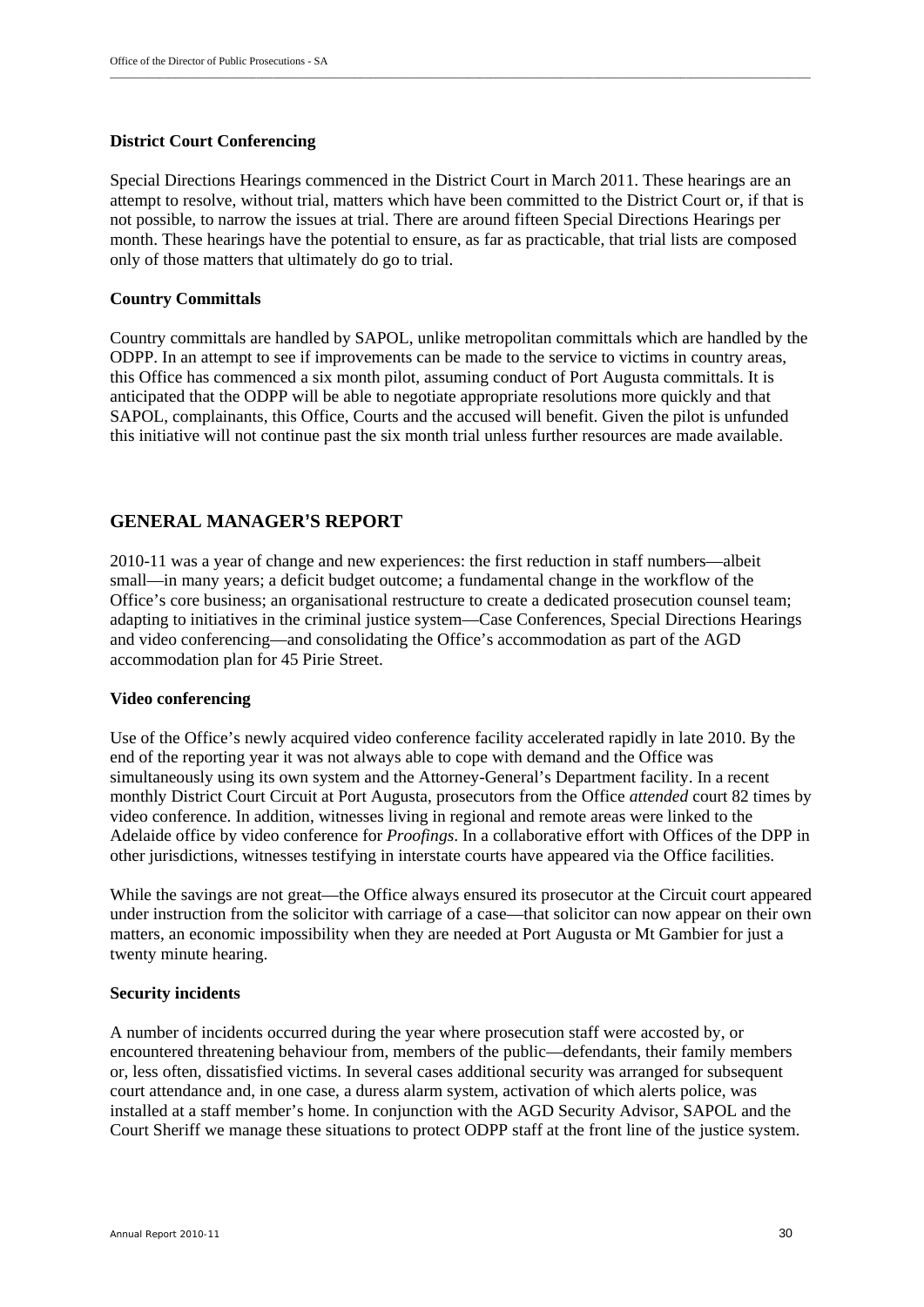#### **Staffing the Office**

The expiry of some positions created specifically to handle prosecutions flowing from the *Children in State Care (Mullighan) Inquiry* led to a small staff reduction in 2010-11. In 2007 an independent Organisational Review recommended maximum file loads to ensure the Office had sufficient staff for the prevailing volumes of work and individual work loads were safe and permitted adequate levels of attention from staff. The Office continues to operate with about 10 staff less than the recommended number for current volumes of work. This is reflected in the long and unpaid hours worked by staff of the Office.

\_\_\_\_\_\_\_\_\_\_\_\_\_\_\_\_\_\_\_\_\_\_\_\_\_\_\_\_\_\_\_\_\_\_\_\_\_\_\_\_\_\_\_\_\_\_\_\_\_\_\_\_\_\_\_\_\_\_\_\_\_\_\_\_\_\_\_\_\_\_\_\_\_\_\_\_\_\_\_\_\_\_\_\_\_\_\_\_\_\_\_\_\_\_\_\_\_\_\_\_\_\_\_\_\_\_\_\_\_\_\_\_\_\_\_\_\_\_\_\_\_\_\_\_\_\_\_\_\_

The challenge of attracting and retaining staff has been explored this year. The relentless pressure of the work is recognised as a significant obstacle to attracting and keeping good, experienced staff in a discerning and highly valued labour force.

#### **Information Technology**

Last year we reported that the Attorney-General's Department was briefed on deficiencies in the Office's current IT systems and on potential opportunities to improve the use of IT in support of criminal prosecutions. With support from the Chief Executive, AGD, a review of *IJP Case Tracking* commenced in early-2011. It has identified critical deficiencies and opportunities for significant improvement. These address the effectiveness of the Office's work, some efficiencies, better service to victims through the provision of information, compliance with statutory obligations and collaboration necessary for justice-wide improvement and efficiencies. The review recommends further investigation to identify the preferred solution. This work is on-going at the end of the reporting year but offers the possibility of much improved business support through a replacement, or significantly enhanced, IT system.

The Office is particularly indebted to Justice Business Services for its conduct and resourcing of the review and assistance to work through the many issues and questions raised.

#### **Knowledge Management**

The planned On-Line Prosecution Guide progressed, albeit slowly. It is essential that prosecutors have the tools to do their job effectively, efficiently and professionally. The first topic, *Murder offences*, is now written and loaded in the on-line Guide. When complete, the Guide will enable the capture and sharing of corporate knowledge across the Office. Authoring, collecting and managing the content will be a significant and on-going body of work. Resourcing this necessary but additional activity in the face of impending staff cuts will be a challenge.

#### **Accommodation**

In 2006, the AGD commenced a project to allocate space to business units, including the ODPP, to enhance efficiency and convenience. In 2010-11 about half the ODPP staff relocated and the Office now occupies its final locations. Although the Office is now less fragmented, occupying just four floors, staff need to travel up to fourteen floors to move between sections of the Office. One of the challenges has been meeting the cost, with no budget allocation, of minor but essential works not included in the AGD project, but made necessary by project works. With insufficient funds to complete the necessary work, at least one new Proofing Room is not fit for purpose.

Necessary acoustic treatment for video conference and proofing rooms will cost \$50-60,000.

#### **AGD Corporate Services**

The Office continues to rely on the AGD for corporate services—human resources, facilities management, finance, procurement, security, OHS&W, ICT, corporate communications, media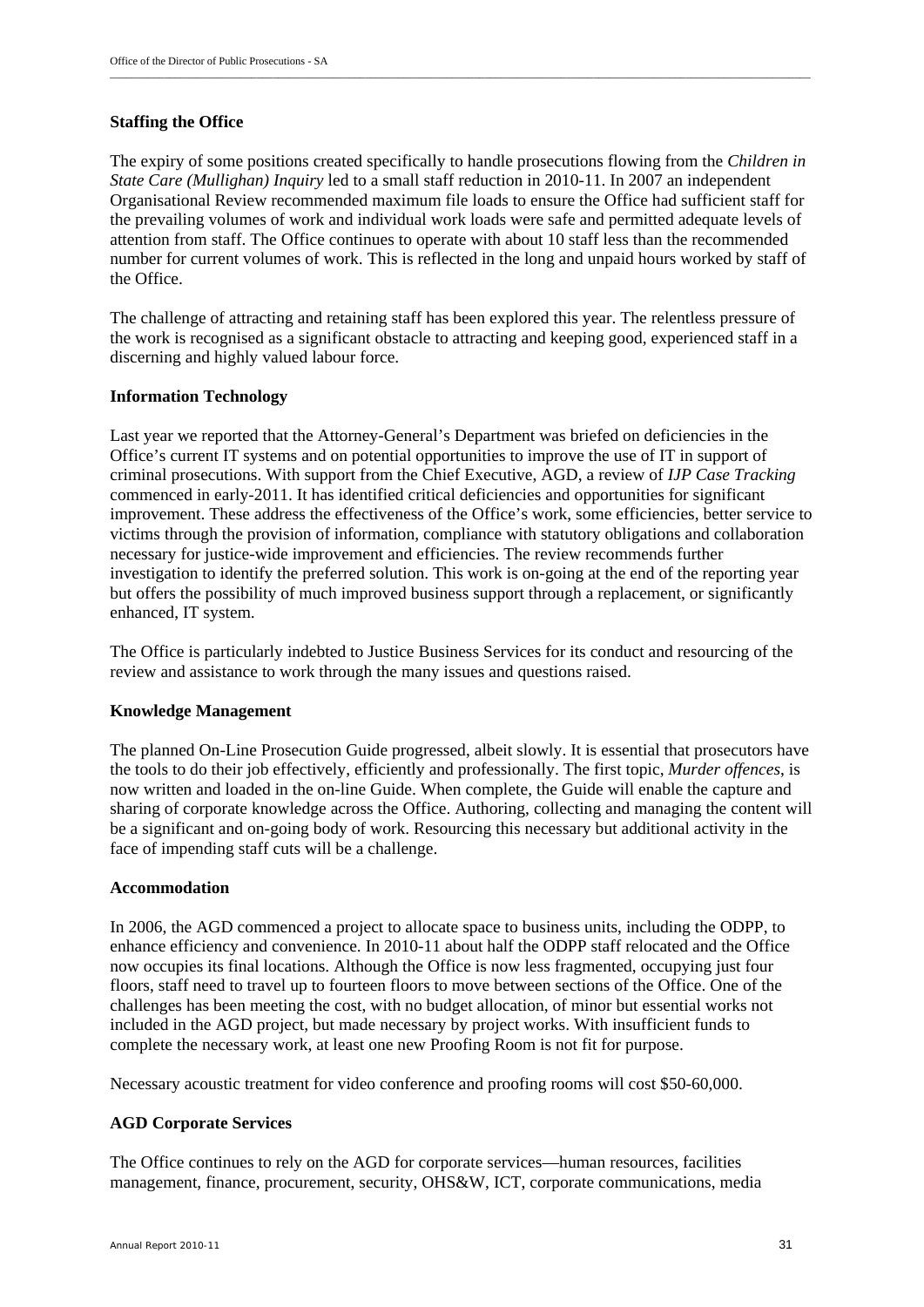monitoring, and library. We thank the individuals and teams involved for their assistance throughout the year. We are particularly encouraged by those who have shown a desire to assist; to see the issues from the perspective of the Office and its staff; and to advocate for the Office's needs.

\_\_\_\_\_\_\_\_\_\_\_\_\_\_\_\_\_\_\_\_\_\_\_\_\_\_\_\_\_\_\_\_\_\_\_\_\_\_\_\_\_\_\_\_\_\_\_\_\_\_\_\_\_\_\_\_\_\_\_\_\_\_\_\_\_\_\_\_\_\_\_\_\_\_\_\_\_\_\_\_\_\_\_\_\_\_\_\_\_\_\_\_\_\_\_\_\_\_\_\_\_\_\_\_\_\_\_\_\_\_\_\_\_\_\_\_\_\_\_\_\_\_\_\_\_\_\_\_\_

#### **Contribution to Justice programs and initiatives**

The Office has been an active participant in a number of Justice-wide projects, sometimes as a major contributor, at other times reviewing and commenting on draft documents and proposals. The ODPP participated in:

- Victims of Crime Ministerial Advisory Committee
- Review of the Major Indictable Charging Process
- Circuit Committal Court Pilot
- Committee for Redesign of Adelaide Magistrates Court
- Legal Services Commission Review
- Criminal Justice Agencies Information Sharing projects

#### **Briefing Out**

The Office briefs external counsel to appear in court on behalf of the DPP in both city and country (Circuit) courts. This is necessary when the Office has insufficient suitably experienced staff counsel to cover all listed trials. It also contributes to development of criminal advocacy within the private sector. The graph shows Briefing Out expenditure since 2003-04. Recent years have seen the loss of experienced counsel and increasing numbers of relatively



junior staff—with a corresponding increase in briefing out. A pilot Prosecutor Development Program commenced in early 2010 with a small group of relative inexperienced prosecutors. That pilot is now showing encouraging signs and 2010-11 saw a reduction in Briefing Out expenditure.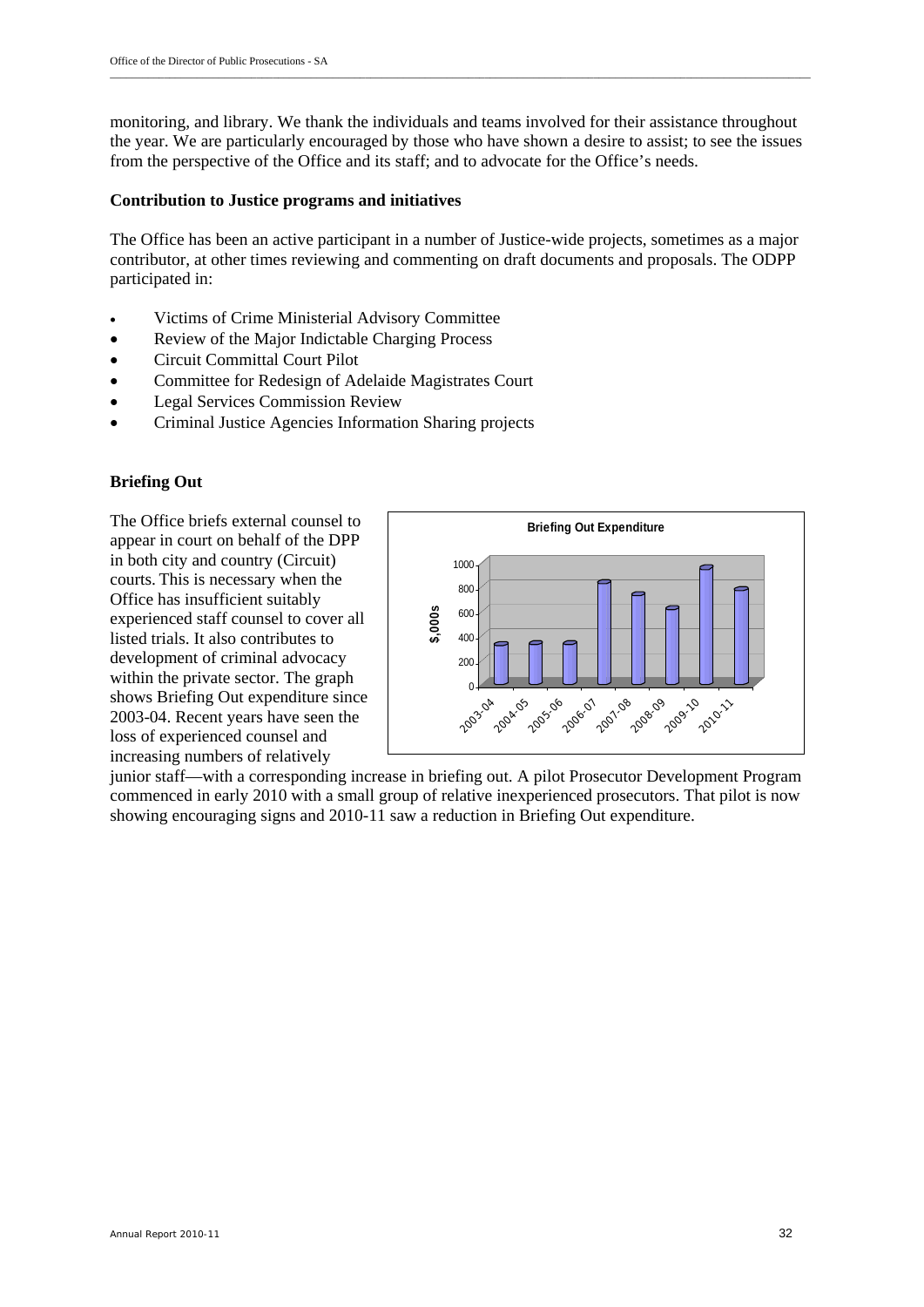#### **Administration Manager's Report**

#### *Staff*

The Office of the Director of Public Prosecutions continues to offer a number of full-time and parttime opportunities to ongoing and term contract staff with flexible employment conditions and working arrangements.

A number of staff—legal, administrative and social workers—availed themselves of AGD work-life balance opportunities by utilizing the Departments flexible working arrangements, including working from home and or flexi time.

In the second half of the year, Administration staff experienced changes to their working environment with the introduction of *cradle to grave* file management and the internal restructure of the office. These changes have created opportunities for administration staff to develop skills and broaden their knowledge.

#### *Occupational Health, Safety & Injury Management*

As the Office is a business unit of the Attorney-General's Department, Occupational Health and Safety matters are reported in the annual report of the Justice Portfolio incorporating the Department of Justice and the Attorney-General's Department.

#### *Training and Development*

The opportunity for training and personal development continues to be offered by the Attorney General's Department and the Office of the Director of Public Prosecution.

The training needs of the professional legal staff are met by the Office through in-house training, specifically to suit their professional development needs. ODPP legal and social work staff also participate in and conduct external training seminars for organisations involved in criminal justice and other interested bodies.

*Past, Present and Future: Aboriginal Cultural Awareness* is a mandatory session for all new recruits to the AGD, including the ODPP.

Work experience options include work experience for high school and university law students, Summer Clerkships for Law under-graduates, and Practical Legal Training placement for Graduate Diploma in Legal Practice students. The Office hosts approximately twenty students each year.

#### **Witness Assistance Service Report**

In 2010-11, the Witness Assistance Service (WAS) continued to provide services and support to victims and witnesses of serious crime and their families across the State, including those living in regional and remote areas. The WAS Team also uses its knowledge and expertise to assist legal and non-legal staff in the Office.

The Service remained unchanged with twelve Senior Social Workers in 2010-11. Service outcomes are consistent with recent years, reflecting a period of stability for the Service.

The Commissioner for Victims' Rights continued to fund 3.6 FTE *Child Assistance Officers* allowing the Office to provide wider, more intensive services targeted to this vulnerable population.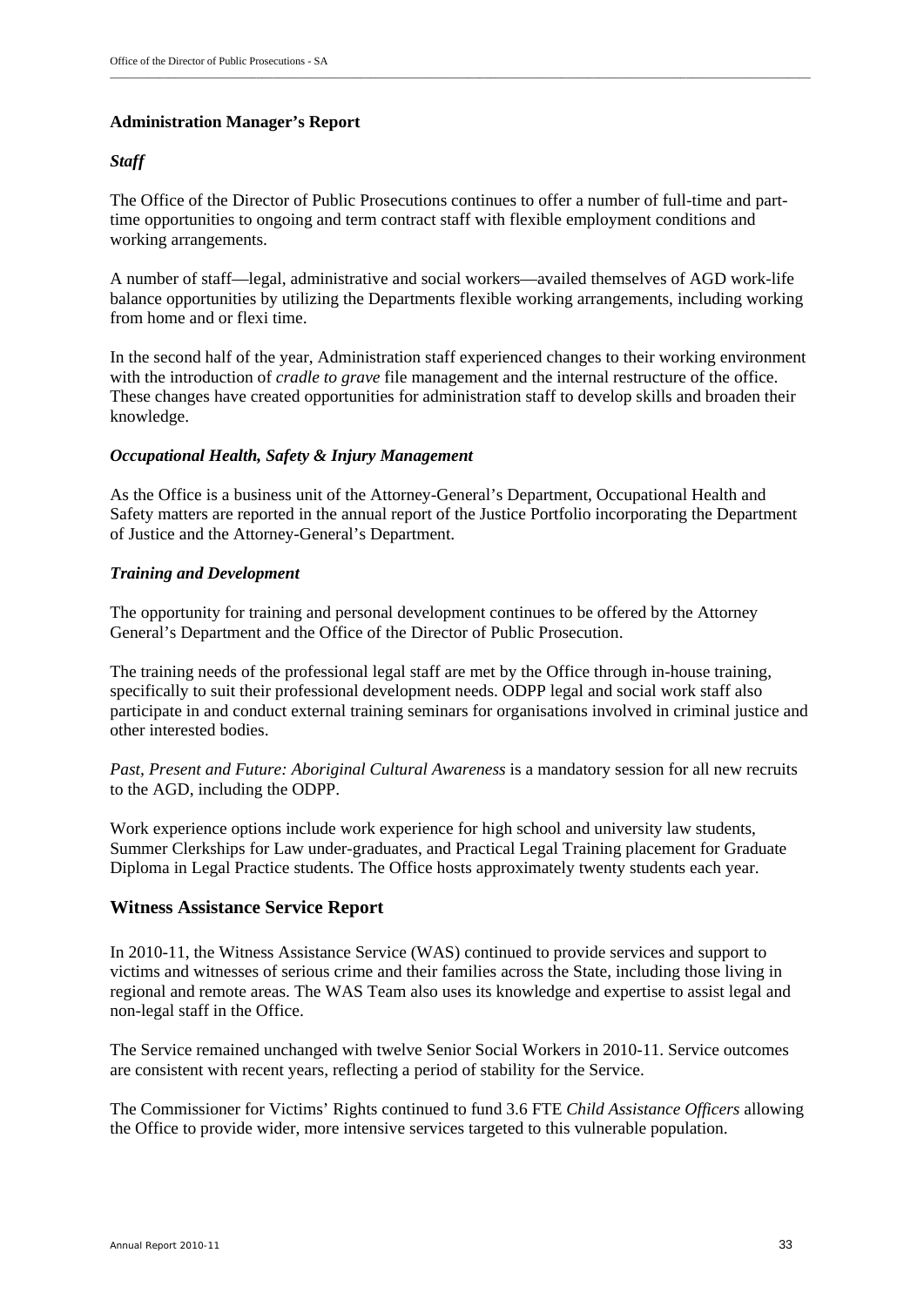#### **WAS year in review**

The activities of the WAS continue to be influenced by the needs and requests of victims and witnesses, and referral patterns of ODPP Solicitors.

| <b>Measure: Referral or Activity</b> | 2009-2010 | $2010 - 2011$ | % Change |
|--------------------------------------|-----------|---------------|----------|
| New referrals                        | 1122      | 1025          | $-8.7\%$ |
| New adult referrals                  | 867       | 761           | $-12.2%$ |
| New child referrals                  | 255       | 264           | $+3.5%$  |
| Time spent assisting adults (hrs)    | 1880      | 2265          | 20.5%    |
| Attendance at Proofing Meetings      | 1267      | 1159          | $-8.5\%$ |
| Court Attendance / Support           | 635       | 583           | $-8.2\%$ |
| Court familiarisation / Preparation  | 172       | 160           | $-7.0\%$ |
| Assistance with VIS                  | 111       | 129           | $+16.2%$ |
| <b>Court Companion Support</b>       | 130       | 134           | $+3.1\%$ |
| <b>Total Face -to-face Services</b>  | 2315      | 2165          | $-6.5\%$ |
|                                      |           |               |          |

 *Activity levels in 2010-11* 

As shown in the table, *New Child Referr*als increased in 2010-11 while *New Adult Referrals* decreased. *Total New Referrals* showed a slight reversal of the massive (21%) increase in 2009-10.

And, while the number of new adult referral s dropped, the time spent assisting adult witnesses and victims, including many of the previous year's referrals still being assisted, increased substantially. At least in part, this reflects the Service's assistance to adult victims of alleged sex offences, including complex historical sexual offences.

Reduction sin the number of face-to-face services delivered is a return to more manageable levels following increases of 30% or more for each of these activities in 2009-10.

Against the trend of reduced activity in some services, is a significant up-turn in assisting with *Victim Impact Statements,* and a small increase in *Court Companion Support*, consequences of the increased demand for support of victims and witnesses during Trials and prior to Sentencing*.* 

#### **OTHER HIGHLIGHTS**

The WAS continued to work collaboratively with other criminal justice agencies. Of particular note the Service worked in close partnership with Forensic Mental Health Services (James Nash House) in providing a number of information sessions to forensic patients as part of their intensive *Victim Empathy Group Program*. The service also conducted a number of victim awareness sessions with SAPOL staff as part of their *New Detective Training,* with positive results.

Staff from the Service attended the *2011 National Witness Assistance Service Conference* in Victoria and presented the most recent results of the *Client Satisfaction (Pilot) Survey*.

The Service provided training to a range of other professionals regarding victims of crime and the criminal justice system and was invited to provide an information session to AGD legal staff regarding *Social Work Practice Ethics in a Legal Setting* as part of the Solicitors' Continuing Professional Development program.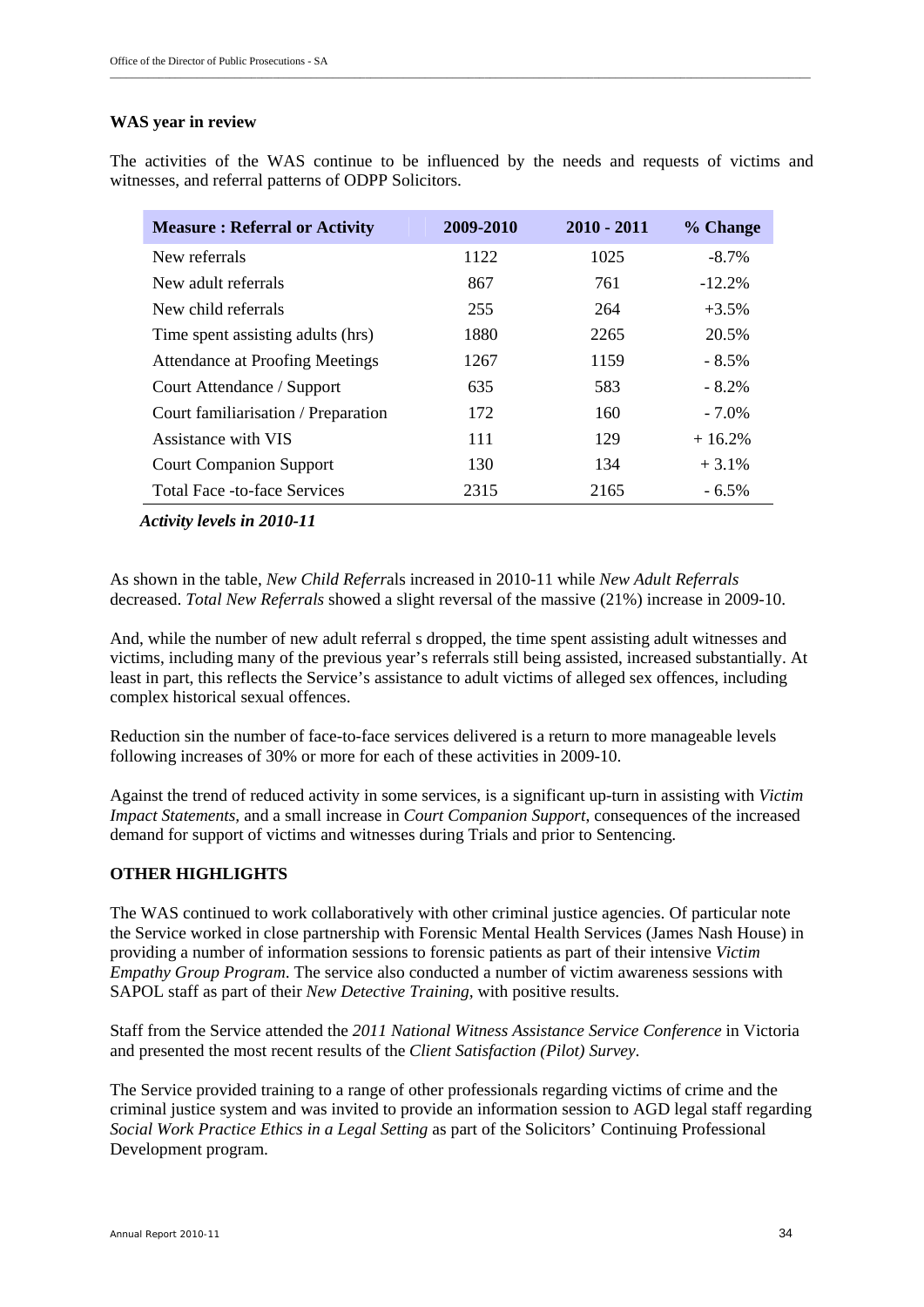Finally, the Service continued its key role on the Attorney General's *Victims of Crime Ministerial Advisory Committee* and continued its commitment to the professional education and practice of graduating social work students by offering student placements

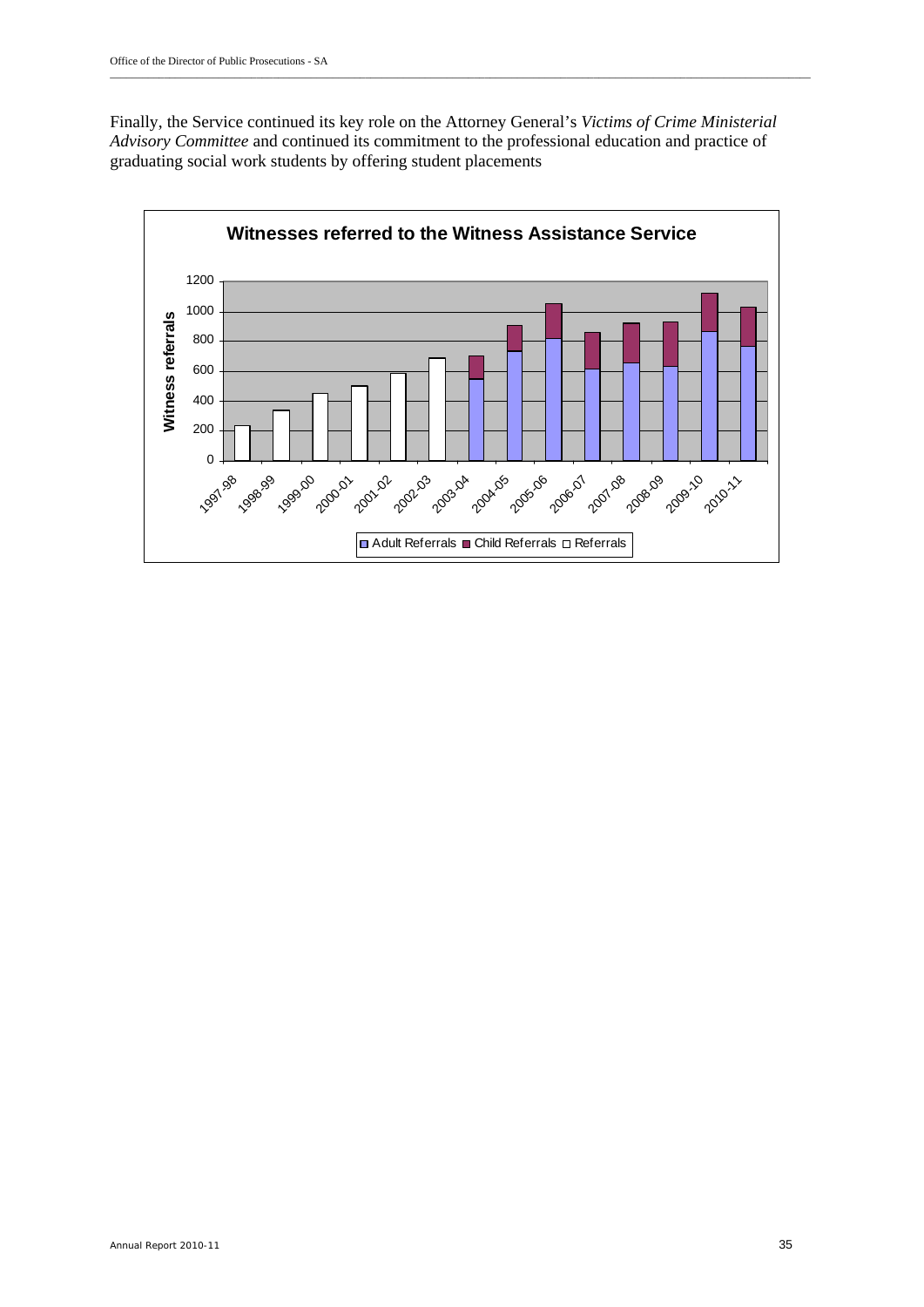## **APPENDIX A**

#### **Publications and Information**

The Office publishes information about its services and provides information about services available from other agencies for victims and witnesses. Some publications are produced jointly by the Office and other government and non-government organisations. ODPP publications are available through the Office's Internet site. This website is regularly updated and provides links and information about the criminal justice system, employment opportunities and work experience.

\_\_\_\_\_\_\_\_\_\_\_\_\_\_\_\_\_\_\_\_\_\_\_\_\_\_\_\_\_\_\_\_\_\_\_\_\_\_\_\_\_\_\_\_\_\_\_\_\_\_\_\_\_\_\_\_\_\_\_\_\_\_\_\_\_\_\_\_\_\_\_\_\_\_\_\_\_\_\_\_\_\_\_\_\_\_\_\_\_\_\_\_\_\_\_\_\_\_\_\_\_\_\_\_\_\_\_\_\_\_\_\_\_\_\_\_\_\_\_\_\_\_\_\_\_\_\_\_\_

The following publications are available on the Office of the DPP website - www.dpp.sa.gov.au.

- ODPP Annual Reports
- *Director of Public Prosecutions Act 1991* and links to relevant legislation
- *DPP Statement of Prosecution Policy and Guidelines*
- *Witness Assistance Service Information* leaflet (Information for witnesses and victims of crime)
- *Unlocking the Homicide Maze (*Produced by the ODPP in conjunction with the Homicide Victims Support Group)
- *An Important Job Going to Court* **(**specifically written for child victims/witnesses)
- *What Choice Do I Have*? Information for people who have experienced rape or sexual assault (jointly produced by the ODPP and Yarrow Place Rape and Sexual Assault Service).

The following internet sites provide further information related to the work of the Office.

*Office of the Director of Public Prosecutions www.dpp.sa.gov.au Commissioner for Victims' Rights www.voc.sa.gov.au SA Police www.sapolice.sa.gov.au Yarrow Place Rape & Sexual Assault Service www.yarrowplace.sa.gov.au Courts Administration Authority www.courts.sa.gov.au Department for Correctional Services www.corrections.sa.gov.au*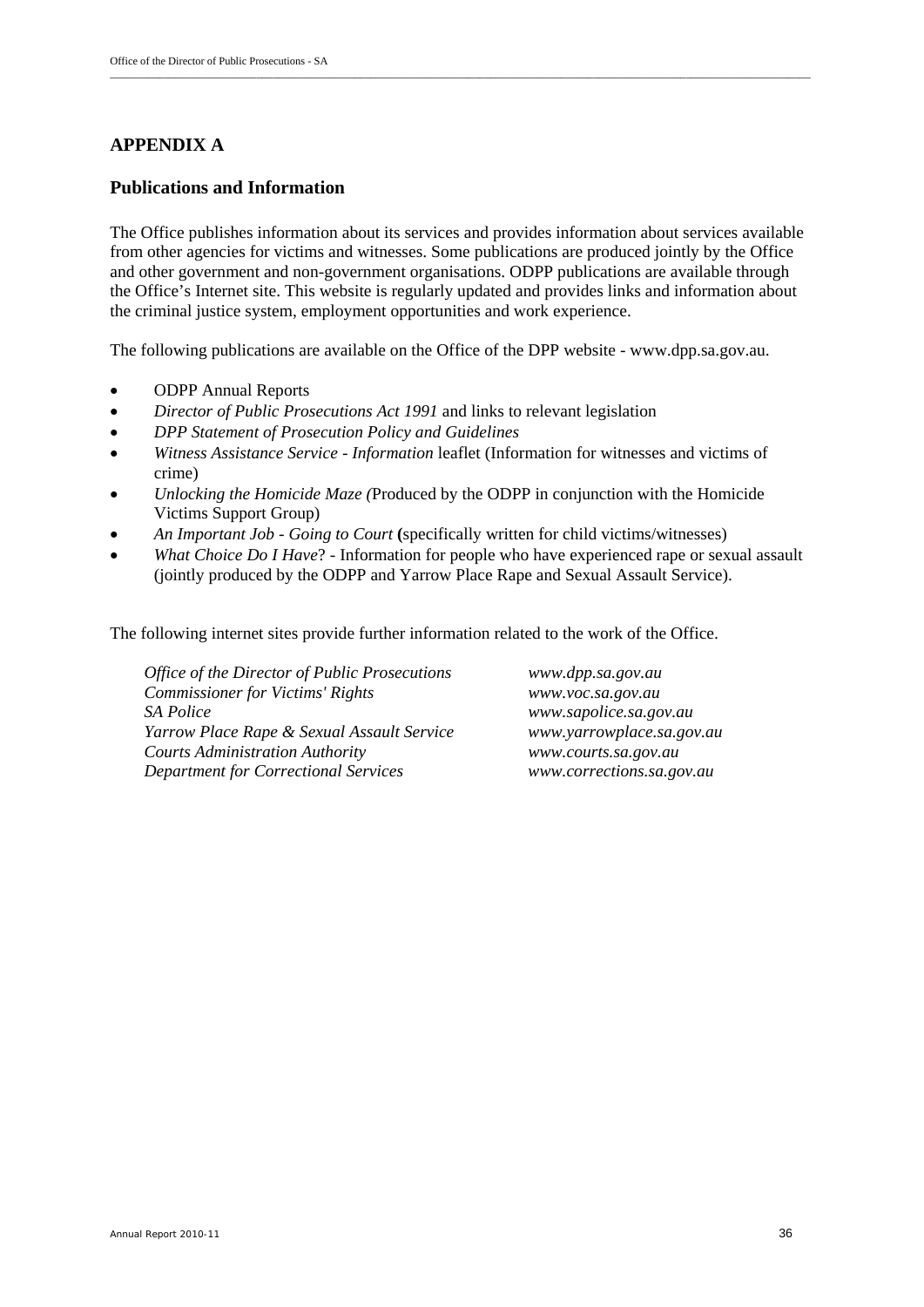# **APPENDIX B**

### **Compliance Reporting**

The following matters are incorporated within the Annual Report of the Attorney-General's Department.

- Aboriginal reconciliation Statement
- Asbestos Management
- Consultants
- Contractual arrangement
- Disability Action Plan Reporting
- Energy Efficiency Action Plan Reporting
- Equal Employment Opportunity
- Executive Employment Reporting
- Financial Reporting
- Fraud
- Greening of Government
- Human Resource Reporting
- Occupational Health, Safety & Injury Management
- Regional Impact Assessment Statements

#### **Freedom of Information**

The Office of the DPP is an 'exempt agency' for the purposes of the *Freedom of Information Act 1991.* 

#### **Overseas Travel**

The Director made the following overseas trips in 2009-10

| <b>Destination:</b>        | The Hague, The Netherlands                                           |
|----------------------------|----------------------------------------------------------------------|
| <b>Purpose:</b>            | IAP Executive Committee Meeting and 15th Annual Conference $\&$      |
|                            | General Meeting of International Association of Prosecutors          |
| Date:                      | 2 - 9 September 2010                                                 |
| <b>Total Cost to ODPP:</b> | \$12,913.95                                                          |
| <b>Destination:</b>        | Macau, China                                                         |
| <b>Purpose:</b>            | Internationals Association of Anti Corruption Authorities (IAACA)    |
|                            | conference & General Meeting                                         |
| Date:                      | 31 October - 7 November 2010                                         |
| <b>Total Cost to ODPP:</b> | \$1,078.00 (Air-fares met by IAACA)                                  |
| <b>Destination:</b>        | Seoul, Korea and Shanghai, China                                     |
| <b>Purpose:</b>            | - International Association of Prosecutors (IAP) Executive Committee |
|                            | Meeting, 16th Annual Conference and General Meeting;                 |
|                            | - 4th World Summit (WS) of Prosecutors General (Seoul); and          |
|                            | - Third International Association of Anti-Corruption Authorities     |
|                            | (IAACA) Seminar (Shanghai)                                           |
| Date:                      | 26 - 29 June 2010 (IAP); 30 June - 1 July (WS); 3-6 July (IAACA)     |
| <b>Total Cost to ODPP:</b> | IAP and WS - \$8,165; IAACA - nil (All costs met by IAACA)           |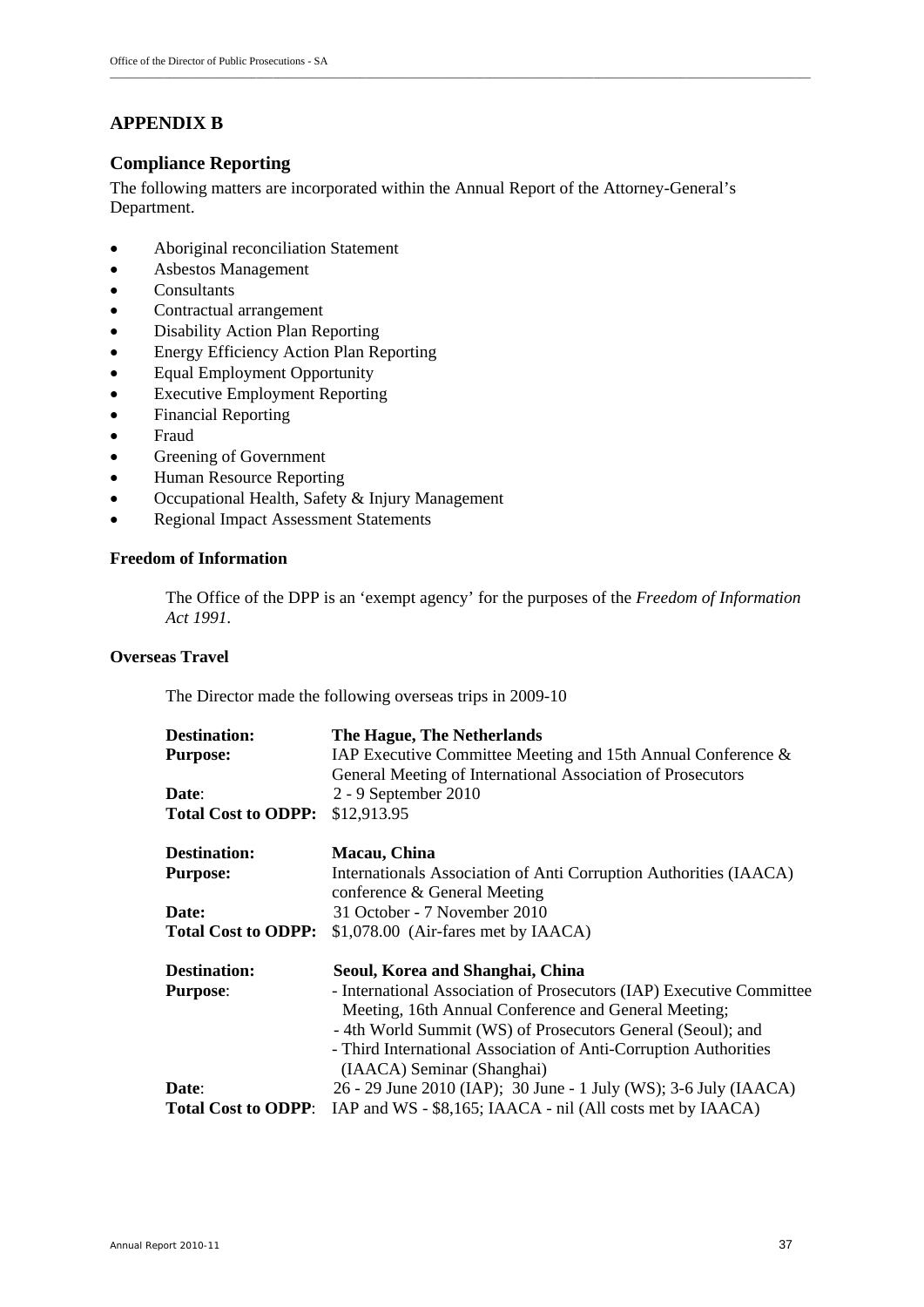# **APPENDIX C**

## **External training**

| <b>SESSION</b>                                                                                                                                         | <b>ODPP REPRESENTATIVE</b>                                               |
|--------------------------------------------------------------------------------------------------------------------------------------------------------|--------------------------------------------------------------------------|
| <b>Criminal Justice Seminars</b><br>- Adelaide (Law Week)<br>- Christies Beach<br>- Murray Bridge                                                      | Witness Assistance Officers (Var)<br>Ballard, M<br>Luu, H<br>McDonald, S |
| <b>Flinders University Law Students</b><br><b>Practitioner Mentoring Program</b>                                                                       | Telfer, E                                                                |
| <b>Forensic Mental Health Service</b><br>(James Nash House)<br>Victim Empathy Group                                                                    | Travers, N                                                               |
| Forensic Science South Australia<br>Topic: Expert Evidence Workshop                                                                                    | Matteo, C                                                                |
| Victim Support Service<br>Help After Child Sexual Abuse<br>Topic:<br>The Criminal Justice System                                                       | Bertossa, J<br>Powell, J                                                 |
| Law Society of South Australia<br>Topic: Law Society Advocacy Training - Instructor                                                                    | Telfer, E                                                                |
| Law Society of South Australia<br>Topic: Graduate Diploma in Legal Practice - Instructor in<br>Professional skills topics in Advocacy and Criminal Law | Lesses, K                                                                |
| University of the Third Age<br>The Role and responsibilities of the DPP<br>Topic:                                                                      | Norman, M                                                                |
| Police Prosecutors at Largs Academy<br>The Role and responsibilities of the Prosecutor<br>Topic:                                                       | Norman, M                                                                |
| <b>SA Police</b><br>Topic: Crime Training Section                                                                                                      | Thewlis. R                                                               |
| SA Police Investigators Training Course<br>Topic: 'Interviewing' and DPP Issues                                                                        | Telfer, E<br>Pienaar, A                                                  |
| <b>SA Police</b><br>Topic: Major Crash Training Court - The Prosecution Process and<br>Role of the DPP                                                 | Lesses, K                                                                |
| <b>SA Police Prosecutors Training Course</b><br>Topic: Cross Examination Practical                                                                     | Duong, L                                                                 |
| <b>SA Police Prosecutors Training Course</b><br><b>Witness Proofings</b><br>Topic:                                                                     | Abbey, J                                                                 |
| <b>SA Police Training</b><br>Special (Undercover Techniques) Education Course 2011                                                                     | Griffith, E                                                              |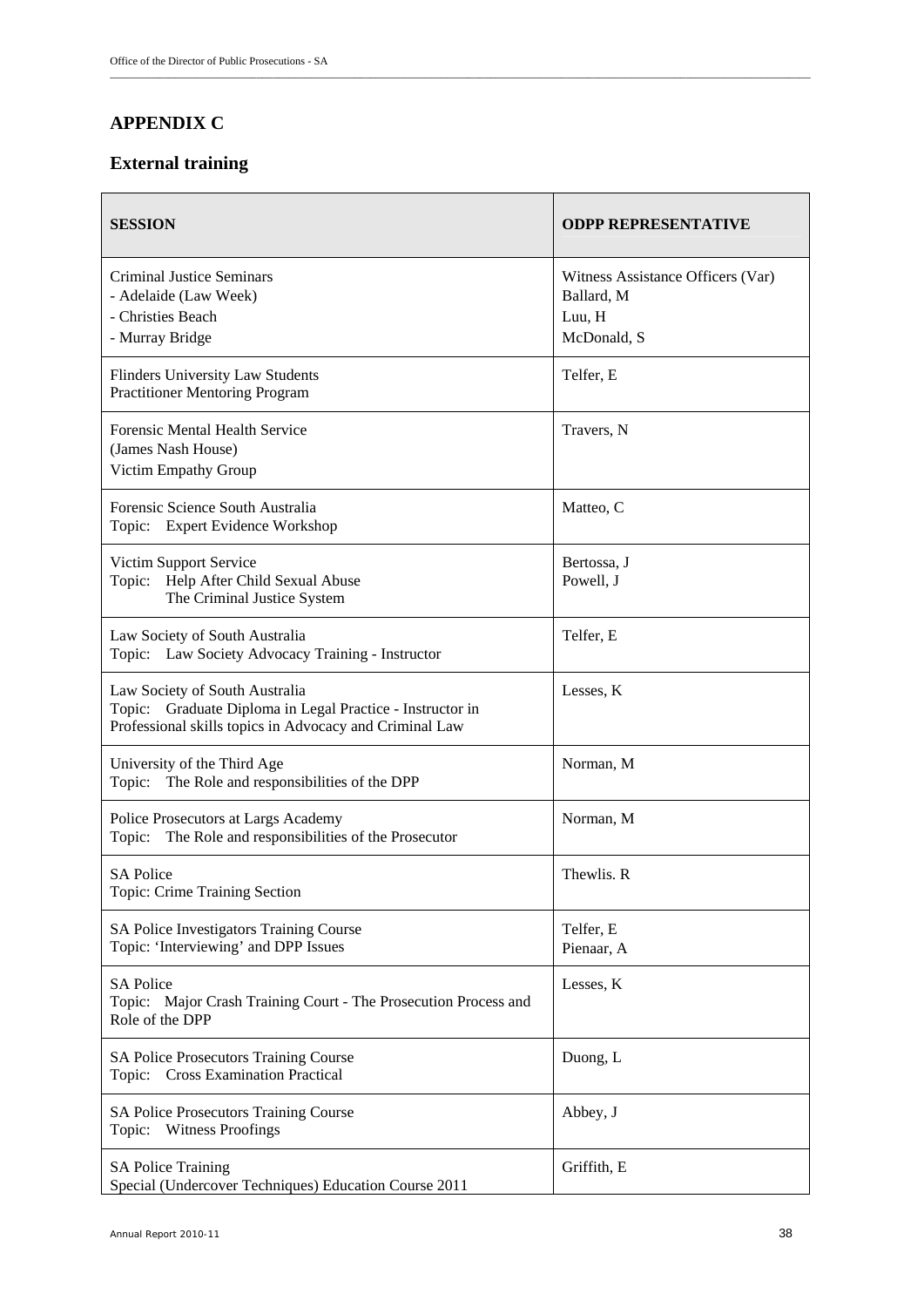| <b>SESSION</b>                                                                                                                  | <b>ODPP REPRESENTATIVE</b>                            |
|---------------------------------------------------------------------------------------------------------------------------------|-------------------------------------------------------|
| <b>Court Appreciation</b><br>Topic:                                                                                             |                                                       |
| <b>TAFE</b> Interagency<br>Topic: Child Abuse Investigation Training<br>- 6 sessions                                            | Witness Assistance Officers<br>Dunlop, L<br>Matteo, C |
| Victim Support Service<br>Topic: Help After Child Sexual Abuse - The Criminal Justice<br>System                                 | Bertossa, J<br>Powell, J                              |
| VIEW Community Club (A Women's Community Club)<br>Topic: Lunch meeting presentation on R v Gassy Trial                          | Telfer, E                                             |
| <b>Yarrow Place</b><br>Topic: Expert Witness Training Practical Exercise for General<br>Practitioners giving evidence in court. | Duong, Lisa<br>Matteo, C                              |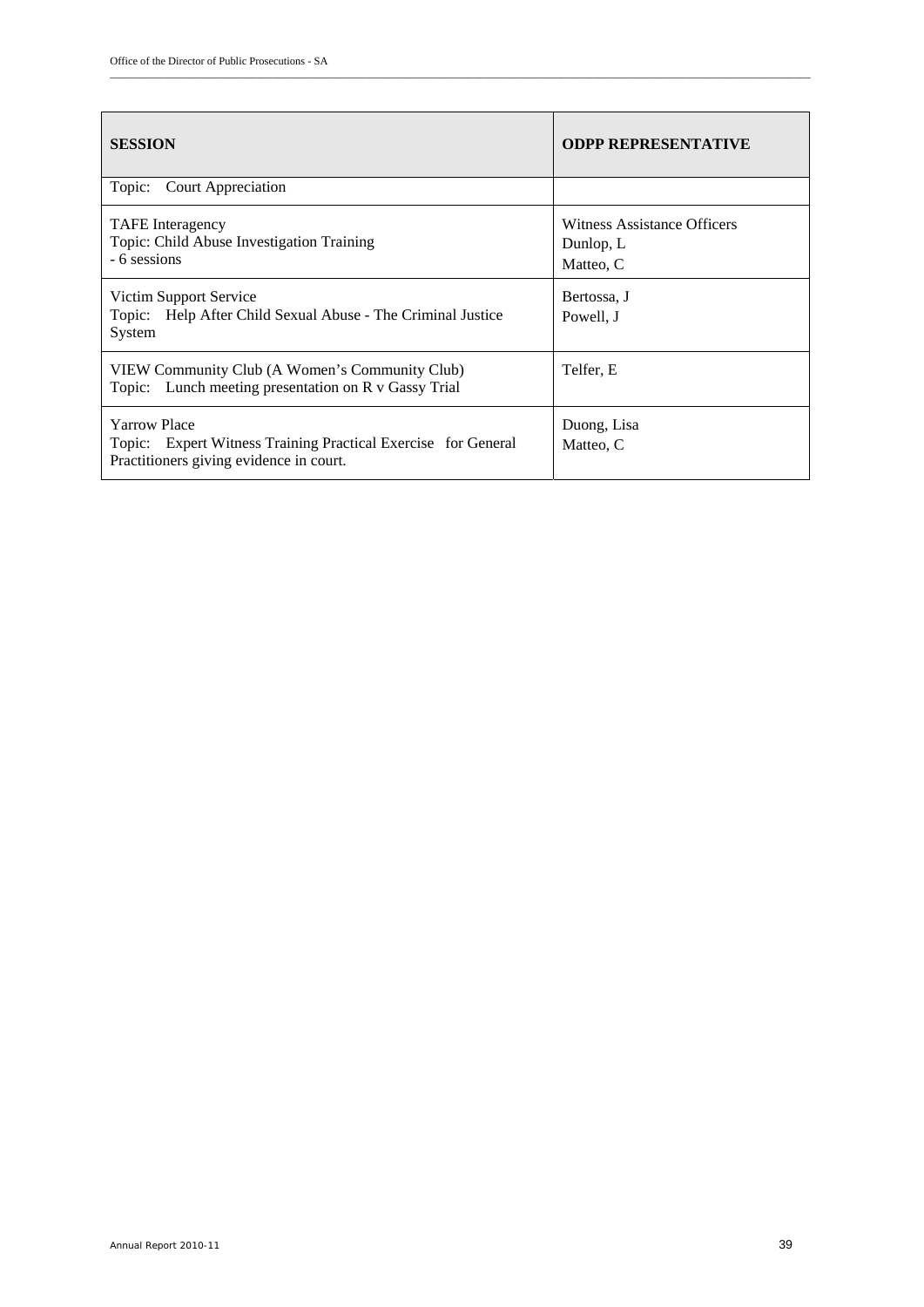# **APPENDIX D**

#### **Glossary**

| <b>Accused</b>           | A person who is alleged to have committed an offence.                                                                                                                                                                                                                                                                                                                                                                      |
|--------------------------|----------------------------------------------------------------------------------------------------------------------------------------------------------------------------------------------------------------------------------------------------------------------------------------------------------------------------------------------------------------------------------------------------------------------------|
| Acquit                   | To find an accused person not guilty at a trial.                                                                                                                                                                                                                                                                                                                                                                           |
| <b>Adjourn</b>           | To delay a court hearing, until later that day, to a future date or indefinitely.                                                                                                                                                                                                                                                                                                                                          |
| <b>Adjudication</b>      | Legal advice sought by, and given to, SA Police in the metropolitan area on the<br>appropriateness of draft charges intended to be laid on the first appearance after arrest.<br>Adjudication requests are generally turned around within two hours in time for the<br>accused's first appearance in the Magistrates Court (the morning of the day after<br>arrest if bail has been refused). See also Opinion.            |
| <b>Affidavit</b>         | A sworn or affirmed written statement which may be used as a substitute for oral<br>evidence.                                                                                                                                                                                                                                                                                                                              |
| AGD                      | Attorney-General's Department                                                                                                                                                                                                                                                                                                                                                                                              |
| <b>Antecedent Report</b> | A report that lists a person's previous criminal convictions.                                                                                                                                                                                                                                                                                                                                                              |
| <b>Appeal</b>            | An application to a higher court to review a decision of a lower court regarding a<br>conviction or sentence. If the higher court agrees with the <i>appellant</i> that the lower<br>court made an error, the lower court decision is quashed or overturned. A different<br>sentence will be imposed or, in the case of appeal against conviction, a new trial may<br>be ordered or the <i>appellant</i> may be acquitted. |
|                          | If the higher court affirms (agrees with) the lower court decision, the appeal is<br>dismissed                                                                                                                                                                                                                                                                                                                             |
|                          | Generally, the DPP can appeal against sentence only (not against an acquittal). The<br>defendant can appeal against both a sentence and conviction.                                                                                                                                                                                                                                                                        |
| <b>Appellant</b>         | When a party (prosecution or accused) appeals against a court decision, he/she is<br>referred to as the appellant throughout the appeal process. See also Respondent.                                                                                                                                                                                                                                                      |
| <b>Arraignment</b>       | After a defendant is committed to stand trial in the District or Supreme Court he/she<br>must formally plead to the charges. This first appearance in the District or Supreme<br>Court is the arraignment.                                                                                                                                                                                                                 |
| Arrest                   | To apprehend or take into custody a person suspected of having committed a crime.                                                                                                                                                                                                                                                                                                                                          |
| Bail                     | Once a person has been arrested and charged with an offence, that person must remain<br>in gaol unless that person has legal authority to remain out of gaol. When a person<br>receives such authority that person is said to have been granted bail. Bail may be on<br>the accused's own undertaking to appear or with sureties (promises made by others)<br>and subject to conditions.                                   |
| <b>Brief</b>             | The DPP file relating to the prosecution of one defendant on one charge or multiple<br>related charges. Co-accused have separate Briefs. Unrelated charges stemming from a<br>separate criminal activity has a separate Brief. Co-accused will each have a Brief in<br>relation to a crime for which they are both being prosecuted. Unless otherwise<br>indicated, ODPP statistics are based on the number of Briefs.     |
| <b>Burden of Proof</b>   | The onus of proving disputed facts. In criminal trials the onus is almost always on the<br>prosecution to prove the facts, including the charge. Defence does not have to prove<br>innocence. See also Standard of Proof.                                                                                                                                                                                                  |
| <b>CLCA</b>              | Criminal Law Consolidation Act 1935                                                                                                                                                                                                                                                                                                                                                                                        |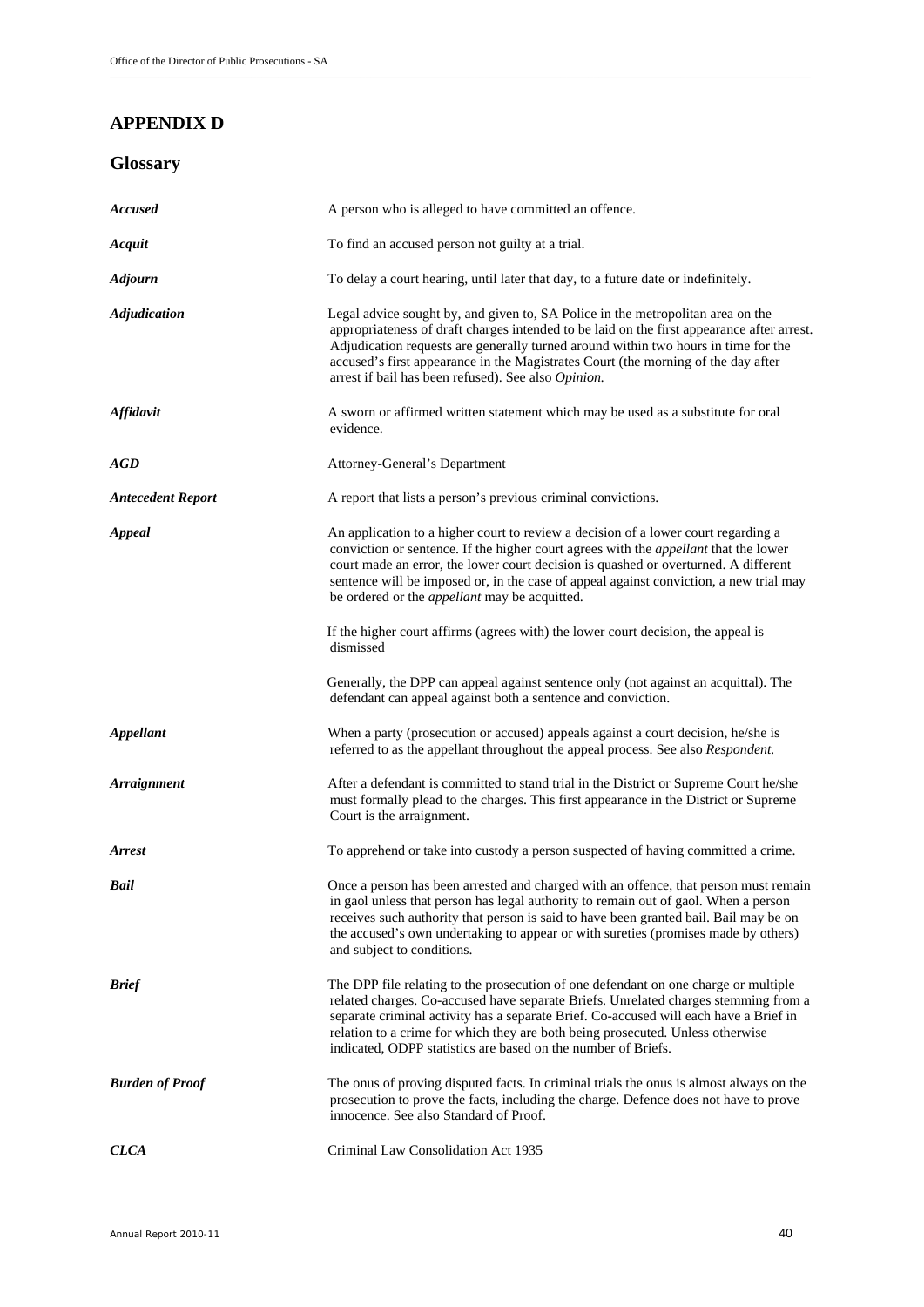| <b>Committal Proceedings</b>    | After a person is charged with an indictable offence they appear before a magistrate<br>who determines if there is sufficient evidence upon which to order that they stand trial<br>before a judge and jury in the District or Supreme Court.                                      |  |  |  |
|---------------------------------|------------------------------------------------------------------------------------------------------------------------------------------------------------------------------------------------------------------------------------------------------------------------------------|--|--|--|
| <b>Committed for Sentence</b>   | If, at the committal proceedings, the accused pleads guilty, the magistrate will order<br>the accused person to appear before a District or Supreme Court to be sentenced<br>according to law.                                                                                     |  |  |  |
| Convicted                       | Found guilty of the crime charged or of a lesser charge.                                                                                                                                                                                                                           |  |  |  |
| Crown                           | The Crown means the State.                                                                                                                                                                                                                                                         |  |  |  |
| <b>Declarations</b>             | A written witness statement given to police, or a statement made by a police officer,<br>signed by the person giving the statement.                                                                                                                                                |  |  |  |
| Defendant                       | In the Magistrates Court the <i>Accused</i> may be referred to as the defendant.                                                                                                                                                                                                   |  |  |  |
| <b>Directions Hearing</b>       | A pre-trial administrative hearing to ensure that all parties are ready for trial and to set<br>a trial date.                                                                                                                                                                      |  |  |  |
| Exhibit                         | A document or physical item tendered as evidence in a court hearing or referred to in<br>an affidavit.                                                                                                                                                                             |  |  |  |
| <b>Forensic science</b>         | The use of science or technology to investigate and establish facts or evidence in a<br>court of law. Forensic scientists search for and examine physical evidence to establish<br>or disprove links between material or a person and the scene of the crime or another<br>person. |  |  |  |
| <b>Forfeiture Orders</b>        | Orders granted under the Criminal Assets Confiscation Act, 2005 for the confiscation<br>of property of a person convicted of a criminal offence.                                                                                                                                   |  |  |  |
| Form 7                          | An application to the Full Bench of the Supreme Court for leave to appeal following<br>rejection of an application to appeal by a single judge.                                                                                                                                    |  |  |  |
| <b>Indictable Offence</b>       | An offence, either Major Indictable or Minor Indictable, for which the accused has an<br>initial right to be tried by a judge and jury.                                                                                                                                            |  |  |  |
| <b>Information</b>              | An Information is the document that formally initiates the prosecution process when<br>lodged with the court prior to Arraignment. It names the accused, details of the charge<br>or charges and the names of witnesses.                                                           |  |  |  |
| <b>Major Indictable Offence</b> | Those indictable offences where the maximum term of imprisonment exceeds five<br>years. All major indictable offences are heard and determined in the District and<br>Supreme Courts.                                                                                              |  |  |  |
| <b>Matter</b>                   | The prosecution of one or more defendants charged in relation to a crime. Where two<br>or more defendants are charged (irrespective of the number of charges laid) the Office<br>will have a Brief for each defendant                                                              |  |  |  |
| <b>Major Indictable Offence</b> | Those indictable offences where the maximum term of imprisonment exceeds five<br>years. All major indictable offences are heard and determined in the District and<br>Supreme Courts.                                                                                              |  |  |  |
| <b>Mentally Incompetent</b>     | An accused may be found not guilty on grounds of mental competence at the<br>(1)<br>time the offence was committed (CLCA Part 8A) and declared liable to<br>supervision.                                                                                                           |  |  |  |
|                                 | Where a person is found by a court to be mentally unfit to stand trial because<br>(2)<br>they can not satisfactorily assist in their own defence.                                                                                                                                  |  |  |  |
| <b>Minor Indictable Offence</b> | Those indictable offences where the maximum term of imprisonment exceeds two<br>years but is less than five years. Minor indictable offences are heard and determined<br>in the District Court.                                                                                    |  |  |  |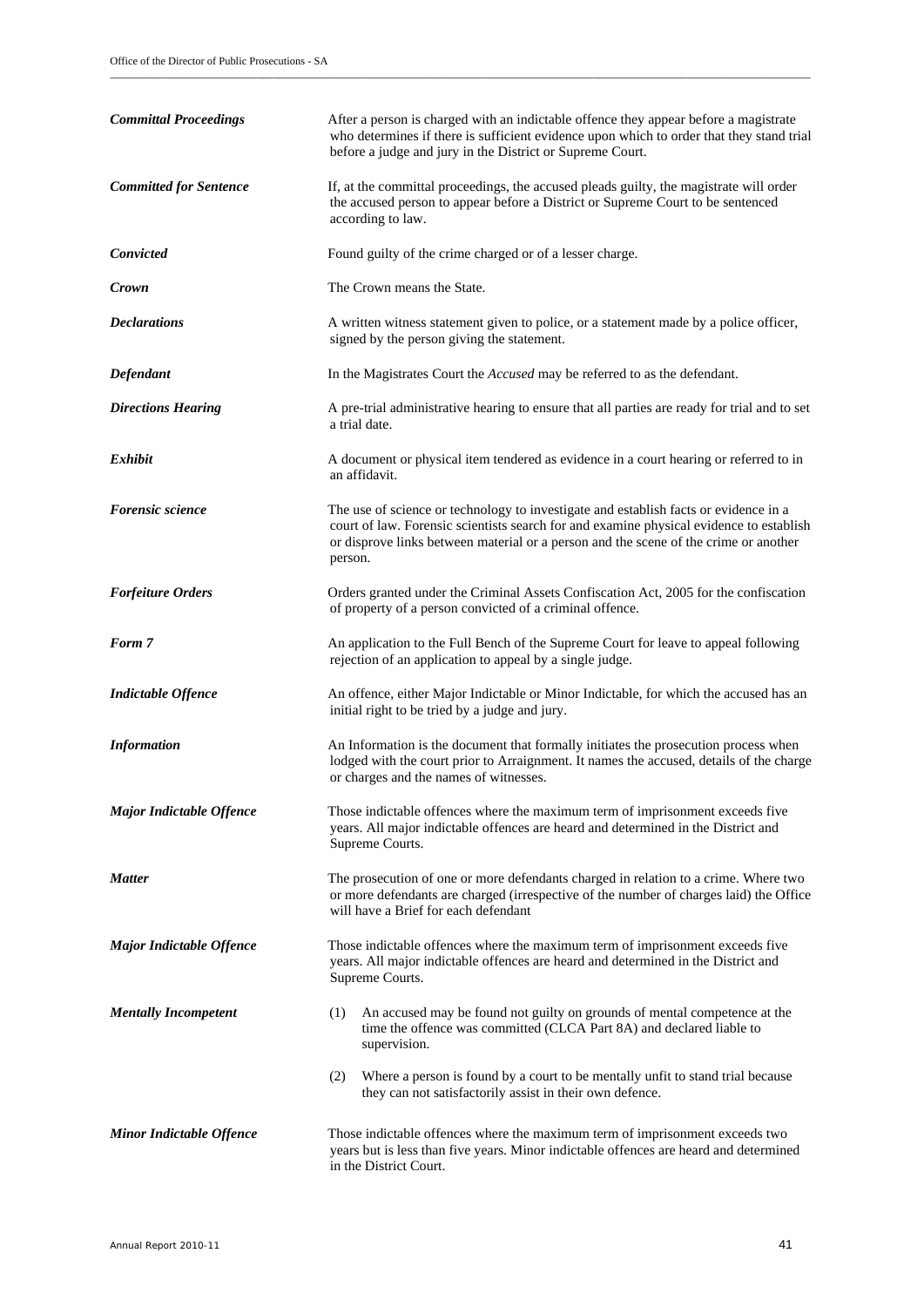| <b>Nolle Prosequi</b>          | A decision by the DPP not to proceed with the prosecution. The formal recording of<br>that decision by the court. This decision is taken when it is indicated as appropriate by<br>the Statement of Prosecution Policy and Guidelines (available on the ODPP website -<br>http://www.dpp.sa.gov.au.) See also TNE and White Paper.                                                                                                                                                                                                                                                                                                      |
|--------------------------------|-----------------------------------------------------------------------------------------------------------------------------------------------------------------------------------------------------------------------------------------------------------------------------------------------------------------------------------------------------------------------------------------------------------------------------------------------------------------------------------------------------------------------------------------------------------------------------------------------------------------------------------------|
| <b>Non-Parole Period</b>       | The period a prisoner must serve without any eligibility for parole. When a judge<br>imposes a sentence of imprisonment, a non-parole period will generally also be<br>imposed. This is the minimum period the prisoner will serve before he/she is eligible<br>for release. If this period is greater than five years, the release of the prisoner is<br>dependant upon the Parole Board.                                                                                                                                                                                                                                              |
| <b>Not Guilty</b>              | (1)<br>A plea by an accused that he/she did not commit the crime charged.                                                                                                                                                                                                                                                                                                                                                                                                                                                                                                                                                               |
|                                | (2)<br>The finding of a court that the accused is acquitted of the charges.                                                                                                                                                                                                                                                                                                                                                                                                                                                                                                                                                             |
| Objective elements             | The elements of a crime other than the mental state of an alleged offender. If an<br>accused is found unfit to stand trial due to a mental impairment, the court will decide<br>whether the criminal act occurred as alleged without turning its mind to the guilt of an<br>alleged offender.                                                                                                                                                                                                                                                                                                                                           |
| <i><b>Opinion</b></i>          | Advice requested by SA Police from the ODPP in accordance with SAPOL guidelines<br>which permit discretion to request an Opinion in some situations but mandates<br>specified categories of offence be referred to the ODPP for an Opinion. Following a<br>detailed examination of the charges, the available evidence and a review of all<br>statements and the account of interview of the alleged offender, the ODPP may<br>confirm charges should proceed as laid, advise a change of charges or recommend<br>further investigation. It may also confirm an arrest or report is justified on the basis of<br>the material provided. |
| <b>Pecuniary Penalty Order</b> | An order by a court that the defendant pay to the Crown a sum of money based on the<br>value of the benefits derived by the defendant from the commission of the offence or<br>the value of the instrument of the offence.                                                                                                                                                                                                                                                                                                                                                                                                              |
| <b>Police prosecutors</b>      | Members of SA Police who prosecute offences in the Magistrates Court.                                                                                                                                                                                                                                                                                                                                                                                                                                                                                                                                                                   |
| Plea                           | A plea is the formal response of an accused at trial or arraignment. At the accused's<br>trial the charge is read out to the accused (i.e., the accused is arraigned) and the<br>accused then formally responds by saying he or she is <i>guilty</i> or <i>not guilty</i> .                                                                                                                                                                                                                                                                                                                                                             |
| <b>Precedent</b>               | A judicial decision on a point of law which is binding on all courts lower in the<br>hierarchy.                                                                                                                                                                                                                                                                                                                                                                                                                                                                                                                                         |
| <b>Proofing</b>                | A meeting between a witness and the prosecutor taking the matter to trial. The police<br>Investigating Officer is present and, where appropriate, a Witness Assistance Officer.<br>The Proofing allows the prosecutor to test the evidence before trial and provide<br>information about the trial process to the witness.                                                                                                                                                                                                                                                                                                              |
| <b>Resolved Summarily</b>      | Matters where <i>major indictable</i> charges have been reduced to <i>minor indictable</i> or<br>summary charges and finalised by guilty plea or trial in the Magistrates Court.                                                                                                                                                                                                                                                                                                                                                                                                                                                        |
| <b>Respondent</b>              | The party (prosecution or the accused) called to respond in a higher court to an appeal<br>by the other party against a decision of a lower court.                                                                                                                                                                                                                                                                                                                                                                                                                                                                                      |
| <b>Restraining Orders</b>      | Restraints placed by a court to prevent a person from acting in a particular manner—<br>for example, to prevent the accused from contacting or approaching victims or<br>witnesses.                                                                                                                                                                                                                                                                                                                                                                                                                                                     |
|                                | Restraining orders made by a court under section 24 of the Criminal Assets<br>Confiscation Act 2005 prevent person(s) disposing of or otherwise dealing with<br>specified property until criminal offences and confiscations proceedings are resolved.                                                                                                                                                                                                                                                                                                                                                                                  |
|                                | Domestic violence restraining orders prevent a defendant from contact with specific<br>people or visiting specific addresses.                                                                                                                                                                                                                                                                                                                                                                                                                                                                                                           |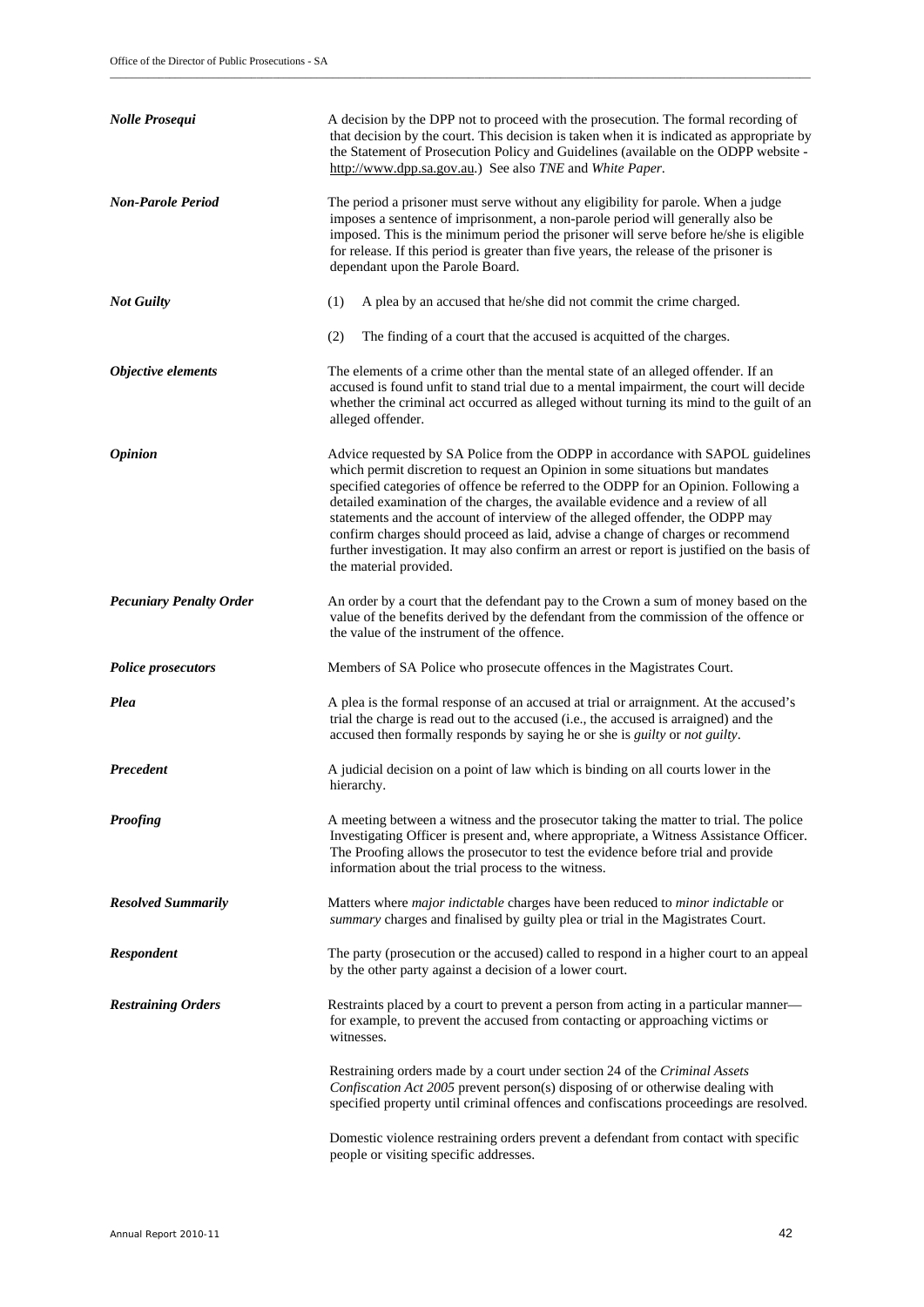|                                 | Paedophile restraining orders prevent a defendant from loitering near children or in<br>the vicinity of specified locations, for example, schools, malls, playgrounds and<br>public toilets.                                                            |
|---------------------------------|---------------------------------------------------------------------------------------------------------------------------------------------------------------------------------------------------------------------------------------------------------|
| <b>SAPOL</b>                    | <b>South Australian Police</b>                                                                                                                                                                                                                          |
| <b>Sentence</b>                 | The penalty imposed on the accused if he/she pleads, or is found guilty of an offence.<br>For murder there is a mandatory head sentence of life imprisonment. The judge will<br>usual set a non-parole period.                                          |
| <b>Subpoena</b>                 | A legal document requiring attendance in court to give evidence and/or the production<br>of a document or exhibit.                                                                                                                                      |
| <b>Standard of proof</b>        | The degree of certainty which must be established to prove a charge. In criminal<br>proceedings facts must be proven 'beyond reasonable doubt'. In civil proceedings the<br>contested facts are proven 'on the balance of probabilities'.               |
| <b>Summary Offence</b>          | An offence with a maximum possible prison sentence less than two years. Summary<br>offences are tried in the Magistrates Court and not sent for trial before a judge and<br>jury. Police prosecutors (not the DPP) normally prosecute summary offences. |
| <b>Suspended Sentence</b>       | A judge giving a sentence of imprisonment may suspend the sentence on condition<br>that the defendant enters into a bond to be of good behaviour and to comply with any<br>other conditions of the bond.                                                |
| <b>TNE</b> (tender no evidence) | A decision by the DPP at the committal stage not to proceed with some or all charges.<br>(See also nolle prosequi)                                                                                                                                      |
| <b>VIS</b>                      | See Victim Impact Statement                                                                                                                                                                                                                             |
| <b>Victim Impact Statement</b>  | A written statement prepared by a victim and read or presented in Court to inform the<br>Court of the impact of a crime on a victim.                                                                                                                    |
| <b>Voir Dire</b>                | Legal argument before the judge in court but without the jury present.                                                                                                                                                                                  |
| <b>White Paper</b>              | Court document lodged following a decision by the DPP at the arraignment stage not to<br>proceed with some or all charges. (See also nolle prosequi)                                                                                                    |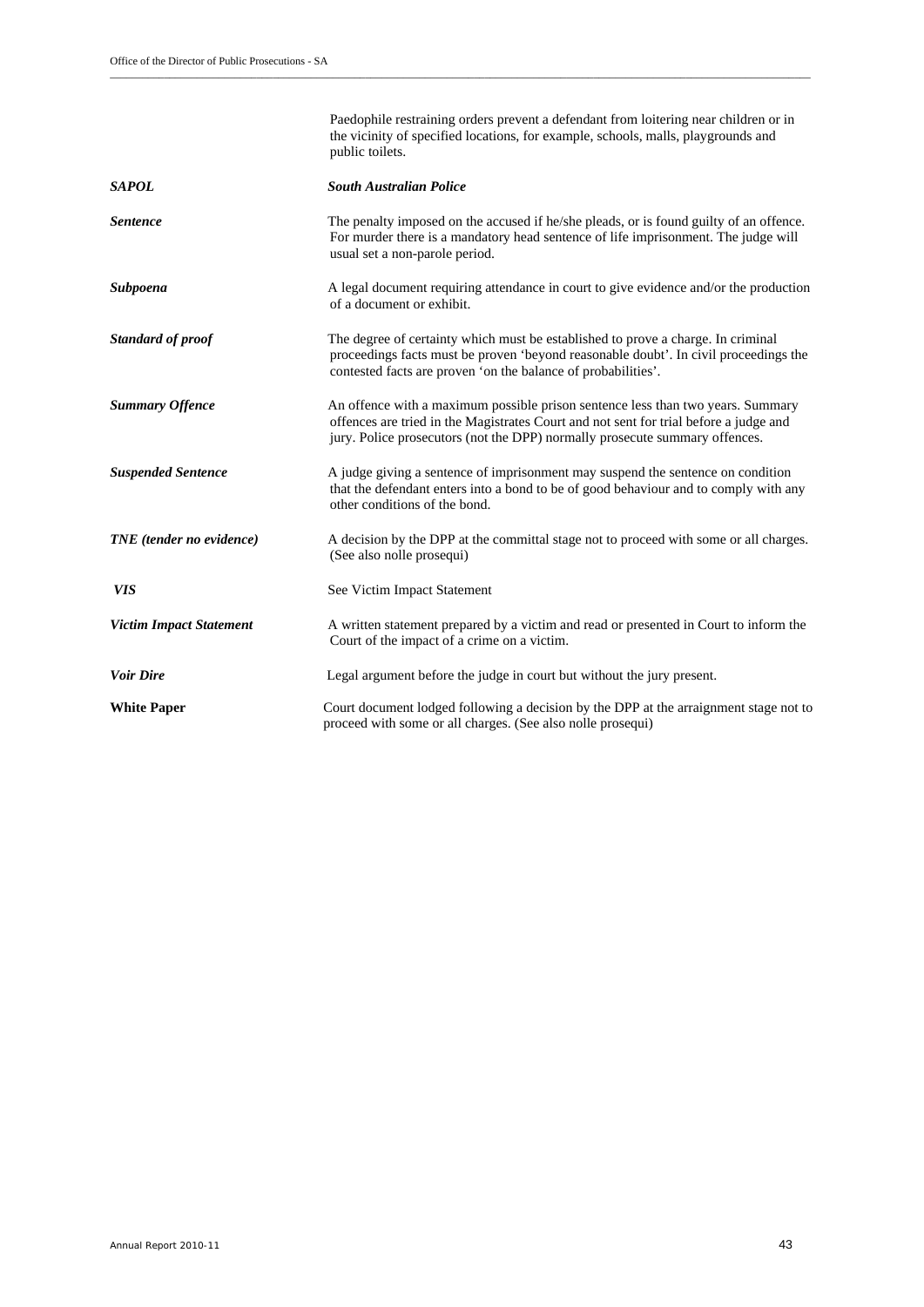# **INDEX**

# $\overline{A}$

# $\overline{B}$

# $\overline{C}$

# $\overline{D}$

| Directions given |  |
|------------------|--|
|                  |  |
|                  |  |
| Director         |  |
|                  |  |
|                  |  |
|                  |  |
|                  |  |

# $\overline{E}$

| Executive I<br>Profiles |  |
|-------------------------|--|
|                         |  |

# $\overline{F}$

| Finances |  |
|----------|--|
|          |  |
|          |  |

# $\overline{G}$

| Governance          |  |
|---------------------|--|
| Executive Committee |  |

# $\overline{\overline{J}}$

| Justice Projects and Programs |  |
|-------------------------------|--|
|                               |  |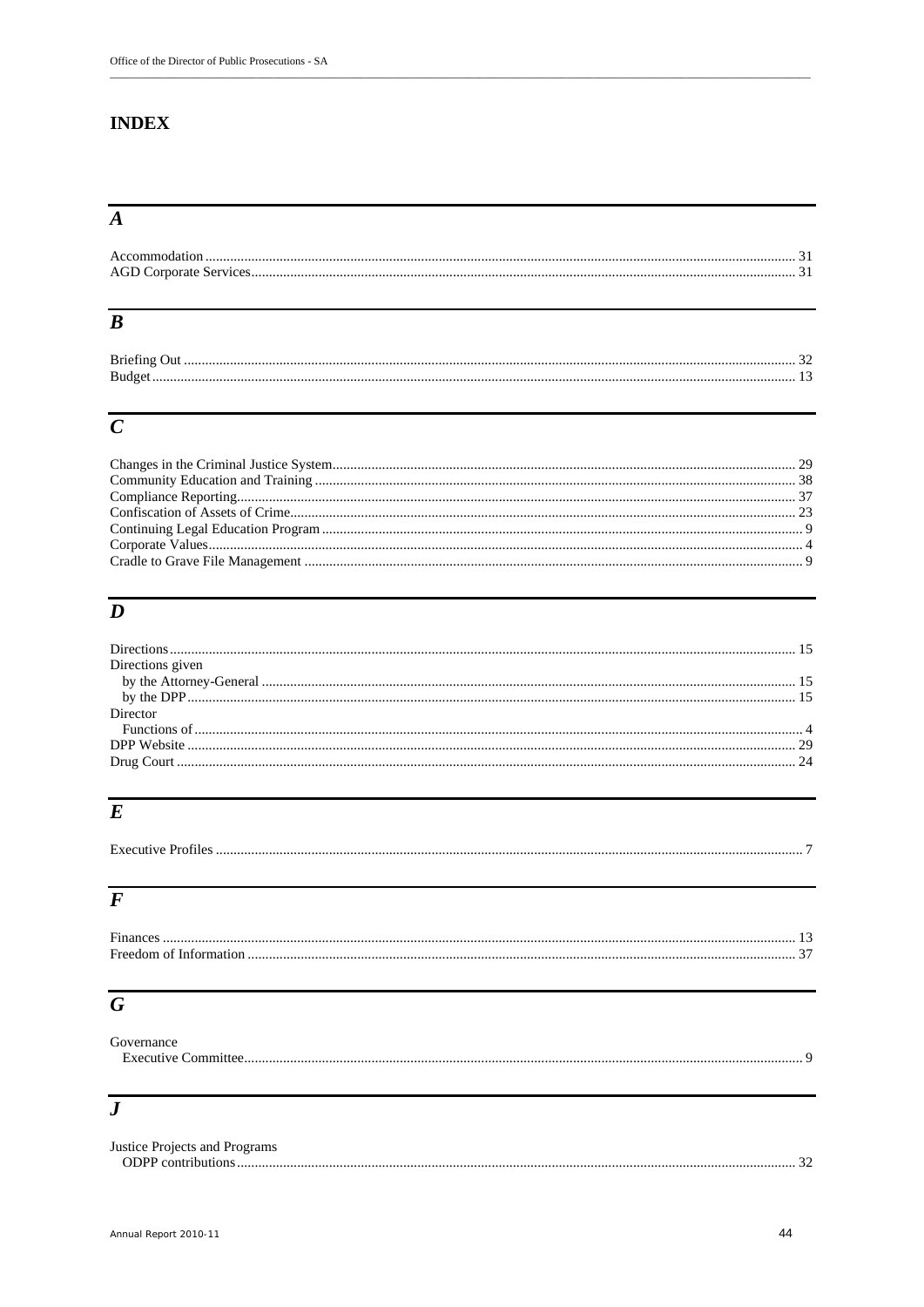# $\overline{K}$

| Knowledge Management. |
|-----------------------|
|-----------------------|

# $\overline{L}$

| $\boldsymbol{M}$ |  |
|------------------|--|
|                  |  |
|                  |  |

# $\overline{N}$

|--|

# $\overline{o}$

| Organisation |  |
|--------------|--|
|              |  |
|              |  |
|              |  |
|              |  |

# $\overline{P}$

| <b>Prosecution highlights</b> |  |
|-------------------------------|--|
|                               |  |
|                               |  |
|                               |  |
|                               |  |
|                               |  |

# $\overline{R}$

| Recruitment and Staffing. |
|---------------------------|
|---------------------------|

# $\overline{s}$

# $\overline{V}$

| $\frac{1}{2}$ ision |  |
|---------------------|--|